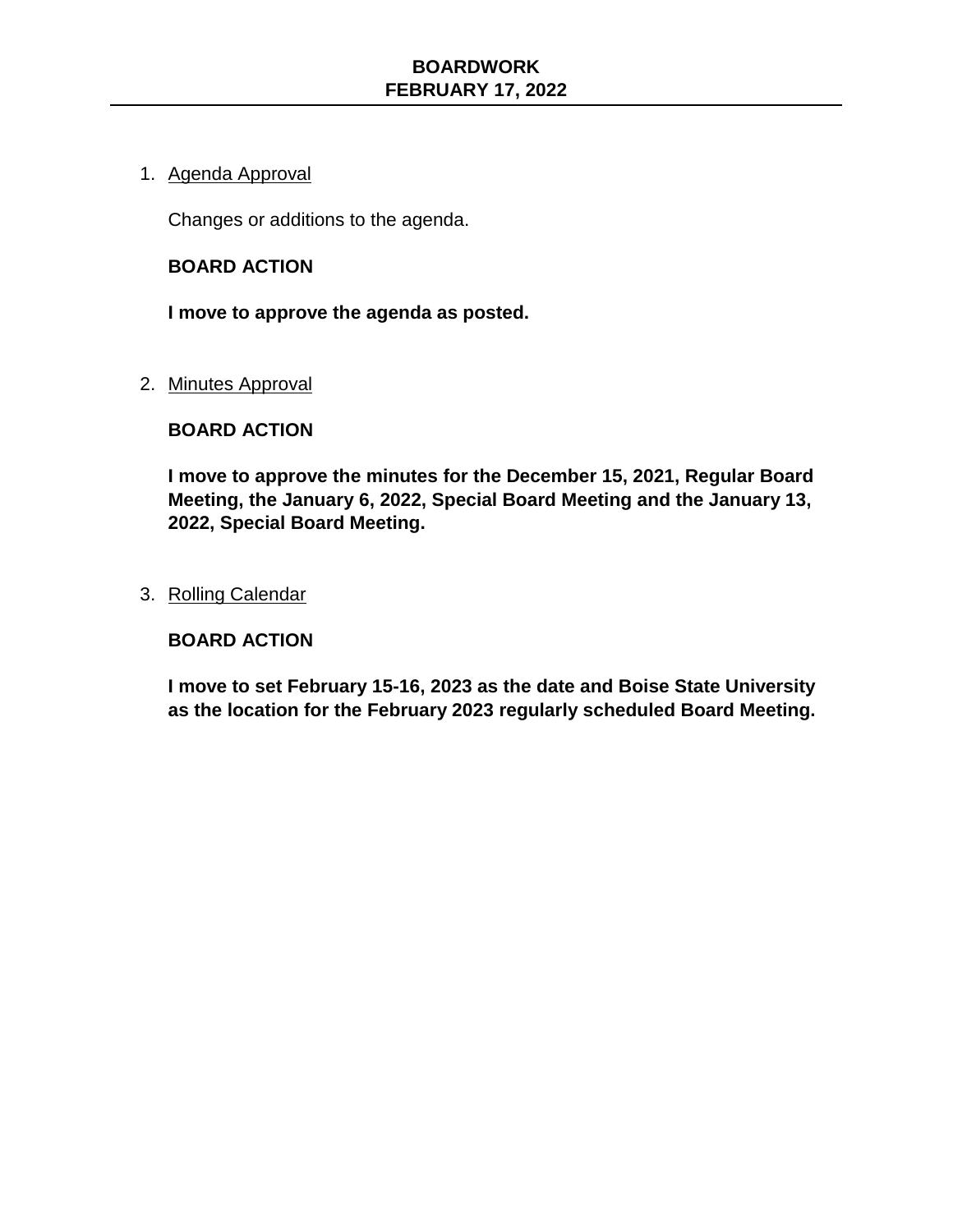Draft Minutes December 15, 2021



**STATE BOARD OF EDUCATION MEETING December 15, 2021 DRAFT Idaho State Board of Education Clearwater Conference Room 650 West State Street, Suite 349 Boise, ID 83720**

A regular meeting of the Idaho State Board of Education was held via Zoom teleconference December 15, 2021, with the call originating from the Office of the State Board of Education in Boise. Board President Kurt Liebich called the meeting to order at 8:00 a.m. (MT).

# Present

Kurt Liebich, President Bill Gilbert Dr. Dave Hill, Vice-President Cally J. Roach Dr. Linda Clark, Secretary Cindy Siddoway Shawn Keough Shawn Keough Shawn Keough Shawn Superintendent Sherri Ybarra

# **Absent**

None

# **Wednesday, December 15, 2021, 8:00 a.m. (Mountain Time)**

# **OPEN FORUM**

Representative John Gannon addressed the Board. He said*, "Idaho university and community college students should not be discouraged or prevented from pursuing studies and careers solely because of their gender and it is disappointing and insulting that this has been advocated recently. This is particularly irritating to me because my grandmother was the only woman in her University of California Dental*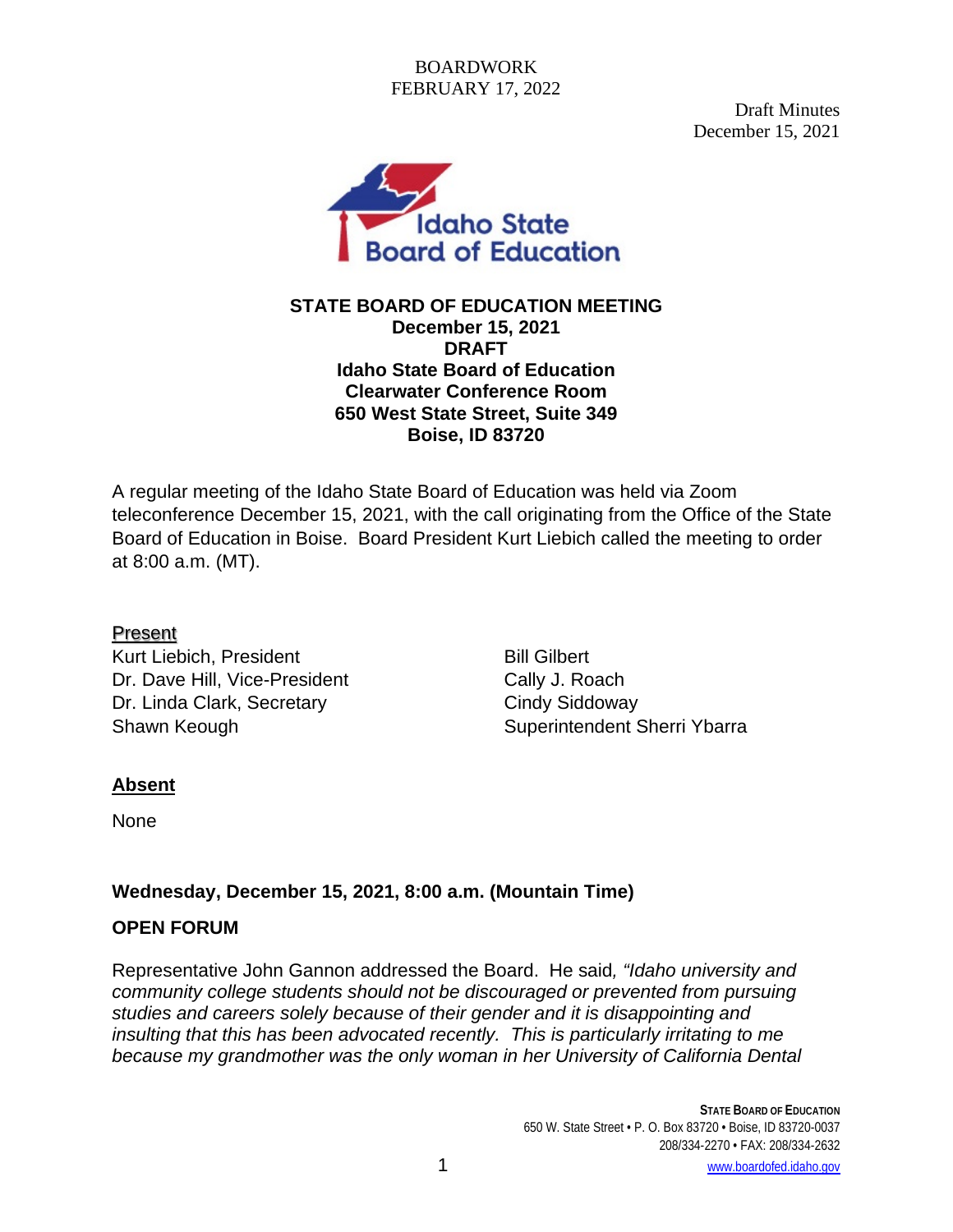Draft Minutes December 15, 2021

*School Class of 1902. She practiced various aspects of dentistry for 30 years, and she was an important mentor to me.* 

*I* recognize the free speech right, but at the same time Idaho students have a *right to be as free from bias as possible in pursuing their education. Our students and their families need to be assured that students will not be restricted in career choices solely because of their gender.* 

*Perhaps the State Board can implement policies and guidelines to protect this important right.* 

*Perhaps a task force to develop language and policy would be a helpful way to go.* 

*It is important that a person with authority not be able to discourage or prevent a student from pursuing a career solely upon the basis of gender. A professor who believes a woman* 

*should not participate in the engineering school should not have influence. Someday a person in authority might advocate those men not be admitted to nursing school. A person with clear and convincing evidence of such attitudes could be restricted from:*

- *1. Being involved in courses which are a prerequisite for graduation*
- *2. Being involved in courses which are a prerequisite for other courses*
- *3. Participating in decisions relating to tenure, employment, or personnel matters*
- *4. Participating in decisions regarding to the operations of the university or college. These are just possible ideas. There are undoubtedly other ideas, but the*

*important thing is to establish policies so that students and families are certain that they will not be denied entry into programs solely because of their gender.*

*Thank you for considering these concerns."*

# **BOARDWORK**

1. Agenda Review / Approval

Dr. TJ Bliss, Chief Academic Affairs Officer, Idaho State Board of Education, asked that under the Work Session portion of the agenda that item B and C be switched.

### **BOARD ACTION**

**M/S (Hill / Roach) I move to approve the agenda as modified.** A roll call vote was taken, and the motion carried 8-0.

There were no comments or questions from the Board.

2. Minutes Review / Approval

# **BOARD ACTION**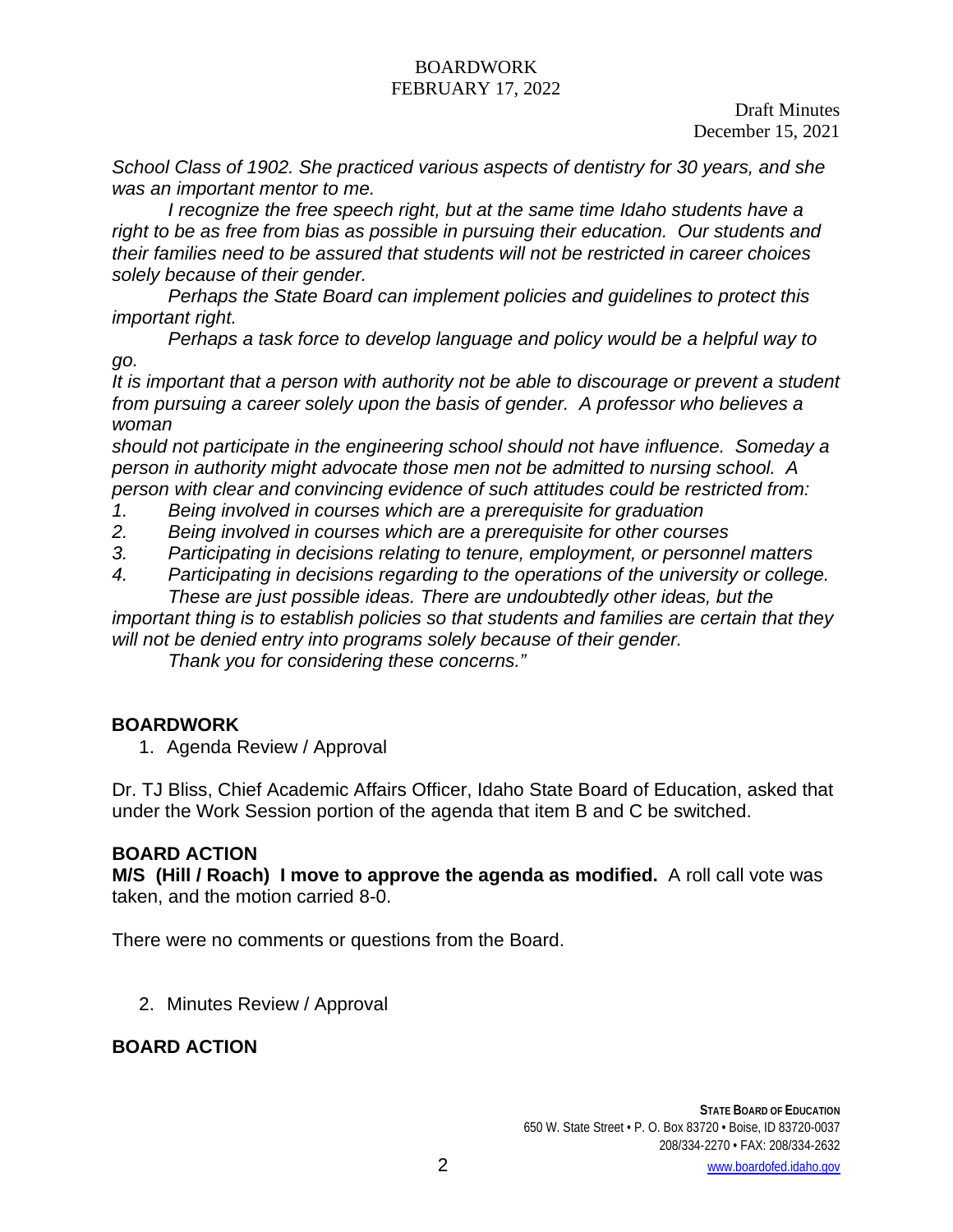**M/S (Hill / Clark) I move to approve the minutes for the October 20-21, 2021, Regular Board Meeting, the November 2, 2021, Special Board Meeting and the November 29, 2021, Special Board Meeting.** A roll call vote was taken, and the motion carried 8-0.

There were no comments or question from the Board.

3. Rolling Calendar

## **BOARD ACTION**

**M/S (Hill / Roach) I move to set December 21, 2022, as the date for the December 2022 regularly scheduled Board Meeting, to occur via a videoconference originating from the Office of the State Board of Education in Boise.** A roll call vote was taken, and the motion carried 8-0.

## **AND**

**M/S (Hill / Roach) I move to amend the June 2022 Regular Board meeting date to June 14–15, 2022 for the June 2022 regularly scheduled Board meeting.** A roll call vote was taken, and the motion carried 8-0.

Matt Freeman, Executive Director, Idaho State Board of Education said the change to the December meeting date came about because the original meeting date of December 14<sup>th</sup> would put pressure on the meeting agenda preparation process for institutions and staff. But the 21<sup>st</sup> is also problematic as it is closer to the holidays. From a staff perspective the 21<sup>st</sup> would be better.

A brief discussion among the Board members ensued with the consensus being that the 21<sup>st</sup> would work and the motion was brought forward.

There were no further comments or questions from the Board.

# **CONSENT**

**AUDIT**

1. Audit Committee Appointment

### **BOARD ACTION**

**M/S (Hill / Gilbert) I move to appoint Steve Skaggs as a non-Board member of the Audit Committee for a three (3) year term commencing December 15, 2021.** A roll call vote was taken, and the motion carried 8-0.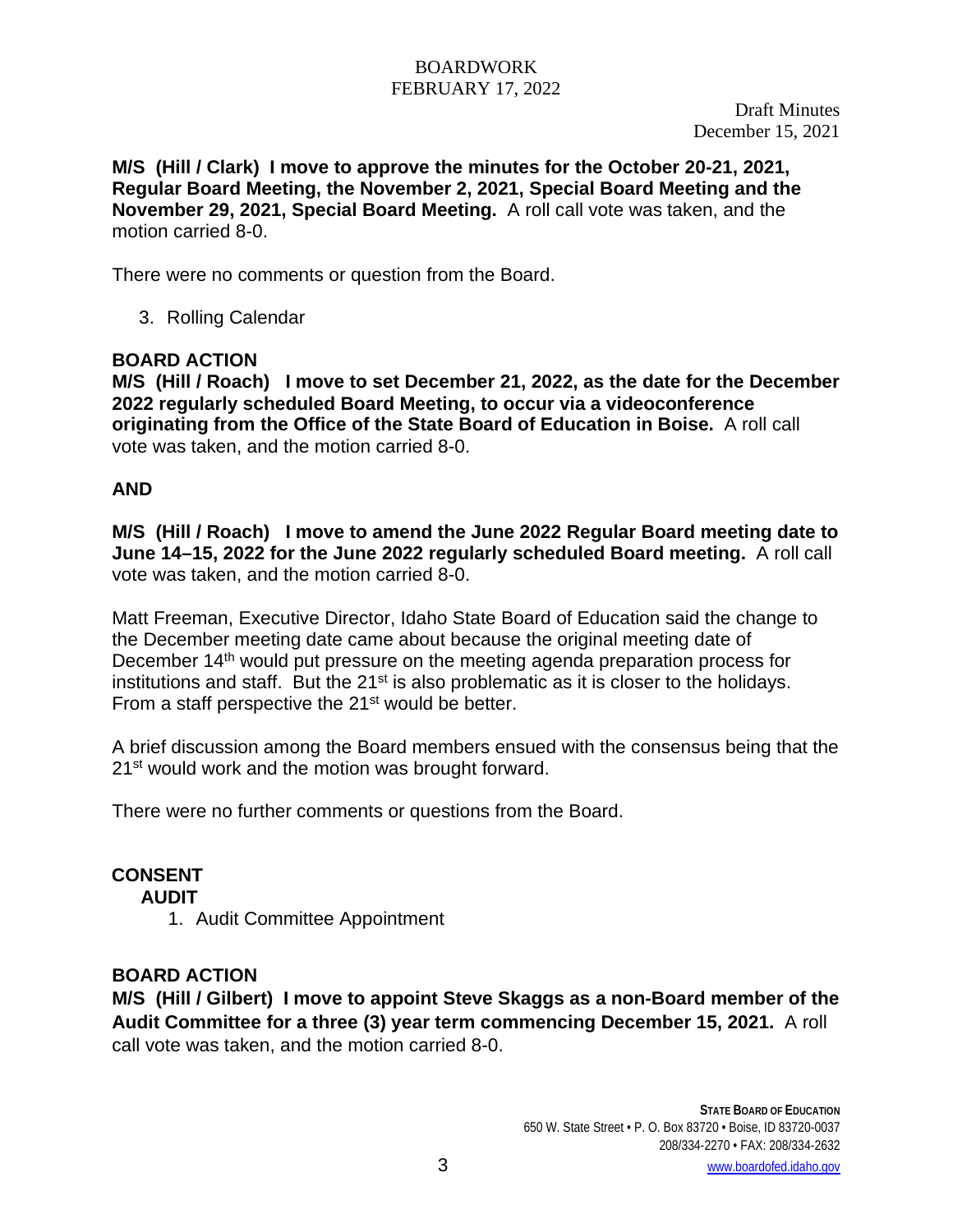## **BAHR**

2. Boise State University - Purchase of Aixtron Metal Organic Vapor Phase Epitaxy System

## **BOARD ACTION**

**M/S (Hill / Gilbert) I move to approve the request by Boise State University to authorize the purchase of an Aixtron Metal Organic Vapor Phase Epitaxy system as well as associated equipment and infrastructure, for a total of \$1,300,000. The equipment will be purchased with grant funding as part of a partnership with the NextFlex Office of Secretary of Defense Manufacturing USA Institute.** A roll call vote was taken, and the motion carried 8-0.

3. Boise State University - Certificate in Content Production – Online Program Fee

## **BOARD ACTION**

**M/S (Hill / Gilbert) I move to approve the request by Boise State University to offer Certificate in Content Production, an existing certificate already offered online utilizing an online program fee model. The certificate program will charge an online program fee of \$350 per credit.** A roll call vote was taken, and the motion carried 8-0.

4. Boise State University – Certificate in Creative Influence – Online Program Fee

# **BOARD ACTION**

**M/S (Hill / Gilbert) I move to approve the request by Boise State University to offer a Certificate in Creative Influence, an existing certificate already offered online utilizing an online program fee model. The certificate program will charge an online program fee of \$350 per credit.** A roll call vote was taken, and the motion carried 8-0.

5. Boise State University – Certificate in Digital Innovation and Design – Online Program Fee

# **BOARD ACTION**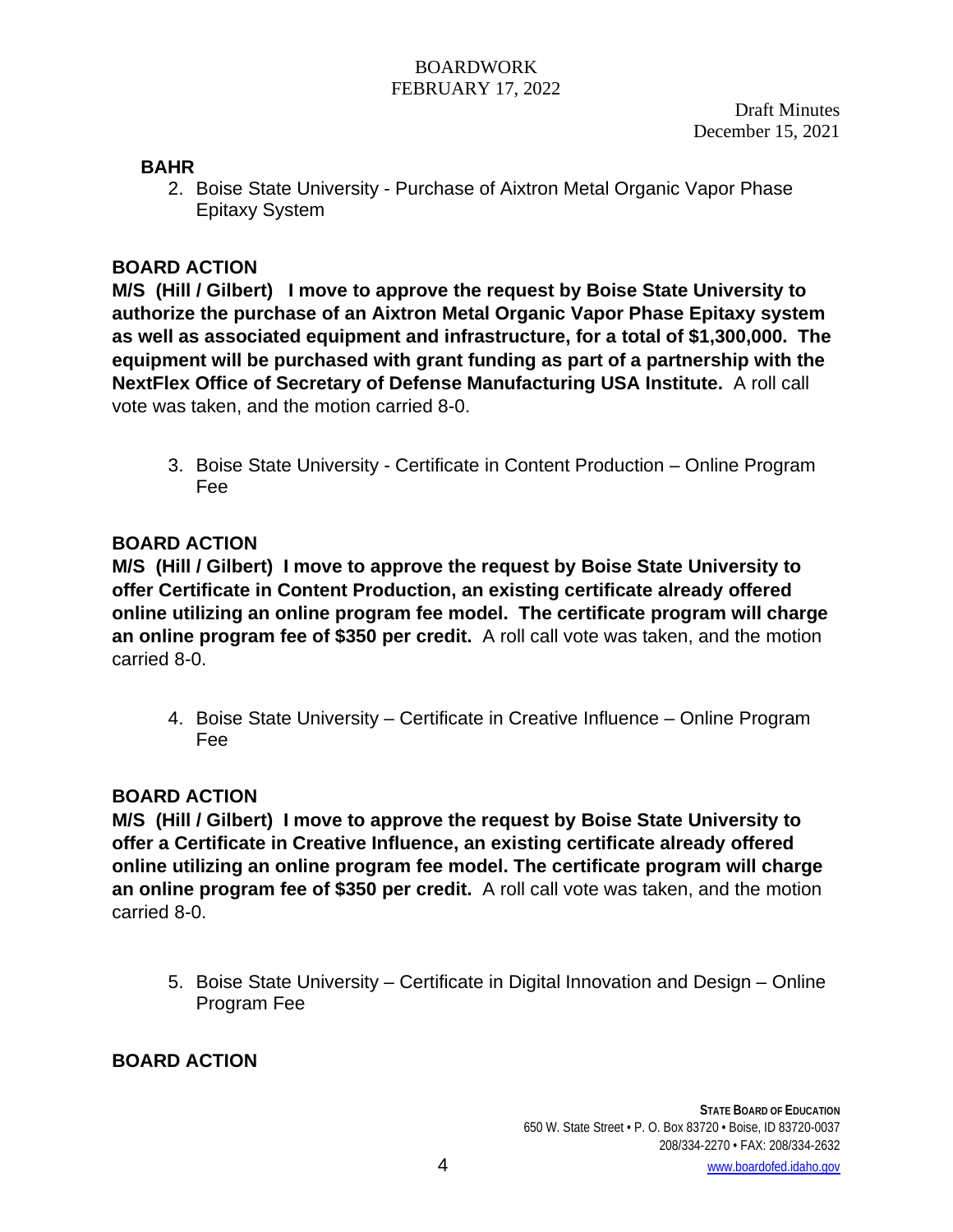**M/S (Hill / Gilbert) I move to approve the request by Boise State University to offer Certificate in Digital Innovation and Design, an existing certificate already offered utilizing an online program fee model. The certificate program will charge an online program fee of \$350 per credit.** A roll call vote was taken, and the motion carried 8-0.

6. Boise State University - Certificate in User Experience Design – Online Program Fee

# **BOARD ACTION**

**M/S (Hill / Gilbert) I move to approve the request by Boise State University to offer Certificate in User Experience Design, an existing certificate already offered online utilizing an online program fee model. The certificate program will charge an online program fee of \$350 per credit.** A roll call vote was taken, and the motion carried 8-0.

# **IRSA**

7. Higher Education Research Council Appointment

# **BOARD ACTION**

**M/S (Hill / Gilbert) I move to appoint Douglas A. Sayer as a non-institutional representative to the Higher Education Research Council, effective immediately and expiring June 30, 2024.** A roll call vote was taken, and the motion carried 8-0.

# **PPGA**

8. Data Management Council Appointment

# **BOARD ACTION**

**M/S (Hill / Gilbert) I move to approve the appointment of Kevin Chandler to the Data Management Council as a representative of the State Department of Education for a term commencing immediately and ending June 30, 2022.** A roll call vote was taken, and the motion carried 8-0.

9. Lewis-Clark State College – Facilities Naming

# **BOARD ACTION**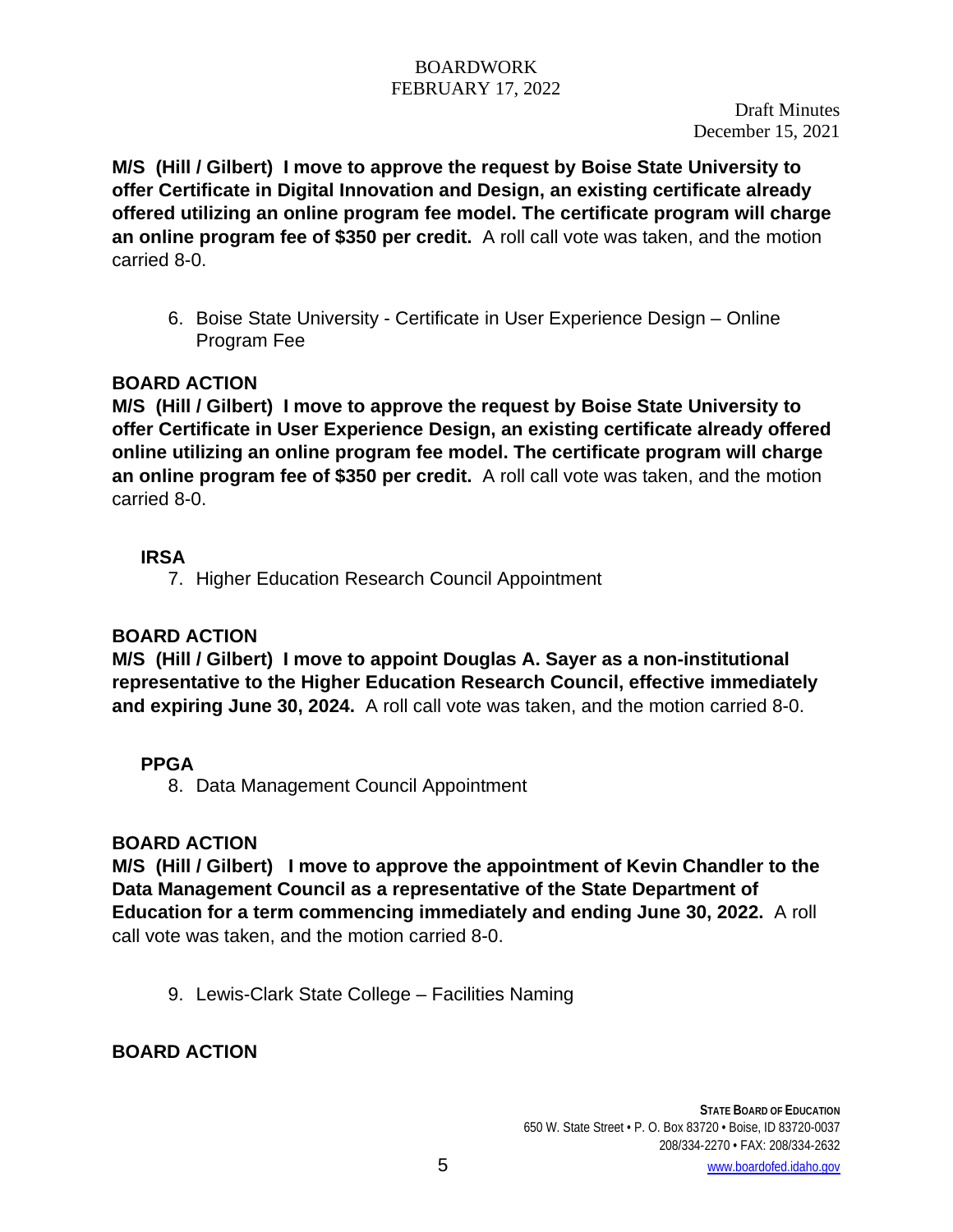**M/S (Hill / Gilbert) I move to approve Lewis-Clark State College's request to waive the application of Board Policy I.K. and to enter into a naming rights agreement with P1FCU in substantial conformance with Attachment 1 and authorize the Vice President and Chief Financial Officer to execute the agreement.**  A roll call vote was taken, and the motion carried 8-0.

10.University of Idaho – Facilities Naming

# **BOARD ACTION**

**M/S (Hill / Gilbert) I move to approve the request by the University of Idaho to name the WWAMI Medical Education Building the "D.A. Huckabay M.D. Medical Education Building" and authorize the president of the University of Idaho, or the president's designee, to execute the agreement and any related transactional documents.** A roll call vote was taken, and the motion carried 8-0.

11.Idaho State University – Facilities Naming

# **BOARD ACTION**

**M/S (Hill / Gilbert) I move to approve the request by Idaho State University to name the Rendezvous building the Richard L and Connie S Bowen Rendezvous Center.** A roll call vote was taken, and the motion carried 8-0.

# **SDE**

12.Emergency Provision Certificates

# **BOARD ACTIONS**

**M/S (Hill / Gilbert) I move to approve the recommendation by the State Department of Education for one-year emergency provisional certificates to be awarded in the endorsement area(s) at the specified school districts as provided herein for the 2021-22 school year for the following individuals: Mason Bilger, Logan Shipley, Tina Wayman, Megan Felter, Freddy Hernandez, Marissa Turner, Glenn Sailors, Sadie Pulliam, Laura Georigiades, Janelle Marie Kristina LaSalle, Gentry Isham, Matthew Campbell, Roman Romero, Guadalupe Sims, Mallory Smith, Riley Jo Johnson, Edward Simmons, Ericka Johnson, Martha McCuisition, Genevive Olivas, Jennifer Vitek, Maxwell Garrett, Wilson Ong, Karen Rohn, Karlene Ashcraft, Margarita Espinoza-Henscheid, Amy Hinojosa, Jasmyn Rogge, Richard Anderson, Chandler Lawrence, Kira Langer, Molley Alles, Emmanuel**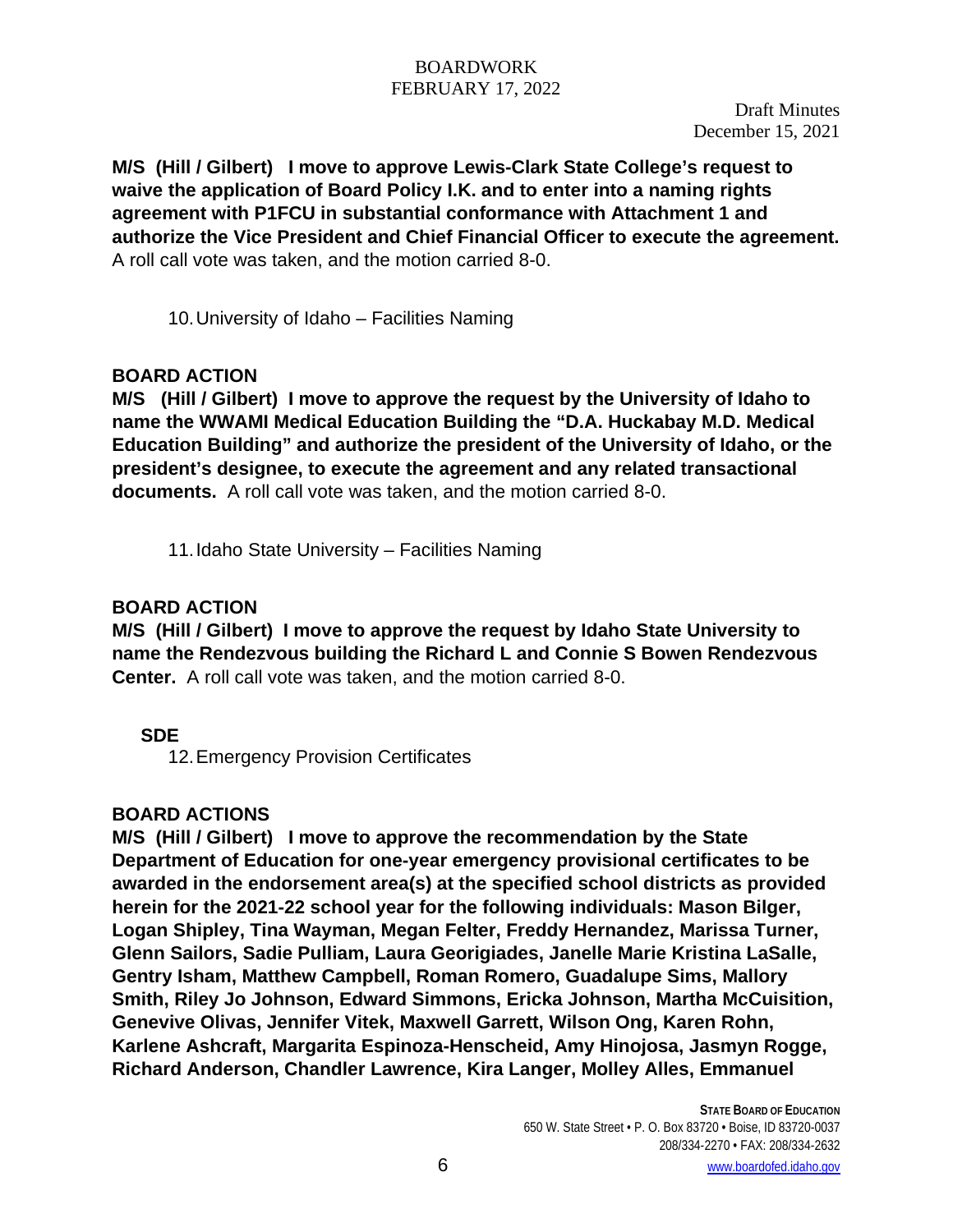Draft Minutes December 15, 2021

**Candiani, Leah Dow-Sanchez, Mickey Carter, Michael Easterling, Gail Joy, Jared Lemon, Jasmine Victorious, Kelsey Lentz, Tiffany Ford, Kevin Dorrian, Whitney Oliver, Jesus Cervantes, and Drew Turbow.** A roll call vote was taken, and the motion carried 8-0.

# **AND**

**M/S (Hill / Gilbert) I move to approve the request by State Department of Education for one-year emergency provisional certificates in the School Psychology endorsement area at the specified school districts as provided herein for the 2021-22 school year for the following individuals: Tanner Boyer, Savannah Dierks, Megan Taylor, and Toni Shantel Chadez-Farnetti.** A roll call vote was taken, and the motion carried 8-0.

13.Idaho State University - New Educator Preparation Program

# **BOARD ACTION**

**M/S (Hill / Gilbert) I move to accept the recommendation of the Professional Standards Commission to conditionally approve Idaho State University's Computer Science (6-12) program for certification.** A roll call vote was taken, and the motion carried 8-0.

# **WORK SESSION**

# **PLANNING, POLICY AND GOVERNMENTAL AFFAIRS**

A. K-20 Education Strategic Plan

This item was provided in the agenda materials as an information item.

Tracie Bent, Chief Policy and Planning Officer, Idaho State Board of Education, said what is presented in the agenda materials before the Board today asks the Board to decide if these are the right goals and objectives, the right performance measures and for any other amendments the Board would like to discuss. Actual approval of the comprehensive strategic plan will be brought back to the Board at the February Board meeting.

Dr. Clark said during the last Policy, Planning and Government Affairs (PPGA) Committee meeting the conversation centered around Complete College Idaho and should we be focused on those elements that were previously embraced. During the committee discussion it was decided that the focus needs to be on getting more Idaho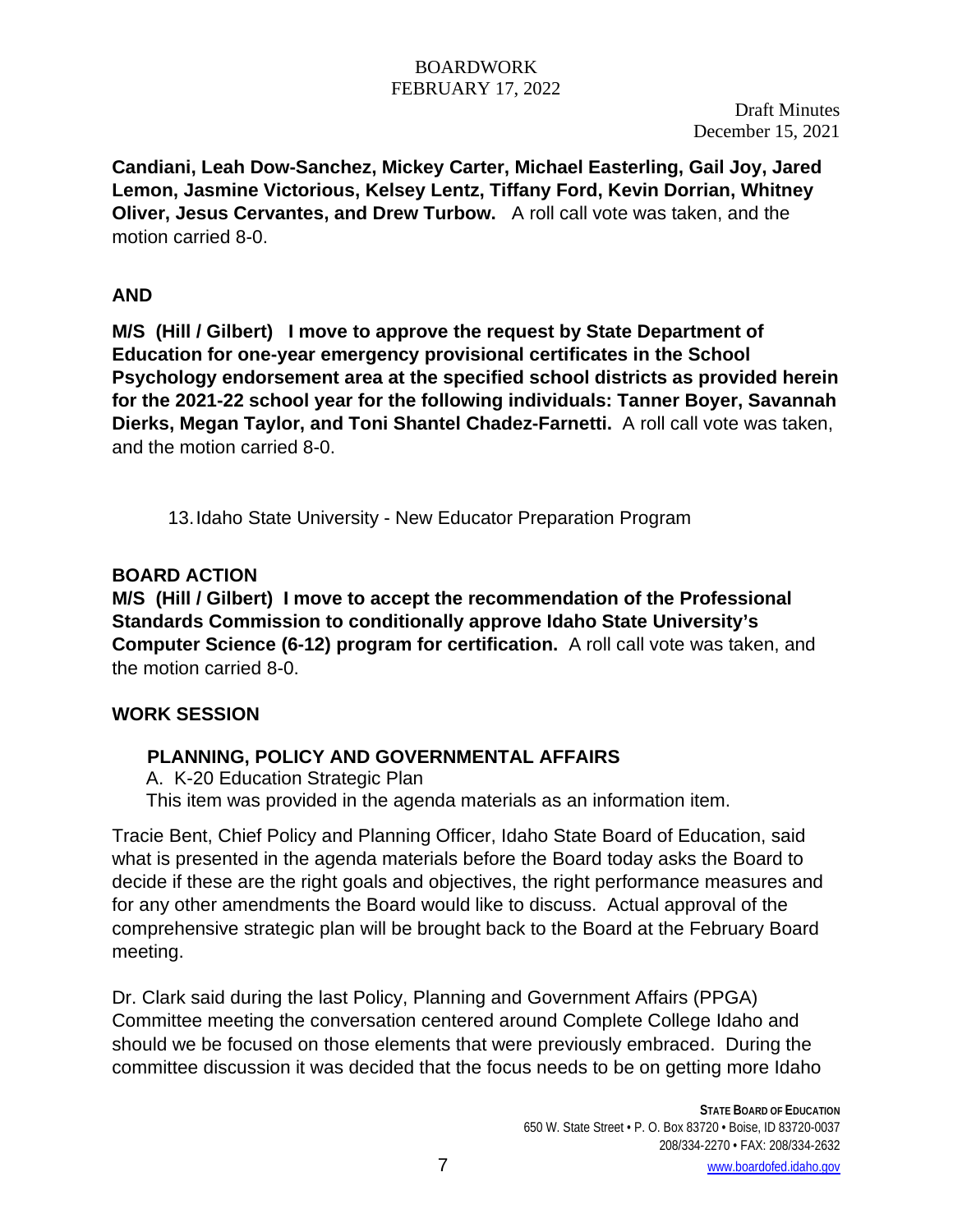Draft Minutes December 15, 2021

students into Idaho institutions, keeping them there and getting them through to graduation.

Dr. Bliss said a state-wide summit is being planned for the spring that will bring together all Idaho Institutions to highlight what has been done, and what needs to be done, to help Idaho set up the strategies for moving forward to get the outcomes Idaho's higher education institutions are looking for.

Mrs. Roach asked if the benchmarks and goals as currently outlined are achievable and realistic. Ms. Bent said when looking at post-secondary bench marks those goals were set by the PPGA committee after bringing together representatives from Idaho institutions. The benchmarks are updated every year but fully reviewed every five years.

Dr. Clark said the goal that stands out and that is most likely not attainable is the sixty percent rule. Board President Liebich referenced the long discussion on the sixty percent rule at the last meeting. Dr. Clark referenced the data found on Attachment 2, Tab A, Page 5, of the agenda material, which showed two separate benchmarks. One benchmark is based on projected work force need (FY 2025), and the other is the Institution recommended targets (FY 2027) based on current awards and projected growth in student enrollment, retention, and completion.

Mr. Gilbert said expanding performance measures and benchmarks doesn't seem to work if we don't also remove something and he wanted to discuss what needs to be removed to have a more focused strategic plan.

Ms. Roach said one of the metrics that gets the most negative press is the Go-On-Rate, and she would like to discuss changing how the rate is measured. She suggested breaking it down further. The current goal for high school graduates going onto higher education is 60 percent and that is not achievable or realistic, and perhaps that goal should be set at 50 percent or less. Then for those who are 12 months past graduation the benchmark could be 55 percent and for those three years after graduation it should be 60 percent.

Dr. Hill said we confuse the strategic plan with the performance plan, and it gets in the way of the Board doing its job. The three issues highlighted for K-12 (K-3 literacy, 5-9 math and graduation readiness) should be the Boards focus going forward. The rest of this could be dropped into a performance plan and taken off the Board's focus but still be monitored by the Board. Dr. Clark said because we are required to keep a strategic plan in place for the state there is nothing to stop the Board from having a tactical plan,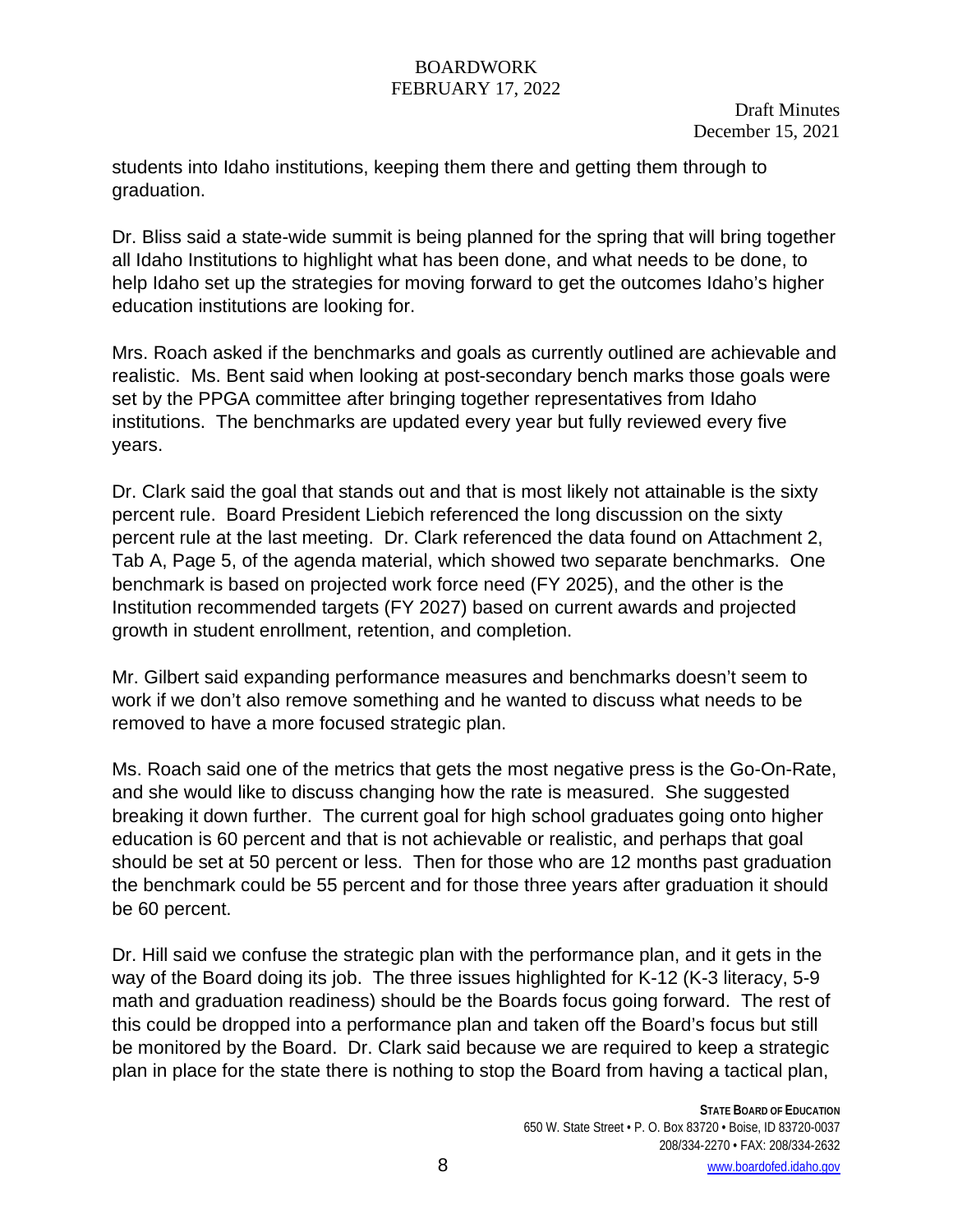Draft Minutes December 15, 2021

that focuses on the three main issues for K-12 and then three separate issues for higher education.

Ms. Bent asked to clarify the Boards purpose in this area. She asked if there is an end, or an overarching goal that the Board is trying to accomplish through these three focused areas and then what does the Board want to look at to measure progress toward that goal. Dr. Hill said strategic plans should be broadly stated and not include implementation measures. The three areas of focus, driven by the pandemic, should have measurements in place, leaving the strategic plan in place because of the state requirement, but create an action plan to the side, because these are the issues important to the Board and to the students in the state.

Mr. Gilbert agreed that this now gives the Board a better focus as a K-12 organization. He further said if we don't streamline the document now it will continue to be bloated and the Board loses its focus on what is most important.

Ms. Bent wanted to make sure the Board's intent is clear. How do they want progress reported in future meetings? She agreed, the objective is a good objective, but we don't have the underlying data to directly measure progress.

Dr. Hill said he begins by looking at a one-page strategic plan and asks if it makes sense. Using the large number of metrics provided and the need to meet the state requirement to satisfy that public spending has been spent well, he views it as 1. What we need to do for compliance and 2. To provide an overview if things are not going well and how to raise efforts to get Idaho to the next level.

Mrs. Roach said pulling out certain metrics which pertain to the top three priorities would help the Board focus on what is most important.

Mr. Gilbert said these documents should clearly show where the Board can dive in and work on the issues that are most important. This allows for looking at the growth and cohorts to see what is working and what is not.

Dr. Marlene Tromp, President, Boise State University, said she would be most interested in hearing from the Institutions Provosts to see the larger picture instead of swimming in a sea of data. The pandemic has affected the metrics being used and the long-term effects of the pandemic on student outcomes are still being analyzed.

Ms. Bent said to recap, there is general agreement that these are the three correct focus areas for post-secondary and the Board wants the data on those three focus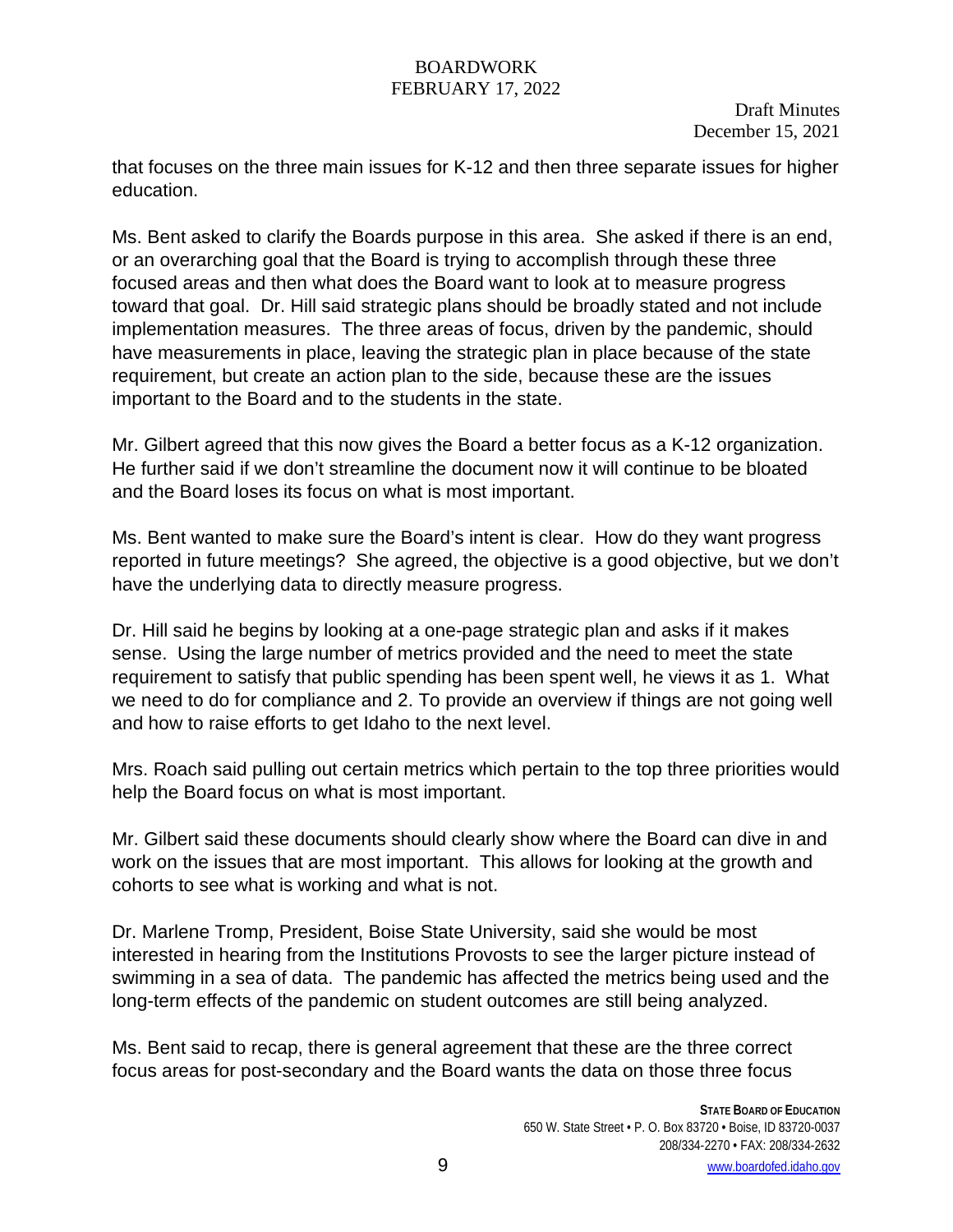Draft Minutes December 15, 2021

areas to be highlighted at future meetings. Dr. Hill agreed and said based on the sheer volume of data previously presented it didn't really tell the Board anything.

Dr. Clark said these are the appropriate measures that the Board needs to have a laser like focus on and to communicate that to the institutions, and what the Board will hold the institutions responsible for. A strategic plan also holds the management team responsible for meeting those goals.

Matt Freeman asked, to clarify for Board meetings moving forward, does the Board want a K-12 and a Higher Education focus area that are highlighted only if new data is available? Board President Liebich agreed that was the Board's request. And if the data is only available once a year that is when that review happens. Mrs. Roach agreed that homing in on specific metrics with specific data should be highlighted at each meeting, instead of being inundated with so much data.

Board President Liebich said getting data only once a year makes it hard to assess where we are, so real time data would be more relevant to the Board discussions. Dr. Clark said that real time data is available, and many districts have this data, we just need to ask for that data.

Ms. Bent said the Board's strategic plan doesn't have to be approved until June. However, approving the plan at the February meeting, would assist the institutions. This timeline gives the institutions plenty of time to make changes to their strategic plans. Any changes made by the institutions are then brought back before the Board at the June Board meeting, giving the institutions time to make the reporting deadline with the state.

Dr. Clark said the goals for the institutions need to be attainable and she has confidence in the data coming from the institutions showing reasonable goals that they can attain.

Mr. Gilbert also said the same rules should apply for K-12 as well as for higher education. He believes trajectory and continuous growth are paramount to success. He believes the onus should be placed back on the institutions to achieve those growth rates. Seeing the growth rates for both FY 2025 and FY 2027 shows the institutions understand this trajectory idea.

Ms. Bent said the last piece of her work session is the workforce readiness measurement and how the skills are measured. Feedback from the community colleges is being worked on to develop a definition of workforce certificates.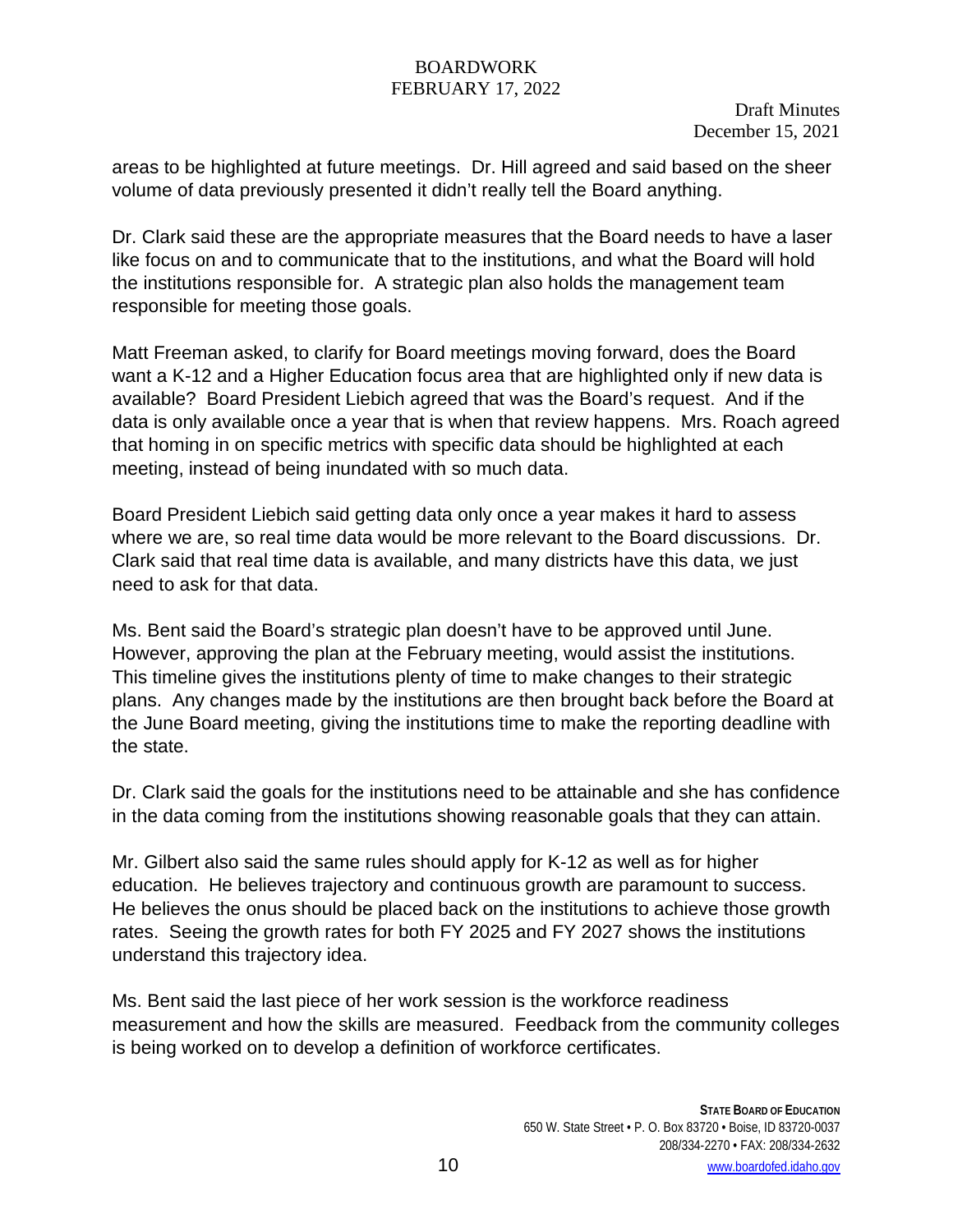Draft Minutes December 15, 2021

Superintendent Ybarra said during the tour of the Mastery Based schools planned for the Board members in February, everyone should get to see some of this workforce readiness in action. What these schools were doing during the pandemic was creative and interesting.

Mrs. Roach asked how these workforce readiness skills fit in with our strategic plans.

Board President Liebich asked if any state has found the answer to these questions. Ms. Bent said no state has found that magic bullet, but she has communicated with Career and Technical Education (CTE) who has a workforce readiness assessment in place and asked what would it take to offer this statewide.

Mrs. Roach said looking at the rate of high school graduates that go on she felt we are failing the majority of our students by not focusing on workforce readiness and that is where she wants to focus her attentions. Not every student wants to go on to get a higher education degree.

Superintendent Ybarra agreed that we are not getting the word out about the Board's work with workforce development and the fact that these competencies are in place.

There were no further comments or questions from the Board.

# **INSTRUCTION, RESEARCH AND STUDENT AFFAIRS**

C. Demographic Characteristics of Idaho's Four-Year Postsecondary Students This item was provided in the agenda materials as an information item.

Board President Liebich started by saying in the fall of 2021, at the request of the Board President, the Office of State Board of Education conducted an analysis of key student demographics at Idaho's four-year public postsecondary institutions to explore how well the student populations match the underlying state demographics, as well as regional demographics of the geographic areas served by the institutions. The analysis focused on two different groups: academic degree-seeking students and recent Idaho public school graduates. Race/ethnicity were analyzed for both groups. High school locale (city/suburb, town, or rural) and high school economic status were analyzed for recent Idaho public school graduates.

Dr. Cathleen McHugh, Chief Research Officer, Idaho State Board of Education, presented the following information.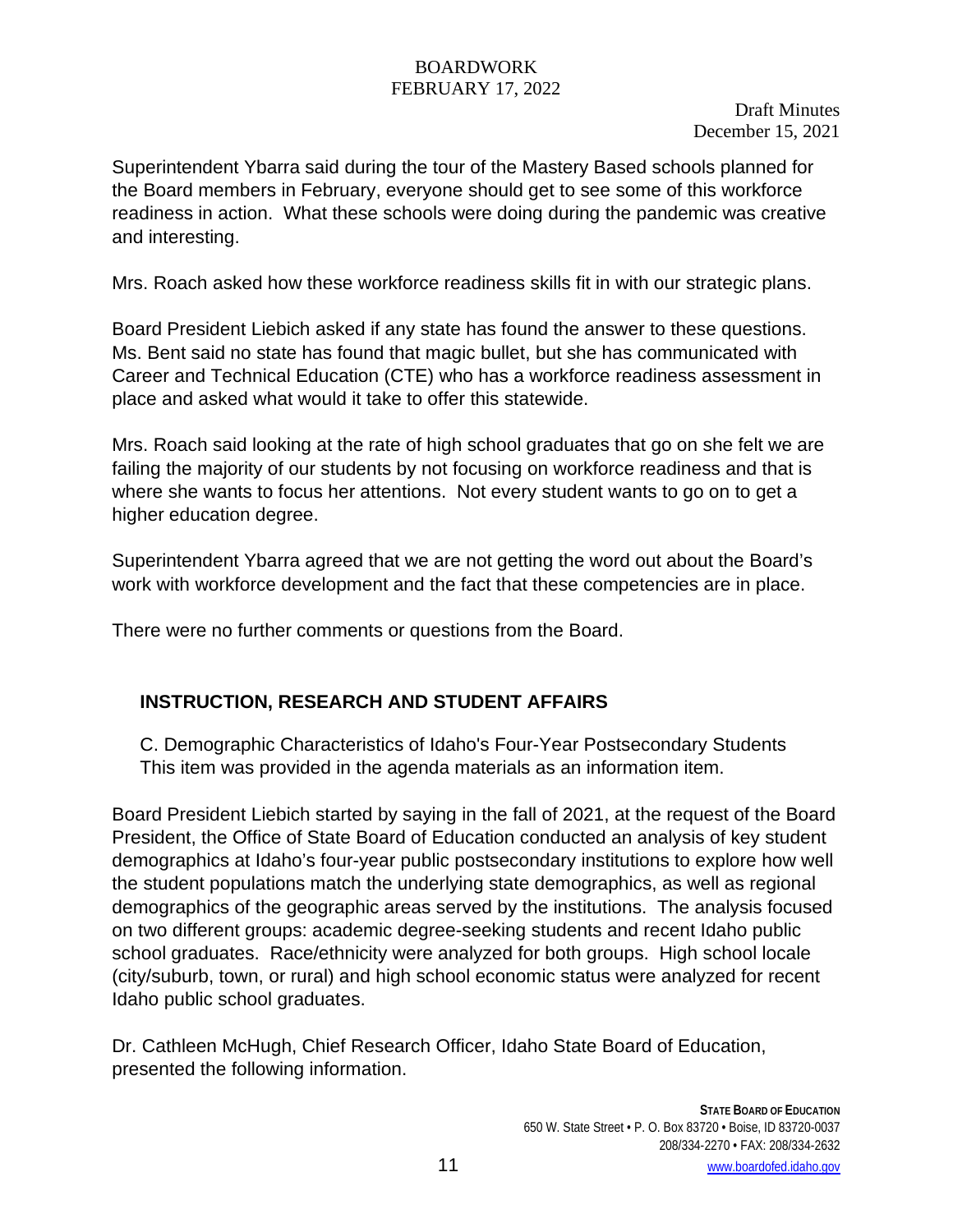Draft Minutes December 15, 2021

There are several key findings from this analysis:

• Undergraduate Hispanic students are underrepresented for both residents and nonresidents from key states across the four institutions as a whole;

• American Indian, Black, and Hawaiian/Other Pacific Islander students are equally represented across the four institutions as a whole;

• Multiracial students are overrepresented across the four institutions as a whole;

• Females are overrepresented at Boise State University and Lewis Clark State College; and

• The University of Idaho is equally gender balanced for resident students and Idaho State University is equally gender balanced for non-resident students.

Mr. Freeman asked if, based on the data UI was close to parody in their gender ratio, and Dr. McHugh said that was correct.

Dr. McHugh's entire report, located in Attachment 1, Tab C, Pages 1-12 gives very detailed breakdowns as to the various demographic groups (Whites, Hispanics, Blacks, Asians, etc.) and economic status (economically disadvantaged vs. economically advantaged) of Idaho's graduating seniors.

Some of the data findings are.

- At BSU and ISU, the share of white students reflects the underlying state population.
- At LC State and UI, white students are underrepresented.
- American Indian students are underrepresented at BSU and UI, equally represented at ISU and overrepresented at LC State compared to the statewide population.
- Asian students are overrepresented at all institutions except LC State where they are equally represented.
- Black students are equally represented at all institutions.
- Hawaiian/Other Pacific Islander students are equally represented at all institutions.
- Multi-race students are overrepresented at BSU and LC State and equally represented at ISU and UI.
- Hispanic and White females are generally either equally represented at the fouryear institutions or overrepresented.
- Hispanic females are equally represented among the four-year institutions and among the group who do not attend any institution, overrepresented among the two-year Idaho institutions, and underrepresented in the other institutions.
- White females who were ever economically disadvantaged in high school and are from town/rural locales are the only group of females that are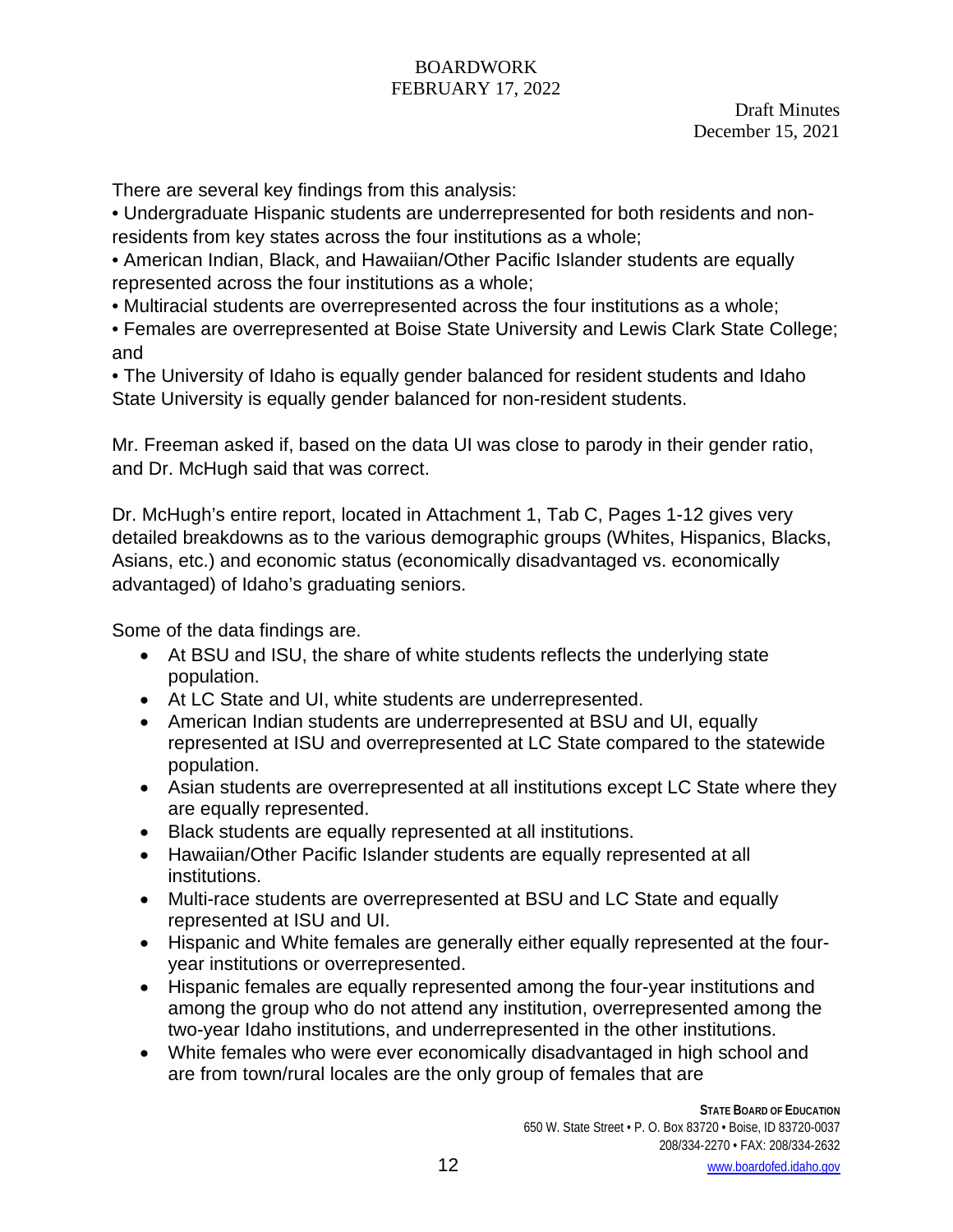underrepresented at the four-year institutions and that is only a one percentage point difference.

- White females who were never economically disadvantaged are overrepresented at Idaho's four-year institutions, especially those females from cities/suburbs.
- The only group of white or Hispanic males who are overrepresented at the fouryear institutions are those white males who were never economically disadvantaged and come from cities/suburbs.
- Hispanic males are underrepresented at both the four-year institutions and other institutions and overrepresented among those who do not attend any institution. This is also true for white males who were ever economically disadvantaged (regardless of their locale). However, white males from town/rural locales are also underrepresented among Idaho public two-year institutions as well.
- White males who were not ever economically disadvantaged and come from town/rural locales are equally represented at Idaho's four-year institutions although this result is just barely not statistically significant (a p-value of 0.0510 versus 0.05).
- White males who were economically disadvantaged and from town/rural locales are among the most underrepresented groups . While this group makes up 8 percent of all high school graduates, they make up only 4 percent of those who attend an Idaho four-year public institution.
- The corresponding group for females is more representative, also comprising 8 percent of all high school graduates but comprising 7 percent of those who attend an Idaho four-year public institution.
- Hispanic males are also very underrepresented, comprising 8 percent of all high school graduates and only 5 percent of those who attend an Idaho four-year public institution.
- Both of these groups are overrepresented in the "Do not attend any institution." Therefore, it is not that these males are going on but just not to public four-year institutions. They are disproportionately less likely to go on.
- Hispanic males are equally represented at the Idaho public two-year institutions; economically disadvantaged white males from town/rural locales are underrepresented in those institutions.

Dr. Tromp said many in higher education are aware of these trends and they are working on targeting white males in this age group, and those who are economically disadvantaged in rural areas. The other topic that Institutions are addressing is the high suicide rate of this same demographic and they are working on offering support to them to help them be academically successful.

Mrs. Roach said the number of economically disadvantaged white males attending twoyear colleges should also be of note (Attachment 1, Tab C, Page 12).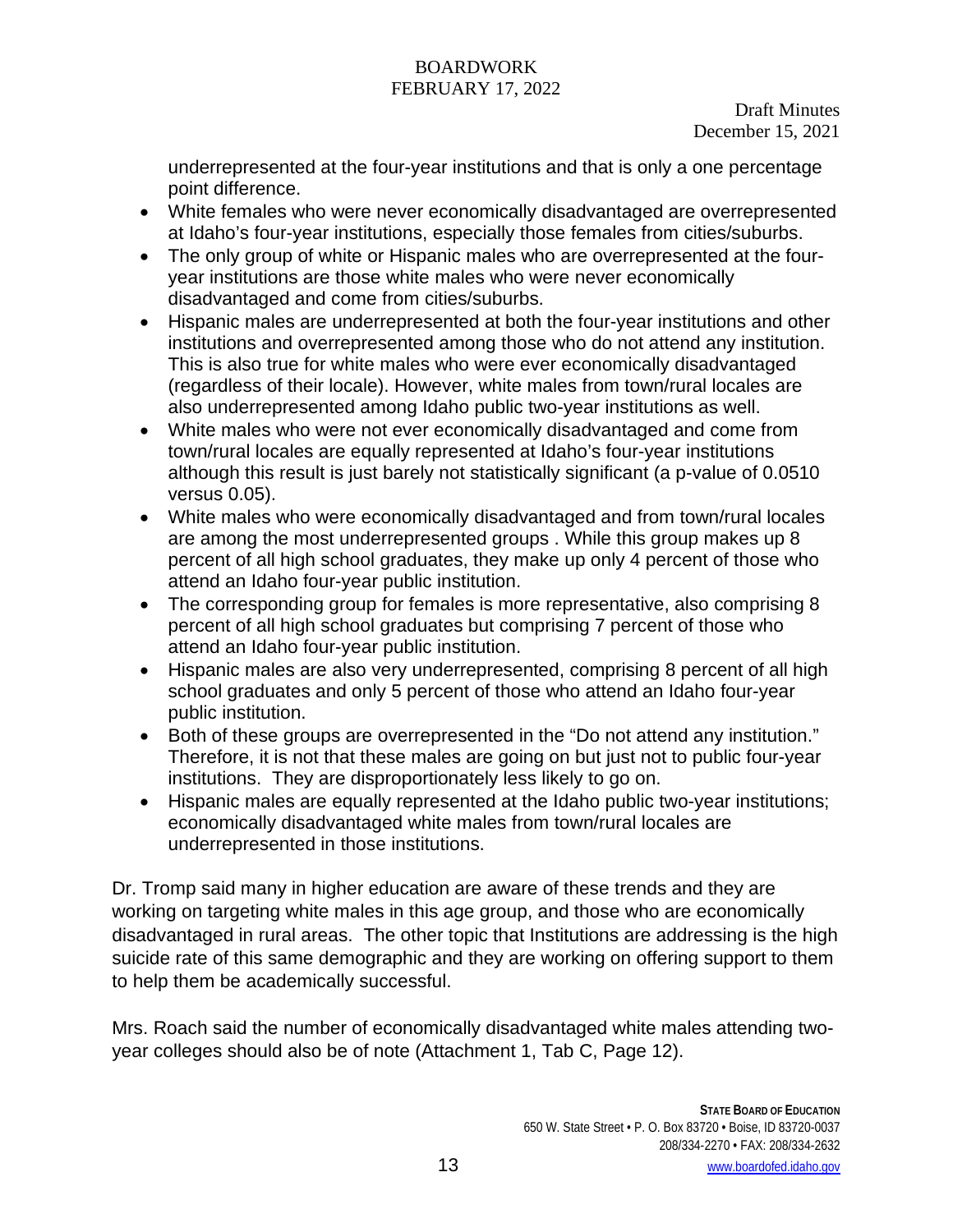Mrs. Keough said she wondered what some of the student demographics were looking for when deciding not to seek a 4-year degree. Dr. Hill said, for the workforce minded, the data captures some but not all of what these white males are really looking for. Apprenticeships are not a part of this data, and neither is the number of males entering the military.

Dr. McHugh said the data presented also does not take into account those who were economically disadvantaged and who then drop out of school in the 9<sup>th</sup> grade. These white males tend to drop out of high school at a higher rate.

There were no further comments or questions from the Board.

At this time the Board recessed for 10 minutes, returning at 10:00 a.m.

B. Postsecondary Student Experience Survey Report This item was provided in the agenda materials as an information item.

Board President Liebich prefaced the discussion by saying that during the 2021 Idaho legislative session, allegations were made that some students at Idaho's public postsecondary institutions are being treated negatively because of their personal beliefs and viewpoints. To determine if there is merit to these serious allegations, the Office of the State Board of Education conducted a research study in November 2021 that included a survey of the more than 54,000 students at Idaho's eight public institutions. All questions on the survey were optional, to allow maximum freedom and discretion in providing responses. Eight thousand, nine hundred eighty-nine (8,989) students completed the survey, for a total overall response rate of 16.4%. College of Southern Idaho had the lowest response rate (8.9%) and Idaho State University had the highest response rate (24%). All responses to the survey were completely anonymized, to protect student privacy. The Board office did not collect data about which students responded or did not respond, nor can the office connect any specific response to any specific student.

Dr. Bliss mentioned that in the Board's agenda packet was a copy of the actual survey questions sent to the students (Attachment 1, Tab B, pages 104).

Board President Liebich asked how the survey questions were developed. Dr. Bliss said the survey was created by Board staff and the institution research officers. The content of the survey was driven by the Board and reviewed by a national Institutional Review Board (IRB) whose job is to protect the rights and welfare of human research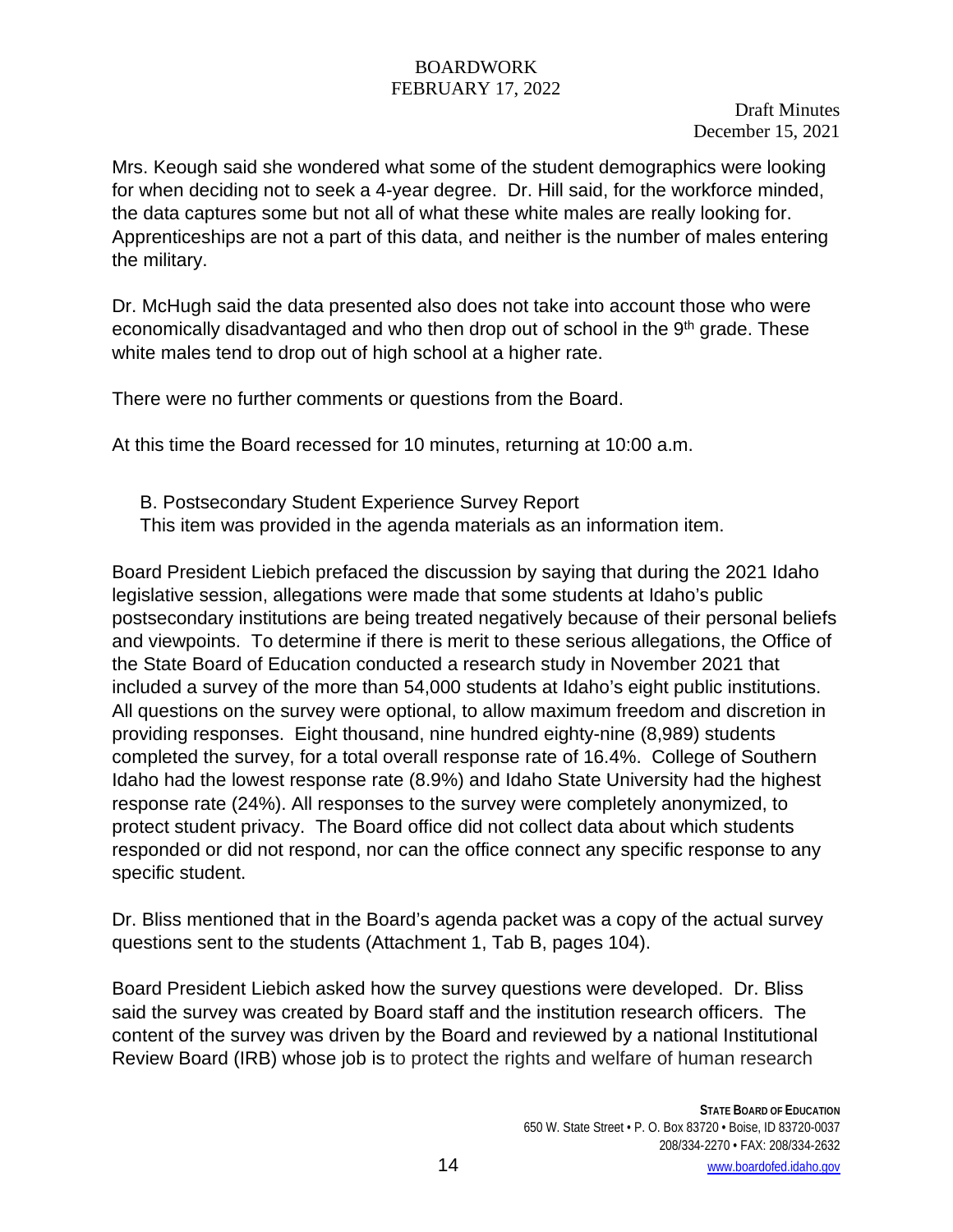subjects recruited to participate in research activities conducted under the auspices of the institution with which it is affiliated.

Mr. Gilbert asked what percentage of the students surveyed are graduate students and what percentage were undergraduate students. Dr. McHugh said 14 percent of the students were graduate students.

Dr. Bliss said preliminary results showed the following:

• A supermajority of students across all institutions and class levels report • Feeling valued (87%), respected (95%) and a sense of belonging (90%)

• Never or rarely feeling pressured to affirm or accept beliefs they find offensive (67%)

• Never or rarely feeling shamed or bullied for sharing their personal beliefs or viewpoints (78%)

• Feeling safe to express their personal beliefs or viewpoints with others (89%)

• Familiarity with safeguards and policies that protect freedom of expression (76%)

• Agreement that it is important to participate in courses and activities that are designed specifically to enhance understanding of others' beliefs and viewpoints (85%)

Mrs. Keough asked about the percentage of students who answered that they never or rarely feeling pressured to affirm or accept beliefs they find offensive. Why is the percentage so low? Dr. Bliss said there are no statistics here but raw data. More digging into the answer rates will need to happen in the near future.

Dr. Hill asked if the students were asked about the source of the pressure. Dr. Bliss said yes, they were asked but again this is just raw data and further analysis needs to happen before final data is brought back to the Board. Dr. Hill asked if students were asked to say where the pressure was coming from. Dr Bliss said students were specifically asked if the pressure was coming from school administrators, faculty, other employees, or even other students.

Dr. Tromp agreed that seeing the real survey data will help institutions work on what needs to be addressed when dealing with student concerns.

Mr. Gilbert said he does not believe the Board can have a conversation on this survey until the cohort data is complete. He wants to see all of the statistics by cohort broken down by age, by under grad and graduate, by political affiliation, by gender and by institution. He also said that the raw data needs to be available for the public to review to the extent possible.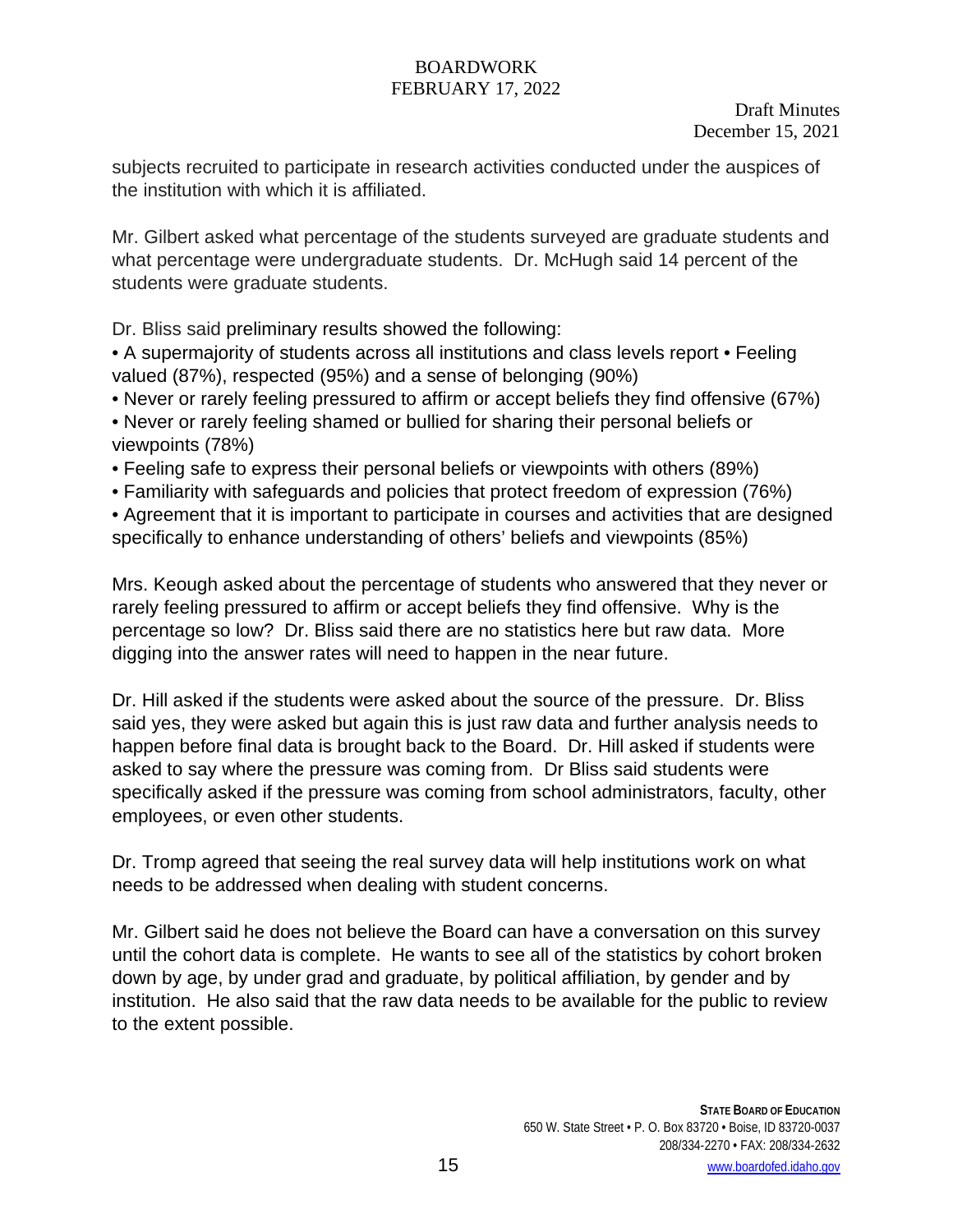Draft Minutes December 15, 2021

Dr. Bliss said the plan moving forward will be to analyze the data and to break it down by cohorts to help see where the issues are, which should then lead to being able to addresses concerns brought up by students.

Dr. Hill asked when the data will be ready for discussion. Dr. McHugh's staff will begin that work and hope to have the data ready for review in the early part of January or February 2022.

There were no further comments or questions from the Board.

# **AUDIT**

1. FY 2021 Financial Statement Audits

Bill Gilbert said the first item on the agenda is to inform the Board that the Idaho State Board of Education (Board) has contracted with CliftonLarsonAllen LLP, an independent certified public accounting firm, to conduct the annual financial audits of Boise State University, Idaho State University, the University of Idaho, and Lewis-Clark State College.

There were some findings for the institutions, but all received an unmodified opinion on the financial statements. The results of the single audit are postponed due to a delay by the federal government in issuing the guidelines for auditing funds related to COVID-19. Pending that audit, there could be further items related to internal controls for federal expenditures addressed.

# **BOARD ACTION**

**M/S (Roach / Hill) I move to accept from the Audit Committee the FY2021 financial audit reports for Boise State University, Idaho State University, University of Idaho, and Lewis-Clark State College, as submitted by CliftonLarsonAllen LLP in Attachment 1.** A roll call vote was taken, and the motion carried 8-0.

There were no comments or questions from the Board.

2. FY 2021 Financial Ratios - Information Item This item was provided in the agenda materials as an information item.

Todd Kilburn, Chief Financial Officer, Idaho State Board of Education, said these financial ratios and analyses are provided for the Board to review the financial health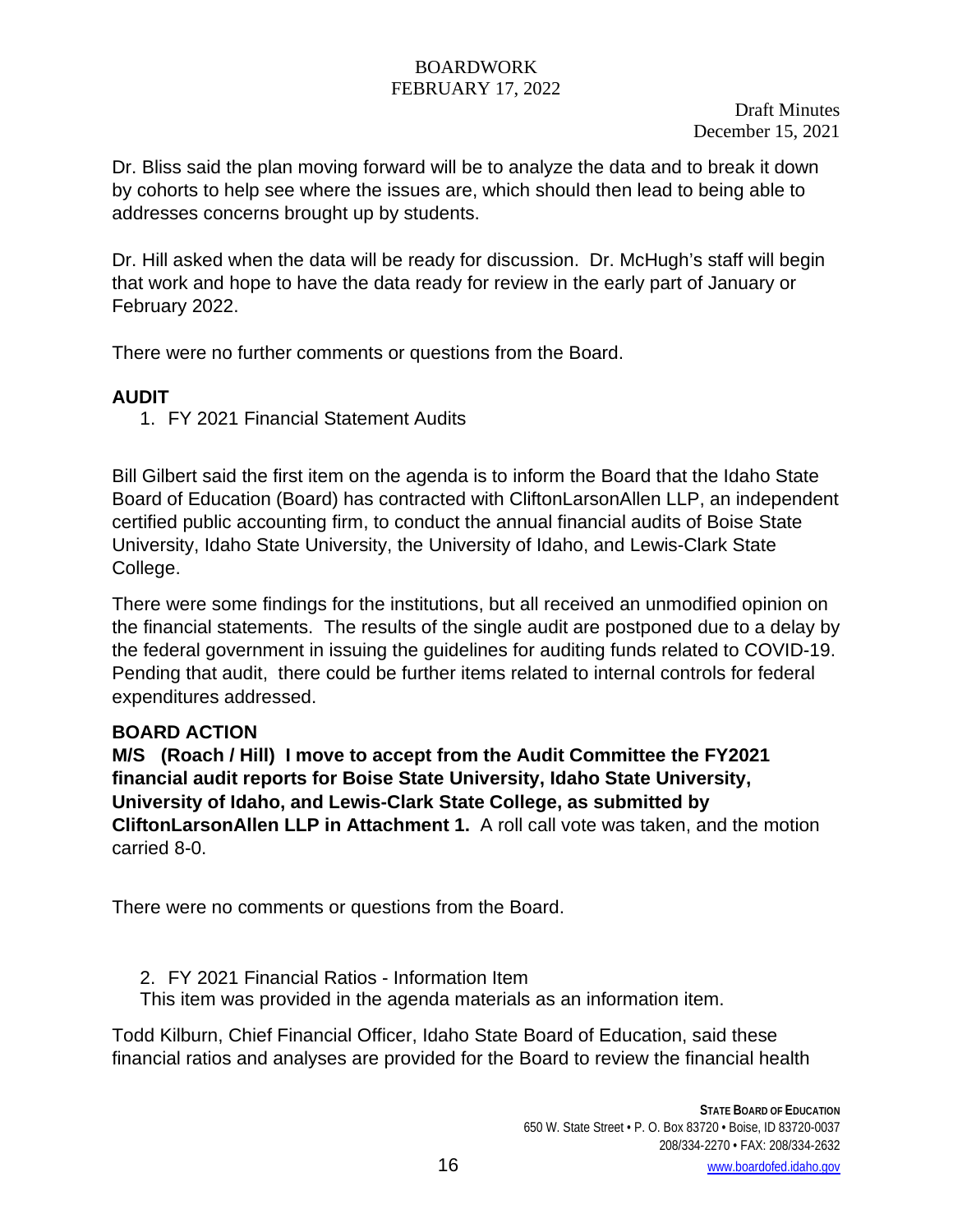Draft Minutes December 15, 2021

and year-to-year trends at the institutions. The ratios reflect a financial snapshot as of fiscal year end. The Audit Committee reviews key financial performance factors on a quarterly basis.

The ratios presented measure the financial health of each institution and include a "Composite Financial Index" based on four key ratios. The ratios are designed as management tools to measure financial activity and key trends within an institution over time. They typically do not lend themselves to comparative analysis between institutions because of the varying missions and structures of the institutions and current strategic initiatives underway at a given institution at a given time.

Mr. Gilbert said the Audit Committee had no concerns with the information as presented.

There were no comments or questions from the Board.

3. FY 2021 Net Position Reports - Information Item

This item was provided in the agenda materials as an information item.

Mr. Kilburn shared the following. The volatility of state funding as well as fluctuations in enrollment and tuition revenue necessitates that institutions maintain fund balances sufficient to stabilize their operating budgets. As such, Board Policy V.B. sets a minimum target reserve of 5%, as measured by "Unrestricted Available" funds divided by annual operating expenses.

Idaho State University and Lewis-Clark State College met the Board's 5% reserve target in FY20. Boise State University's unrestricted net position increased by \$23.4 million during the fiscal year despite Covid-19 continuing to disrupt operations. Commitments against these reserves increased by \$18 million. As a result, the unrestricted funds available increased from \$2.5 million as of June 30, 2020 to \$7.9 million as of June 30, 2021. The ratio of unrestricted funds available to operating expenses is 1.86% which, although improved from the prior year, is short of the 5% target.

University of Idaho has reported a negative \$15.0 million for its "Unrestricted – Available" net position, which results in a negative ratio of 3.9% unrestricted available net position to FY21 operating expenses, an improvement of \$15.0 million over FY20. The University ended FY21 with a positive change in aggregate net position of \$22.8 million due to disciplined permanent base budget reductions. Growth in unrestricted net position of \$7.8 million was limited due to significant debt defeasance which added \$23.6 million to net position invested in capital assets, net of related debt.

There were no comments or questions from the Board.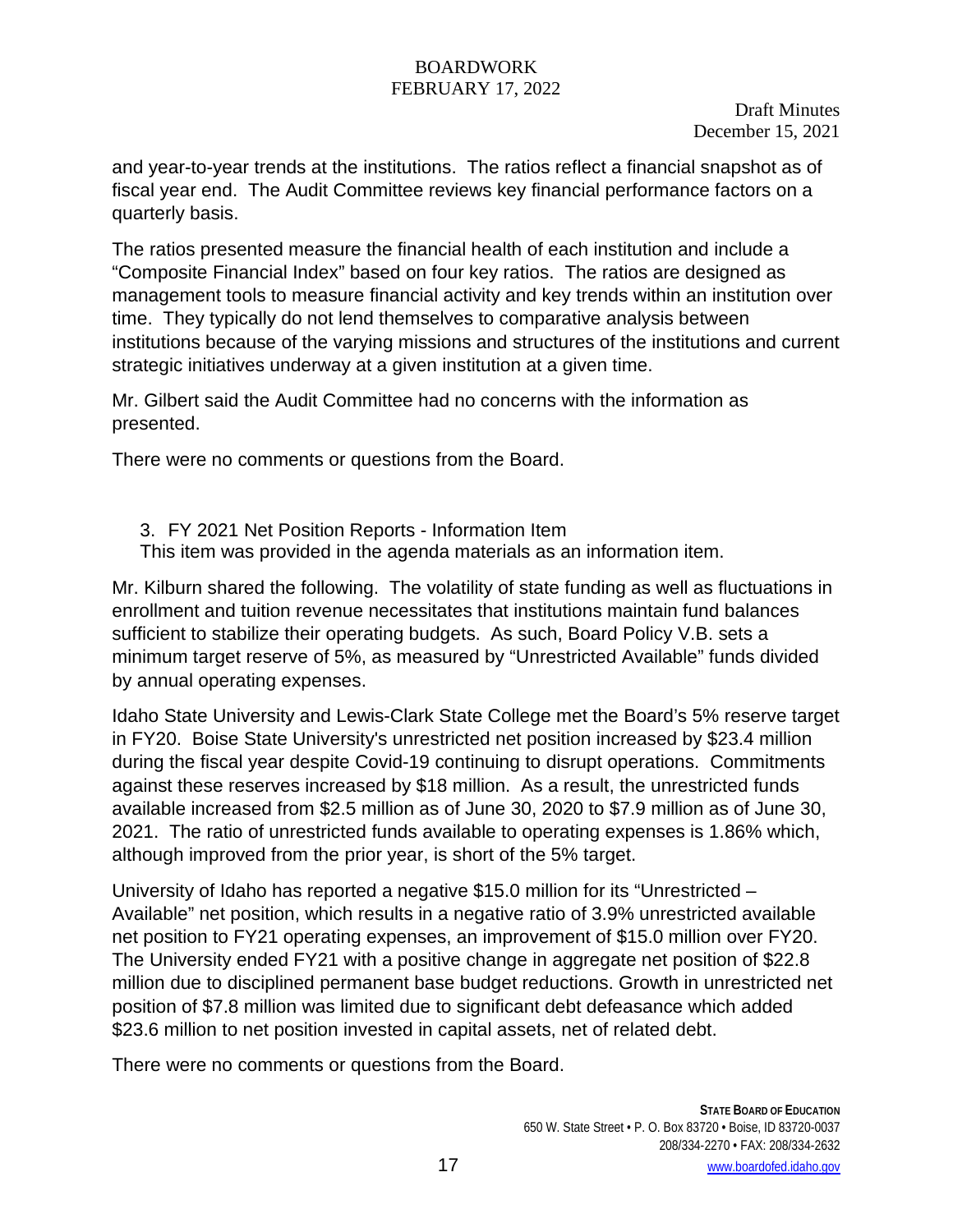Draft Minutes December 15, 2021

## **BUSINESS AFFAIRS AND HUMAN RESOURCES**

1. Amendment to Board Policy V.R. – Establishment Of Fees - First Reading

Dr. Hill said this topic came about after concerns were raised during the last Legislative session concerning the transparency of student fees. The Legislature wanted to see what fees could be optional and which needed to be compulsory.

Mr. Kilburn led a working group comprised of representatives from all four of the colleges and universities who worked together to develop the categories that were approved by the Board in October of 2021.

This policy amendment is to codify the decision made by the Board at the October 2021 Regular Board meeting, which includes one overall Consolidated Mandatory fee broken down into four categories:

## **Student Enrollment, Engagement, and Success**

The student enrollment, engagement and success fees provide funding to support the multitude of activities and services available to students, both on and off campus. Included in these fees are scholarships, student employment opportunities, funding to support student success initiatives, and enrollment (recruitment and retention) activities. Institutional

# **Operations, Services, and Support**

These fees support the departmental and infrastructure needs of the college and universities, including construction and maintenance of facilities; instructional and computing resources; student involvement services and participation with athletic, arts, and cultural events.

### **Student Health and Wellness**

The student health and wellness fee support students physical and mental health and well-being. Students' fees also allow for access to the health and counseling centers throughout the year as well as utilize well-being and fitness programs and facilities for overall improvement of the student experience. Also included are the facilities, maintenance, and programs available through the recreation and intramural programs.

### **Student Government**

This fee is to support the student government officers elected by students and support them, their initiatives, and their overall experience. Students are provided the means to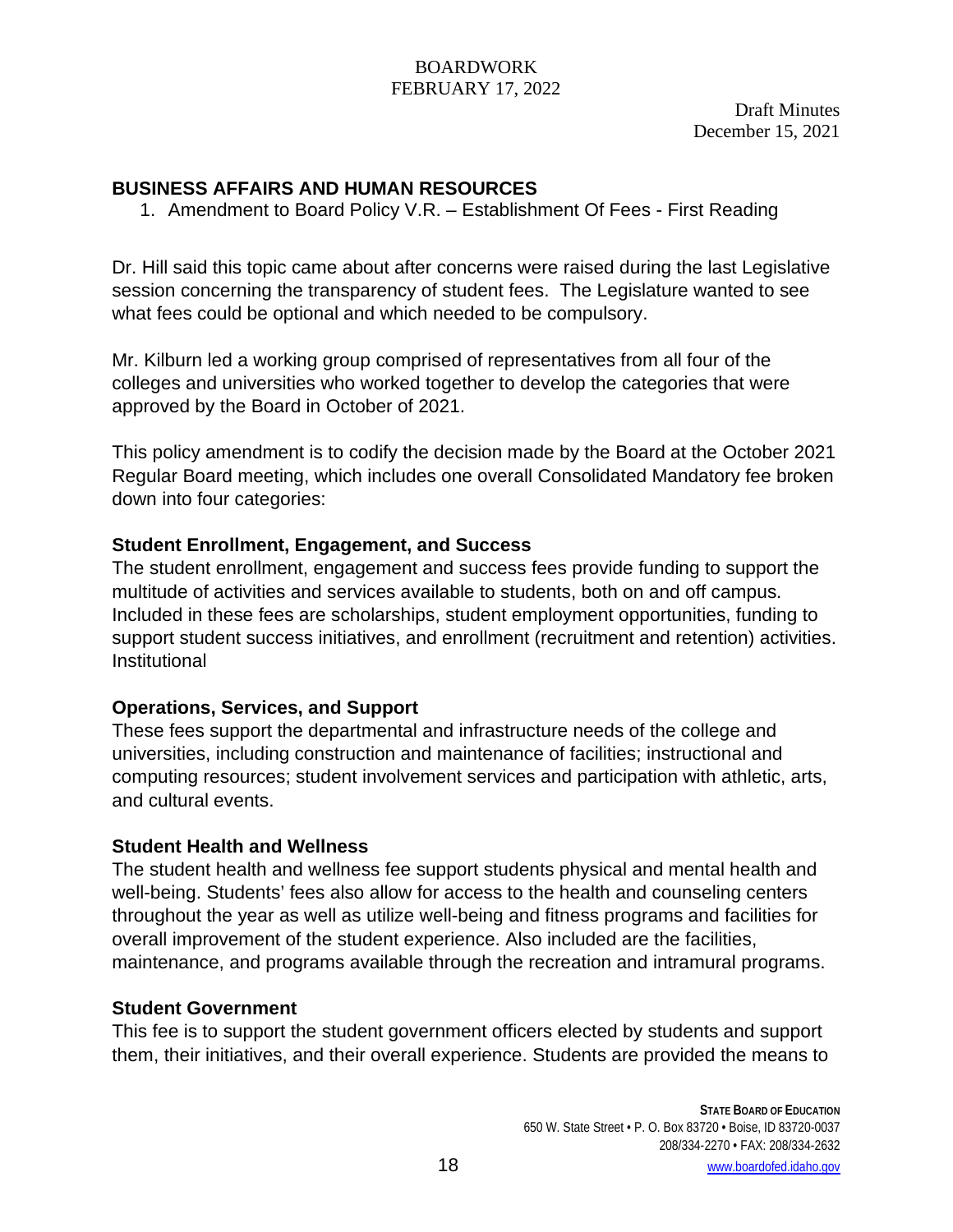Draft Minutes December 15, 2021

engage in discussions, events, and opportunities that interest them, are new to them, and challenge them. A subset of this fee would be student activities, clubs, and organizations, and students would be allowed to opt-out of that fee.

Approval of the policy amendment will support the move to a simplified fee system that is consistent across all institutions and require institutions to list these fees in a consistent and easily accessed location on their websites.

# **BOARD ACTION**

**M/S (Hill / Keough) I move to approve the first reading of Board policy V.R. to amend the process through which fees are established as set forth in Attachment 1.** A roll call vote was taken, and the motion carried 8-0.

There were no comments or questions from the Board.

2. Maintenance of Effort – GEER Funding

Mr. Kilburn said the U.S. Department of Education provided guidance requiring that states receiving funding under the Coronavirus Response and Relief Supplemental Appropriations Act, 2021 (CRRSA Act) must maintain "State support for higher education in FY 2022 at least at the proportional level of the State's support for higher education relative to the State's overall spending, averaged over FYs 2017, 2018, and 2019." This Maintenance of Effort (MOE) must be demonstrated to the US Department of Education. While appropriated funding for higher education increased, the percentage relative to Idaho's overall spending decreased for several reasons, including Medicaid expansion.

Since the annual percentage has decreased due to an increase in overall state spending, and in alignment with the guidance provided by the US Department of Education, the Board is being asked to approve submission of a waiver which must be submitted no later than December 30, 2021.

### **BOARD ACTION**

**M/S (Hill / Roach) I move to approve the Maintenance of Effort Waiver as proposed in Attachment 2 and authorize Board Staff to submit the waiver on or before the December 30, 2021 deadline.** A roll call vote was taken, and the motion carried 8-0.

There were no comments or questions from the Board.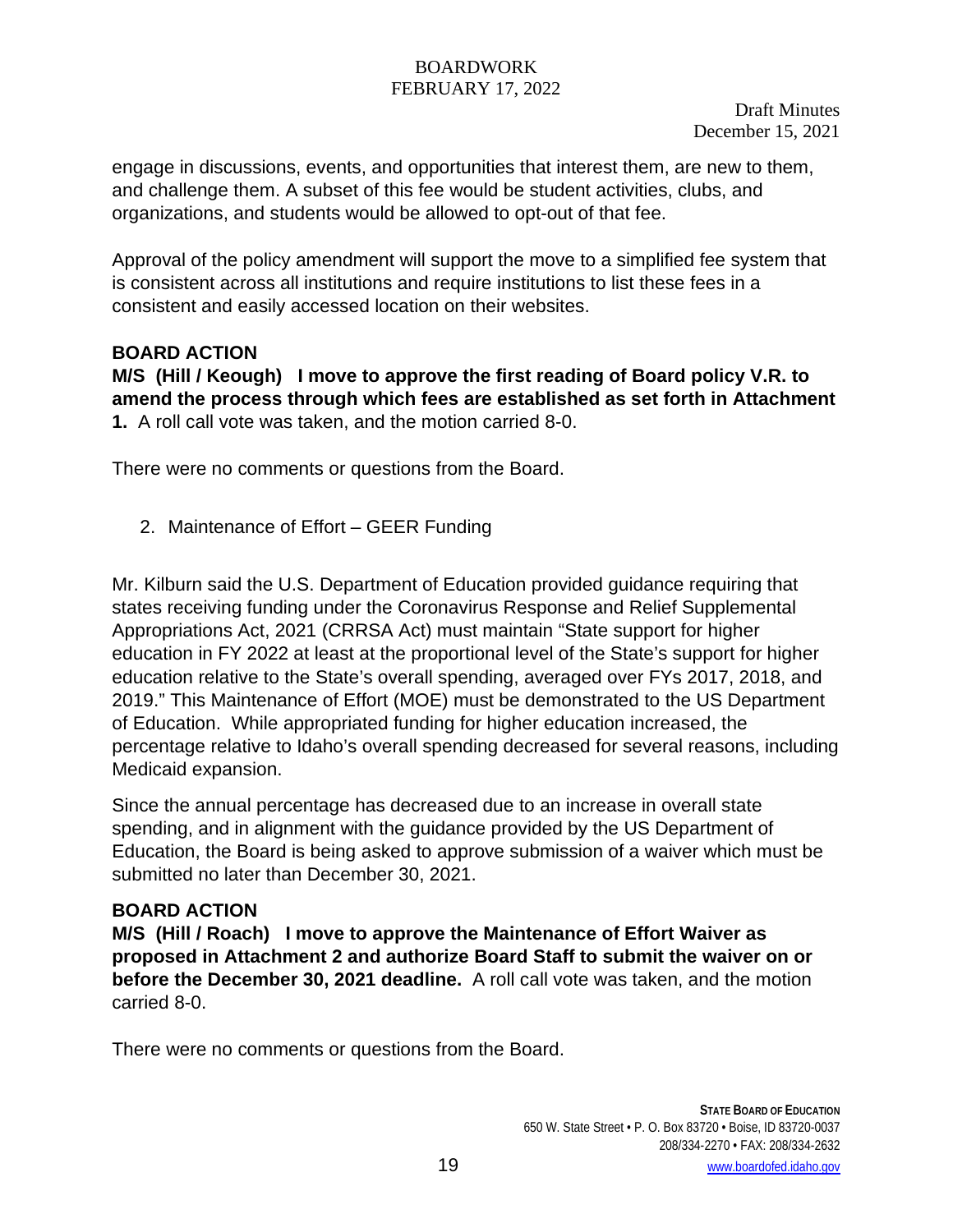Draft Minutes December 15, 2021

## 3. Idaho State University - Library Project - Construction and Bidding

Dani Dunstan, Vice President for Operations and Chief of Staff, Idaho State University, said Idaho State University (ISU) seeks approval from the Board to proceed with construction and financing for upgrades to ISU's library including upgrading the firstfloor common areas to create a more dynamic student space. In addition, the project will allow for the addition of a Starbucks through ISU's partnership with its food service provider Chartwell's. Work for this project will be completed in two phases. The first phase will include the addition of Starbucks and required service to the area including electrical, plumbing, HVAC, and sewer hookups. The second phase will include upgrades to the remainder of the first-floor common areas to create a dynamic student space. Both projects are scheduled to be under construction in 2022, with the Starbucks portion planned to break ground in May.

### **BOARD ACTION**

**M/S (Hill / Keough) I move to approve the request by Idaho State University to proceed with construction and financing in two phases for the Library Upgrades: Common Area and Starbucks project for total costs not to exceed \$2.96M.** A roll call vote was taken, and the motion carried 8-0.

There were no comments or questions from the Board.

4. Idaho State University – Leonard Hall Project - Construction and Financing

Dani Dunstan, Vice President for Operations and Chief of Staff, Idaho State University said, ISU seeks construction and financing approval for renovations to the College of Pharmacy, Leonard Hall. The renovation plan for Leonard Hall transforms an extremely outdated office, classroom, and laboratory space into state-of-the-art functionality. The renovation is primarily focused on upgrading the 2nd floor laboratories. Laboratories require redesign to update and modernize the spaces to fit current needs. Further, there is not ADA accessibility into lab spaces.

ISU has received gift commitments totaling \$16 million dedicated to the project. Further, ISU has submitted a request to the Permanent Building Fund Advisory Council (PBFAC) for an additional \$3.4 million.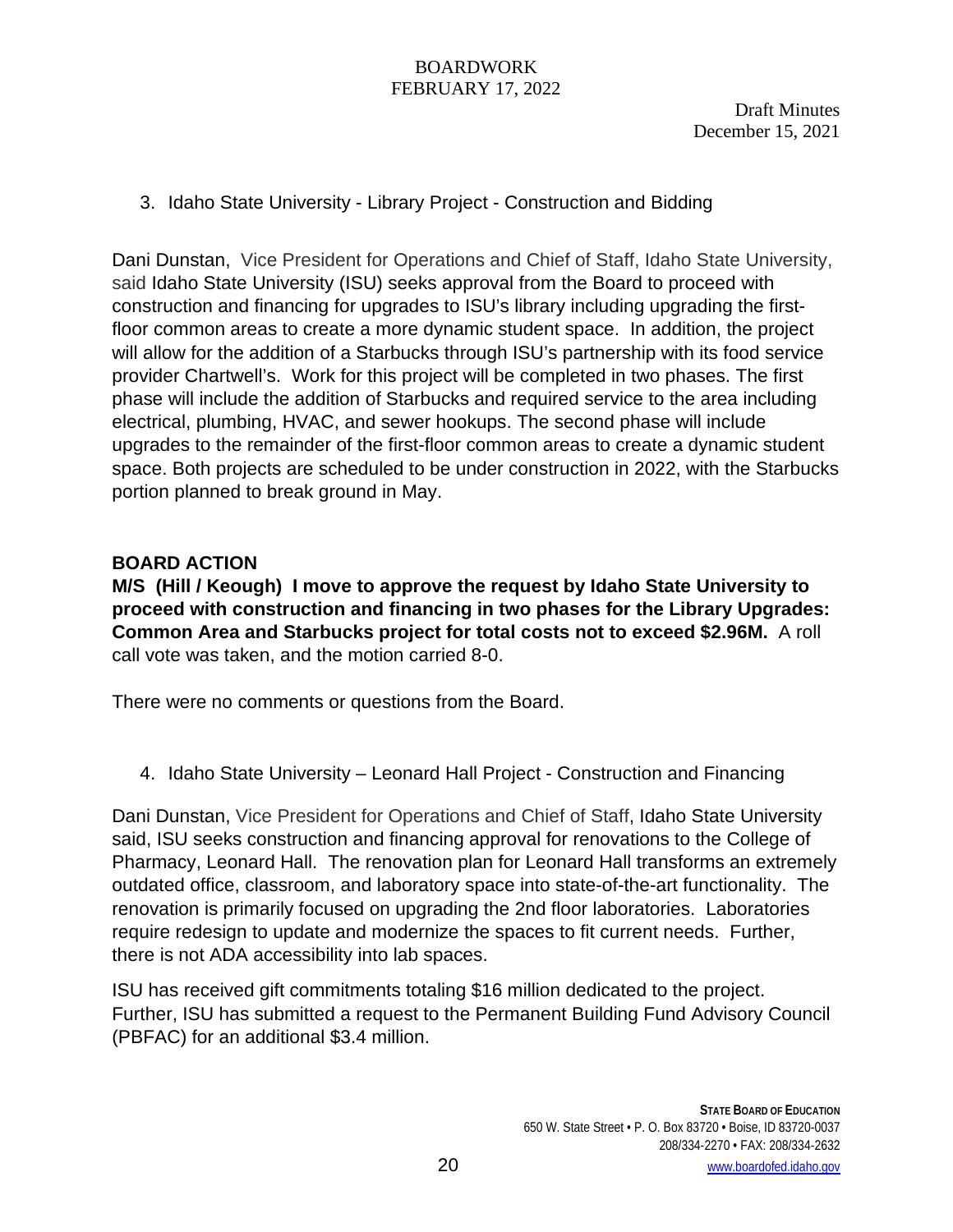ISU requests that the Board approve the request to proceed with construction for a total project cost not to exceed \$20,200,000. The project should be completed by August of 2025.

# **BOARD ACTION**

**M/S (Hill / Clark) I move to approve the request by Idaho State University to proceed with the construction of Leonard Hall renovations for a total project cost not to exceed \$20,200,000.** A roll call vote was taken, and the motion carried 8-0.

Board President Liebich asked if based on the current economic situation does ISU have the reserves needed to see this project through to completion. Ms. Dunstan said a careful analysis was made and ISU is confident that they have a healthy contingency in place to see this project through.

There were no further comments or questions from the Board.

5. University of Idaho – Issuance of 2022 General Revenue Refunding Bonds

Brian Foisy**,** Vice President for Finance and Administration, University of Idaho said the University of Idaho (UI) requests the Regents of the University of Idaho approval to issue one series of tax-exempt general revenue and revenue refunding bonds ("Series 2022A Bonds") pursuant to a Supplemental Resolution in an aggregate principal amount not to exceed \$46,110,000 million.

This is a three-part transaction. The proceeds of the Series 2022A Bonds will be used to refund the Series 2013B Bonds, which financed and reimbursed costs for the acquisition of land of the outdoor science center in McCall.

The Series 2014 Bonds were issued as fixed rate bonds with a final maturity of April 1, 2045.

And the total is not to exceed \$46,110,000 million, with the total amount allocated to the 2022 Project not to exceed \$2,000,000. This is primarily a refunding transaction.

# **BOARD ACTION**

**M/S (Hill / Clark) I move to approve the request by the University of Idaho to issue one series of tax-exempt general revenue and revenue refunding bonds to**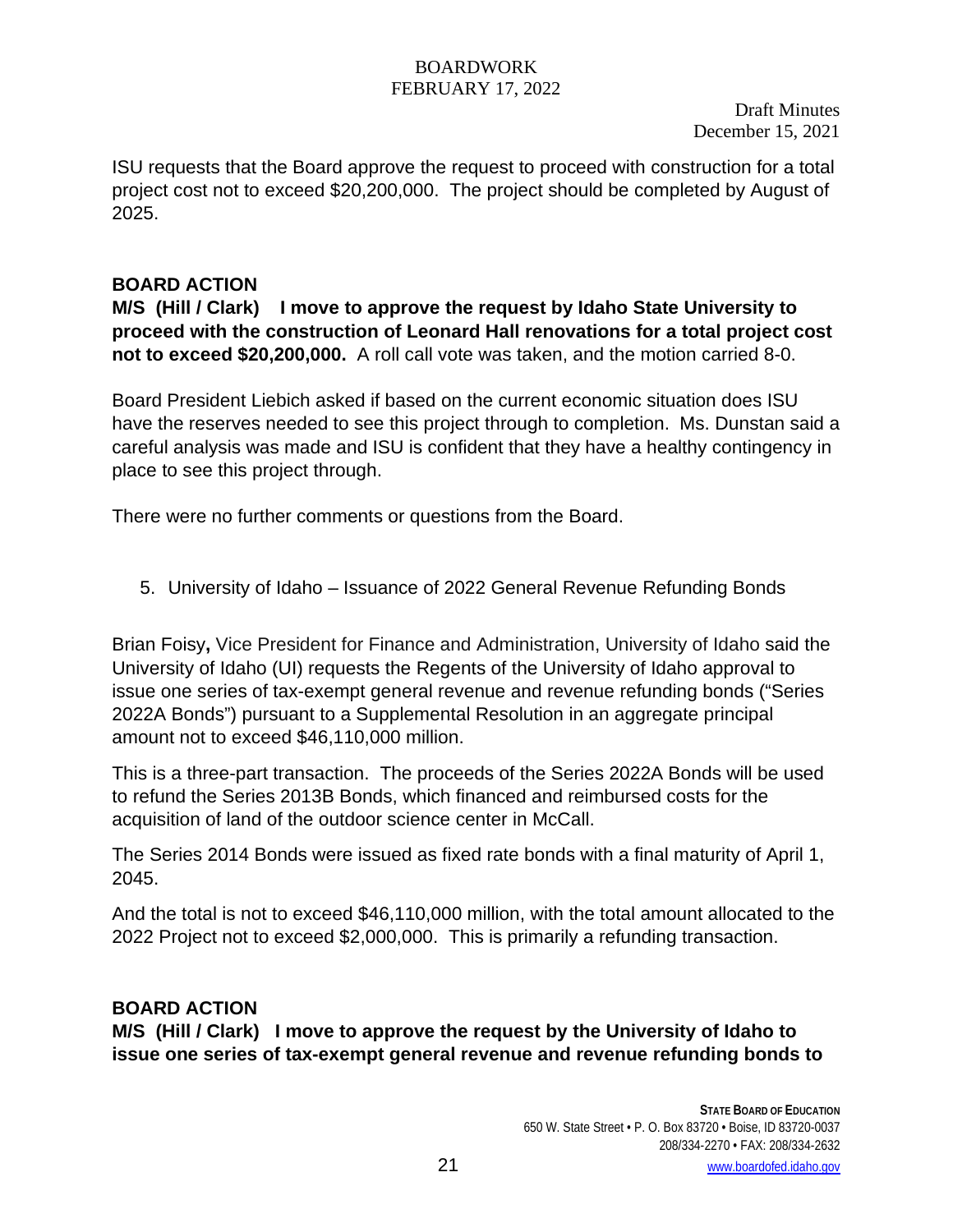Draft Minutes December 15, 2021

**refund the Series 2013B and 2014 Bonds; finance various improvements to auxiliary services in an amount not to exceed \$2 million; and to find that this project is necessary for the proper operation of the University of Idaho and is economically feasible.** A roll call vote was taken, and the motion carried 8-0.

# **AND**

**M/S (Hill / Roach) I move to approve a Supplemental Resolution for the Series 2022A Bonds, the title of which is as follows: A SUPPLEMENTAL RESOLUTION of the Regents of the University of Idaho Authorizing the Issuance and Providing for the Sale of General Revenue and Revenue Refunding Bonds, Series 2022; Delegating Authority to Approve the Terms and Provisions of the Bonds, and the Aggregate Principal Amount of the Bonds up to \$46,110,000; Authorizing the Execution and Delivery of a Bond Purchase Agreement upon Sale of the Bonds; and Providing for Other Matters Relating to the Authorization, Issuance, Sale and Payment of the Bonds.** 

**Roll call vote is required.** A roll call vote was taken, and the motion carried 8-0.

Board President Liebich asked if this was refinancing fixed rate instruments with fixed rate instruments and not extending the maturity. Mr. Foisy said that was correct.

There were no further comments or questions from the Board.

6. University of Idaho - 4+1 Program Fees

Brian Foisy, Vice President for Finance and Administration, University of Idaho, said the University of Idaho (UI) would like to initiate a 4+1 program for resident undergraduate students to continue into a non-thesis Master's program in the same or related discipline. Rather than charging the graduate tuition rate when matriculating to the graduate program, successful applicants to the program would be charged the regular undergraduate student rate for full-time attendance during the Master's program.

### **BOARD ACTION**

**M/S (Hill / Keough) I move to approve the University of Idaho's request to implement a 4+1 program for resident undergraduate students to continue into a non-thesis Master's program in the same or related discipline at the regular undergraduate tuition structure.** A roll call vote was taken, and the motion carried 8- 0.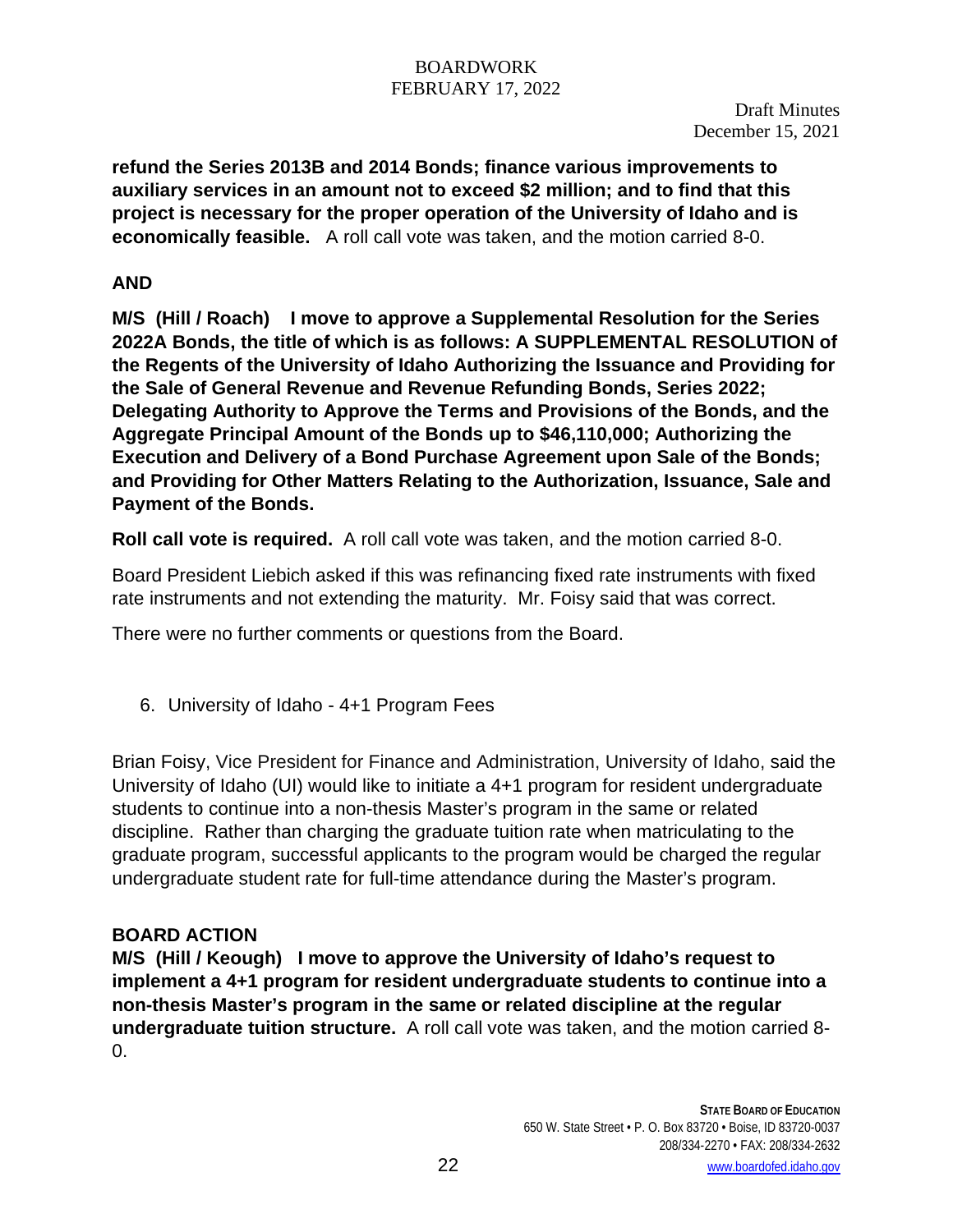Draft Minutes December 15, 2021

Board President Liebich asked if any of the other Idaho Institutions had a program like this in place. Dr. Jerry McMurtry, Dean, College of Graduate Studies, Professor, University of Idaho, said in his conversations with the other universities they do not have anything like this in place.

Dr. Bliss asked what the plans are for communicating this opportunity to the students. Dr. McMurtry said the graduate council has been informed who then informed the faculty who is being tasked with spreading the word, and the interest in this program is high.

There were no further comments or questions from the Board.

7. Lewis-Clark State College - College Place Residence Hall - Property Purchase and Funding

Dr. Julie Crea, Vice President for Finance and Administration, Lewis-Clark State College, said Lewis-Clark State College (LCSC) requests approval to purchase and finance a student housing building located at 814 4th street in Lewiston, adjacent to LCSC's campus and within LCSC's designated area of impact. The 28,976 square foot, 22-unit and 88-bedroom, student housing development is located on six contiguous tax parcels totaling 0.98 acres.

LCSC seeks approval to purchase the property for \$5,000,000 plus closing costs for a total cost not to exceed \$5.2 million.

LCSC has conducted due diligence relating to the property and has received a full appraisal and building inspection. The appraised value is \$4,640,000. Through negotiations with the sellers, LCSC requests to exceed the appraised value by 7.8% for a purchase price of \$5,000,000 of which is lower than the requested purchase price.

The property is of strategic value to LCSC with its location in direct proximity to the main campus.

### **BOARD ACTION**

**M/S (Hill / Clark) I move to approve the request by Lewis-Clark State College to purchase the property located at 814 4th Street in Lewiston, for an amount not exceed \$5.2 million, subject to bond financing approval; to authorize the Vice President and Chief Financial Officer to execute all necessary documents to complete the purchase as outlined herein, and to find that this project is**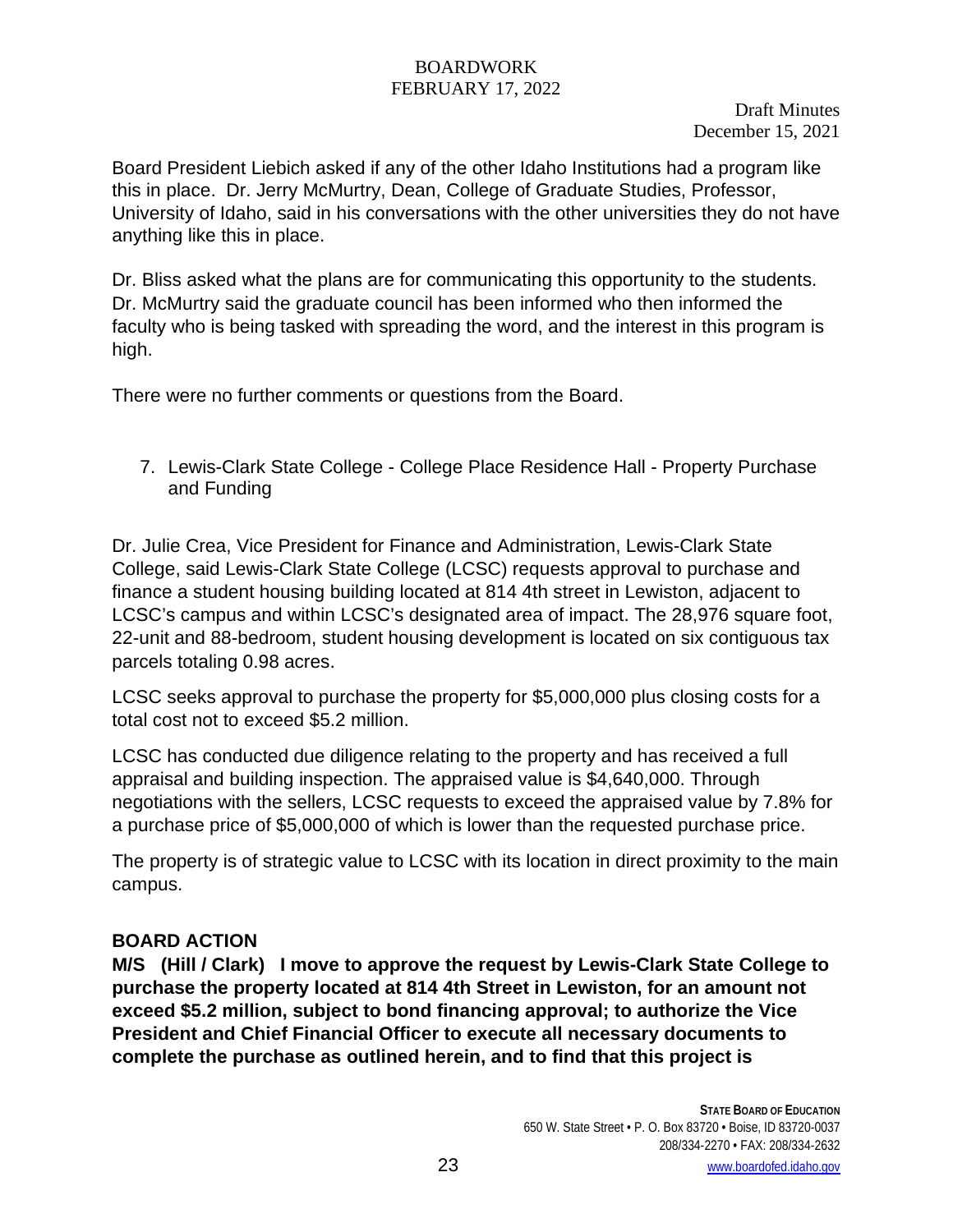Draft Minutes December 15, 2021

**necessary for the proper operation of LCSC and is economically feasible.** A roll call vote was taken, and the motion carried 8-0.

# **AND**

**M/S (Hill / Roach) I move to approve Lewis-Clark State College's request for authorization of variable rate debt in amount greater than 20% of LCSC's total outstanding indebtedness.** A roll call vote was taken, and the motion carried 8-0.

# **AND**

**M/S (Hill / Keough) I move to approve the Master Resolution for the Series 2021 Bonds as set forth in Attachment 2, the title of which is as follows: A resolution of the Board of Trustees of Lewis-Clark State College, authorizing the issuance and sale of General Revenue Bonds, Series 2021, in the principal amount of \$4,000,000; providing for the acquisition, construction, reconstruction or repair of certain facilities; establishing certain funds and accounts; authorizing the execution and delivery of a bond purchase agreement; providing for the issuance of additional bonds for future Projects; and providing for other matters relating to the authorization, issuance, sale, and payment of bonds.** 

**Roll call vote is required.** A roll call vote was taken, and the motion carried 8-0.

Board President Liebich asked if the fees being charged to students will cover debt service costs. Dr. Crea said that correct. The estimated bond payment is \$245,000 and that leaves 25% of the revenue being brought in to pay for improvements, and maintenance and repairs.

Board President Liebich asked if an inspection was done to see what types of improvements or maintenance issues might arise. Dr. Crea said a complete inspection was done and major repairs and upgrades have already been taken care of and LCSC does not expect any large maintenance issues in the near future.

There were no further comments or questions from the Board.

At this time the Board recessed for 10 minutes, returning at 11:25 a.m.

# **INSTRUCTION, RESEARCH AND STUDENT AFFAIRS**

1. Board Policy III.B. Academic Freedom and Responsibility and Policy III.P. Students – First Reading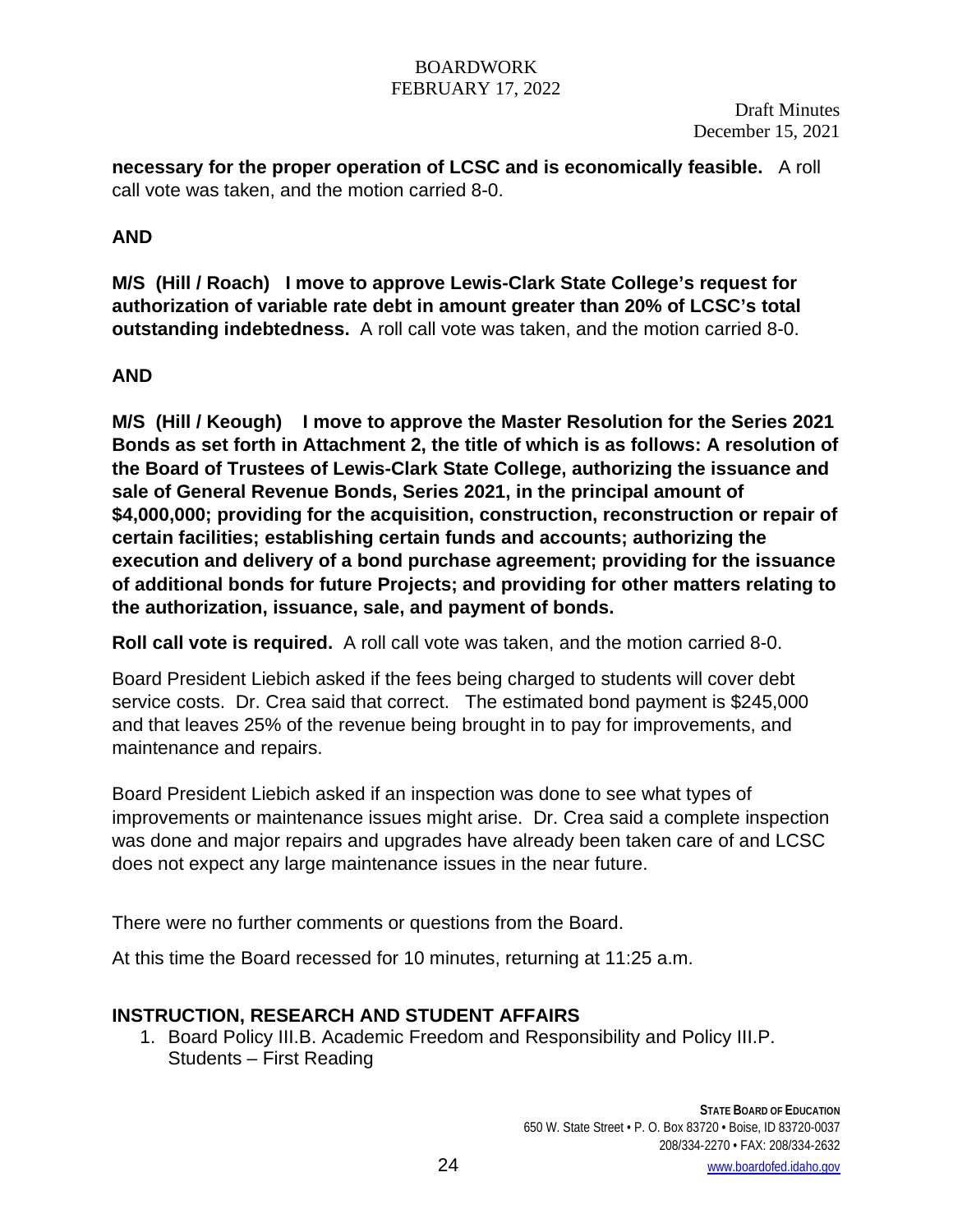Dr. Bliss said Board staff identified Board Policy III.B. as being in need of updating in early 2020, in connection with the amendments made to other Board policies at that time. In May 2021, Board staff formed a working group of faculty and administrators from all eight public postsecondary institutions. This working group met several times throughout the summer, resulting in the proposed amendments as attached. The committee and Board staff also sought input from nationally recognized experts and resources on academic freedom and freedom of expression, including the American Association of University Professors, the Foundation for Individual Rights in Education, and the Report on the Committee on Freedom of Expression at the University of Chicago.

The policy amendments represent a significant structural change to the policy.

The current version of Board Policy III.B. applies only to faculty, does not define key terms, and lacks limitations. Language related to the academic freedom of students currently found in Board Policy III.P has been proposed for deletion, as student academic freedom and responsibility is now covered in the proposed amendments to Board Policy III.B.

The policy amendments represent a significant structural change to the policy. Specifically, the proposed policy is restructured to include the following major sections:

- Definitions of Key Terms
- Academic Freedom and Academic Responsibility of Students
- Academic Freedom and Academic Responsibility of Faculty
- Academic Freedom and Academic Responsibility of Institutions
- Limitations

Dr. Jonathan Lashley, Associate Chief Academic Affairs Officer, Idaho State Board of Education, said academic freedom is what allows for excellence on our campuses. With this freedom also comes the responsibility to know how to protect other's freedoms as well. Academic freedom will exist on Idaho campuses without this legislation, but this is a real opportunity for the Board to lead on what is academic freedom and what is possible in education.

Dr. Bliss mentioned that this policy does not affect Idaho's two-year institutions. He also mentioned that in the second Board Action concerning III.P. the line concerning vaccines is being modified since the CDC has changed the classification of vaccines, so they removed the Category A and B reference from this policy (Attachment 2, Tab 1, Page 8).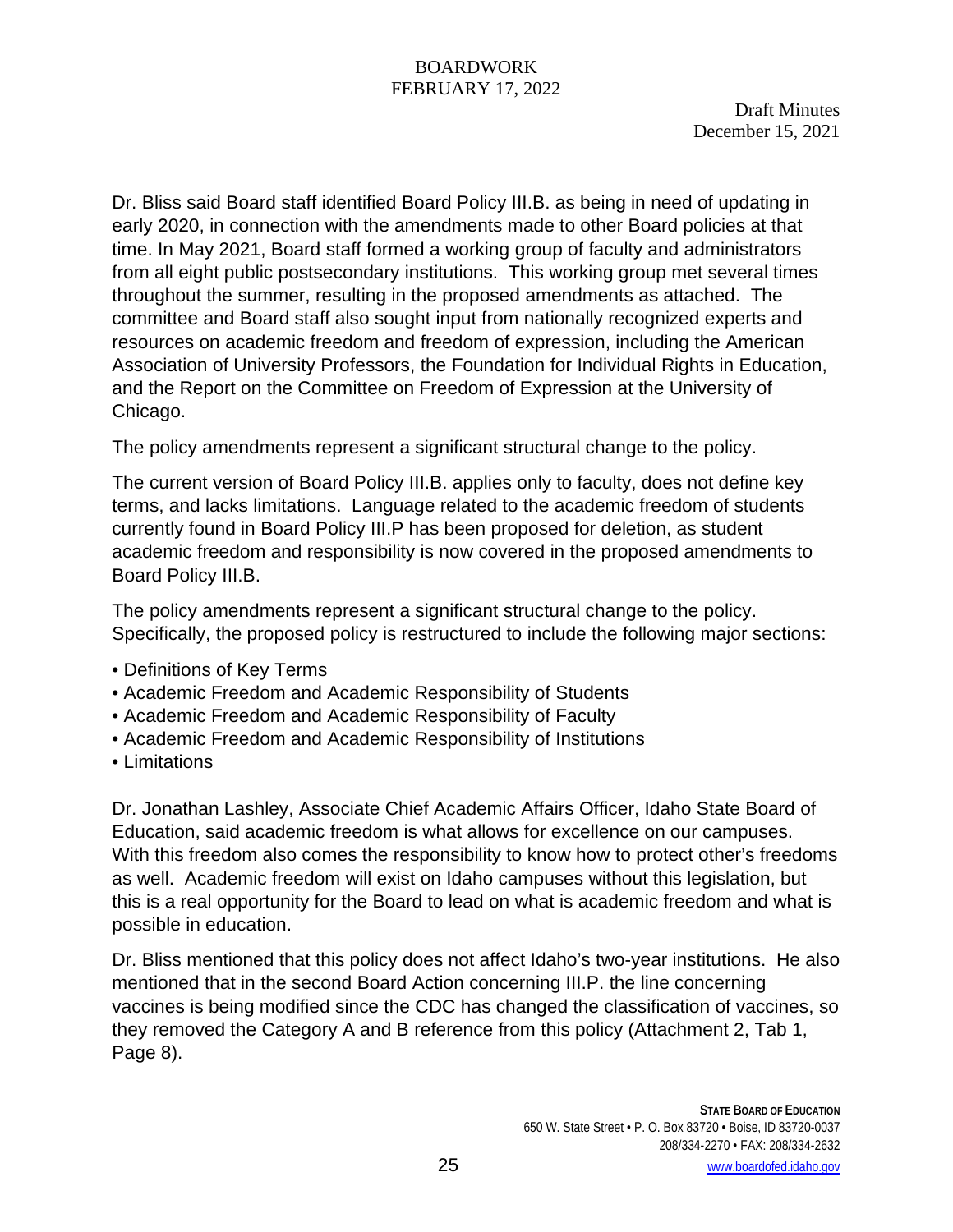Draft Minutes December 15, 2021

## **BOARD ACTION**

**M/S (Hill / Keough) I move to approve the first reading of proposed amendments to Board Policy III.B. Academic Freedom and Responsibility, as submitted in Attachment 1.** A roll call vote was taken, and the motion carried 8-0.

**AND** 

**M/S (Hill / Keough) I move to approve the first reading of proposed amendments to Board Policy III.P. Students, as submitted in Attachment 2.** A roll call vote was taken, and the motion carried 8-0.

Mrs. Roach asked if the universities need to have this type of policy in their accreditation plan. President Tromp said yes, academic freedom is one part of the accreditation standards, and if an accrediting team sees equity gaps they ask the university to close those gaps.

Board President Liebich reminded everyone that this is a first reading of these changes and this will now be open to public comment. Any comments received will then be brought back to the Board at a future meeting.

There were no further comments or questions from the Board.

2. Board Policy III.G. Postsecondary Program Approval and Discontinuance – First Reading

Dr. Bliss said in August 2021, the Board approved a major revision to Board Policy III.G. Postsecondary Program Approval and Discontinuance. This revision restructured the policy to include three levels of review, based on the nature of requested programmatic changes: full proposal, short proposal, and letter of notification.

After the second reading was approved, Board staff identified an unintended conflict in the policy that cannot be handled as a minor technical correction. Specifically, there is an error in the recently adopted revision of Board Policy III.G that duplicates language in two places:

• Under 3.b.xi, Actions Requiring a Short Proposal Establishment of a dual degree from existing programs with a financial impact of less than \$250,000 per fiscal year.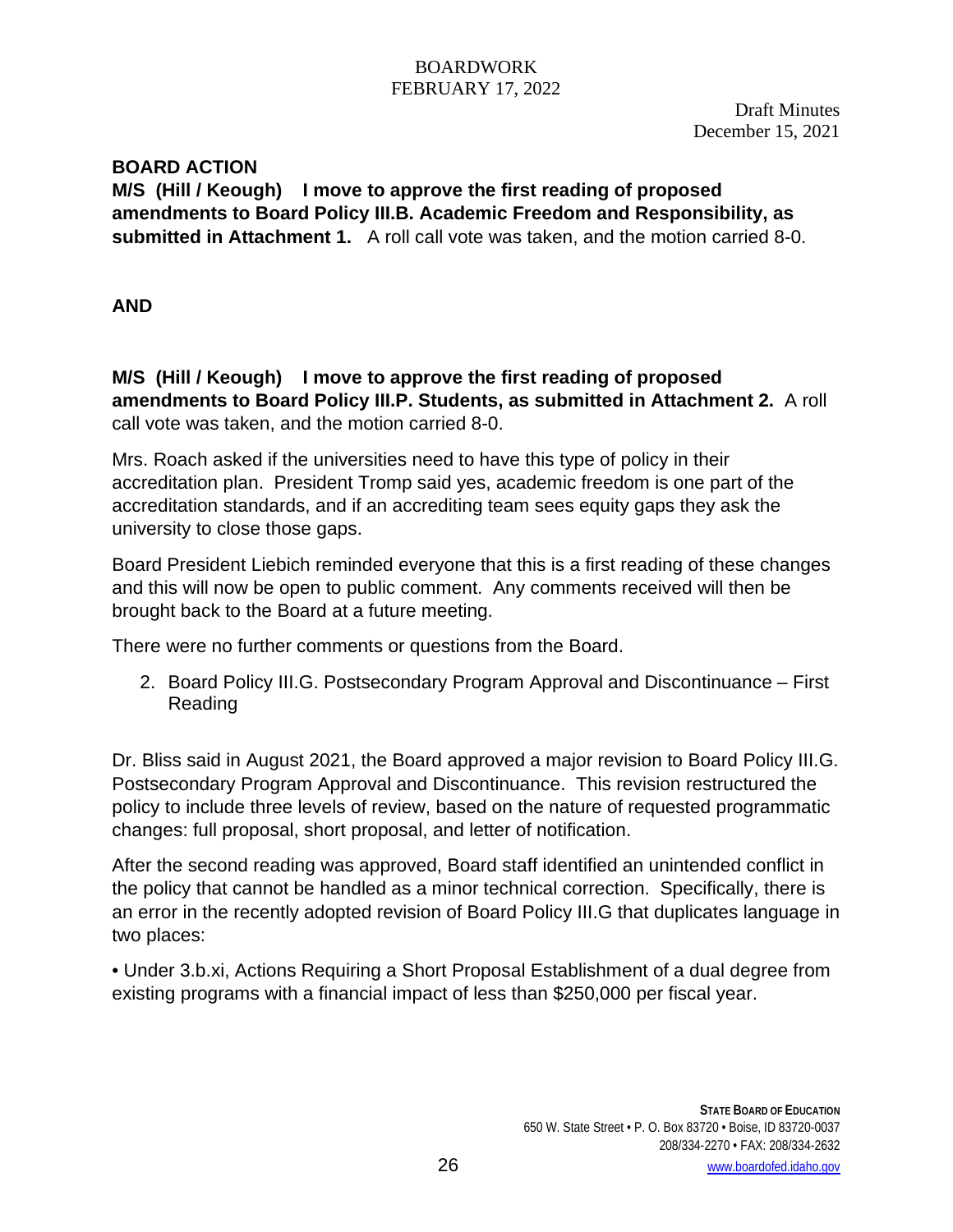Draft Minutes December 15, 2021

• Under 3.c.iv, Actions Requiring a Letter of Notification Establishment of a dual degree from existing undergraduate or graduate programs with a financial impact of less than \$250,000 per fiscal year.

The original intent was to have this type of action under the Short Proposal process, not the Letter of Notification process. Other amendments include clarifying procedures for the discontinuation of undergraduate and graduate certificates and clarifying roles for the State Administrator and Executive Director for approval of career technical programs in accordance with Section 33-2202 and 33-2205, Idaho Code.

Amendments will correct the erroneous conflict and duplicative language in the policy, removing confusion about what level of review is required for establishment of dual degrees from existing programs. Amendments will also provide institutions with the necessary procedures for discontinuing certificates and will align roles for program approval for the State Administrator and Executive Director in compliance with Idaho code.

# **BOARD ACTION**

**M/S (Hill / Clark) I move to approve the first reading of proposed amendments to Board Policy III.G, Postsecondary Program Approval and Discontinuance, as submitted in Attachment 1.** A roll call vote was taken, and the motion carried 8-0.

There were no comments or questions from the Board.

At this time the Board recessed for 45 minutes, returning at 12:33 p.m.

- 3. Online Idaho Update and Demonstration
- This item was provided in the agenda materials as an information item.

Board President Liebich began by saying that Online Idaho has transitioned from a Board-led initiative to an interinstitutional collaboration toward radical affordability, reliable access, and educational agency for online learners. The consortia model endorsed by the Board in June 2020 endures because it celebrates the unique strengths of Idaho's higher education community: the already robust portfolio of fully online courses and programs collectively available across Idaho's eight public colleges and universities continues to grow; radically affordable learning pathways are emerging between colleges and universities; administrative processes are becoming less onerous as institutions consolidate efforts and understanding; and a sustainable understanding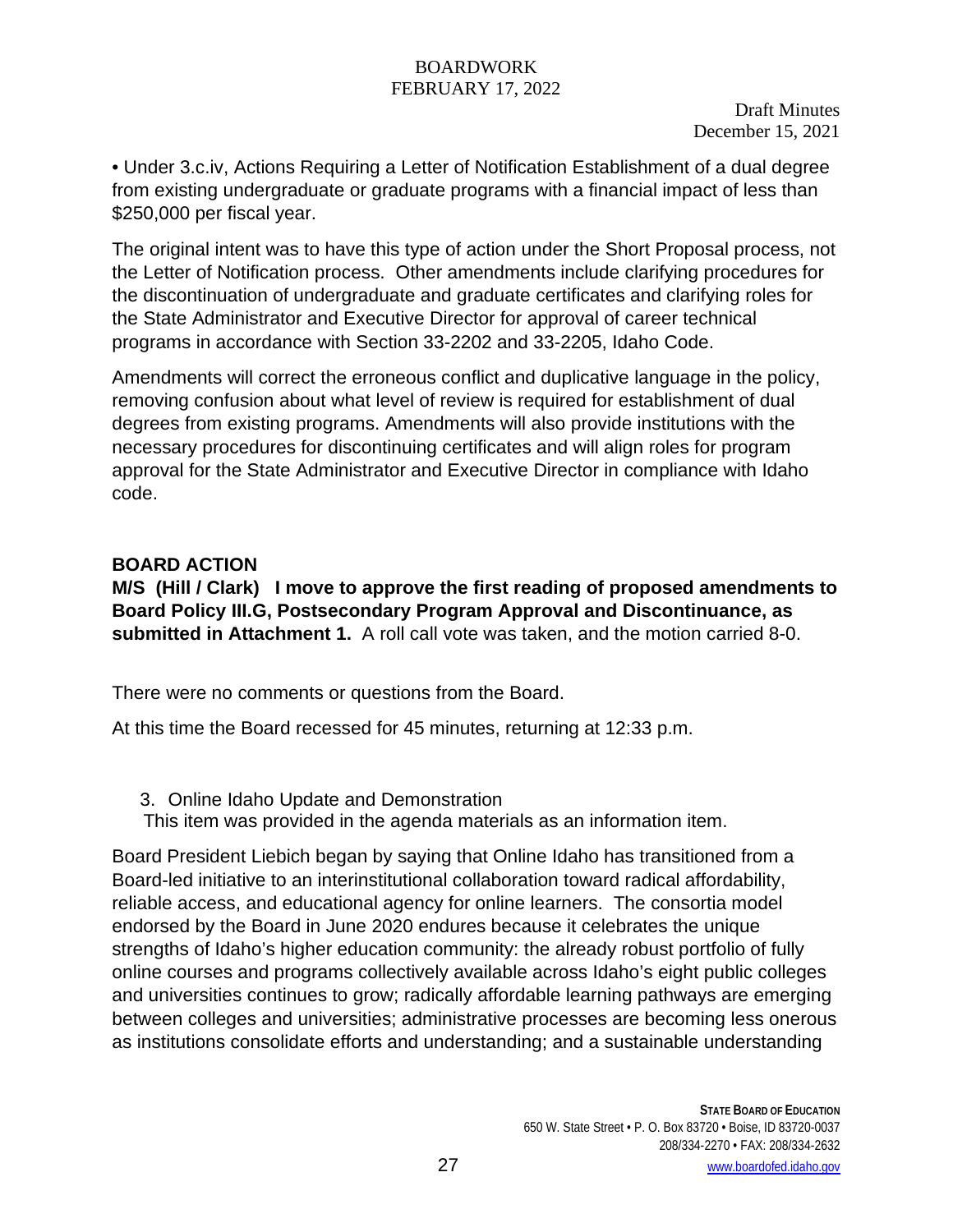of "systemness" is emerging as Idaho institutions endeavor to reach every adult Idahoan with meaningful postsecondary opportunities.

Dr. Jonathan Lashley, Associate Chief Academic Affairs Officer, Idaho State Board of Education gave an update on Online Idaho's first year in operation.

The Core Goals of Online Idaho

1. Increase access, affordability, and agency and

2. Map the future of online learning in Idaho.

The Vision of Online Idaho

Online Idaho is a digital learning consortium that is collaboratively driven by public institutions to increase access to postsecondary learning opportunities, accommodate all learners regardless of their circumstances, advocate for the recognition of effective online educators, promote exceptional online learning practices, and pioneer improved advising pathways toward lifelong learning.

Working Goals:

Access

1. Online learning becomes a meaningful option for every postsecondary student in Idaho

2. Support the general public and public/private decision makers in becoming effective champions of online, open, blended, and accessible teaching and learning in Idaho

# Affordability

1. Joint degree pathways, consolidated infrastructure, system-like purchasing power, and resource sharing result in radically affordable postsecondary learning experiences

2. Public institutions develop lifelong learning relationships with Idahoans through consolidated marketing, communication, analytics, reporting, and advising efforts

# Agency

1. Transparent, stackable pathways toward credentials emerge within and between institutions

2. Through regular statewide meetings, the academic community shares expertise that informs and continuously improves common standards for effective design and delivery of online courses

For the 2021-2022 Academic Year this will be the roadmap moving forward. FALL 2021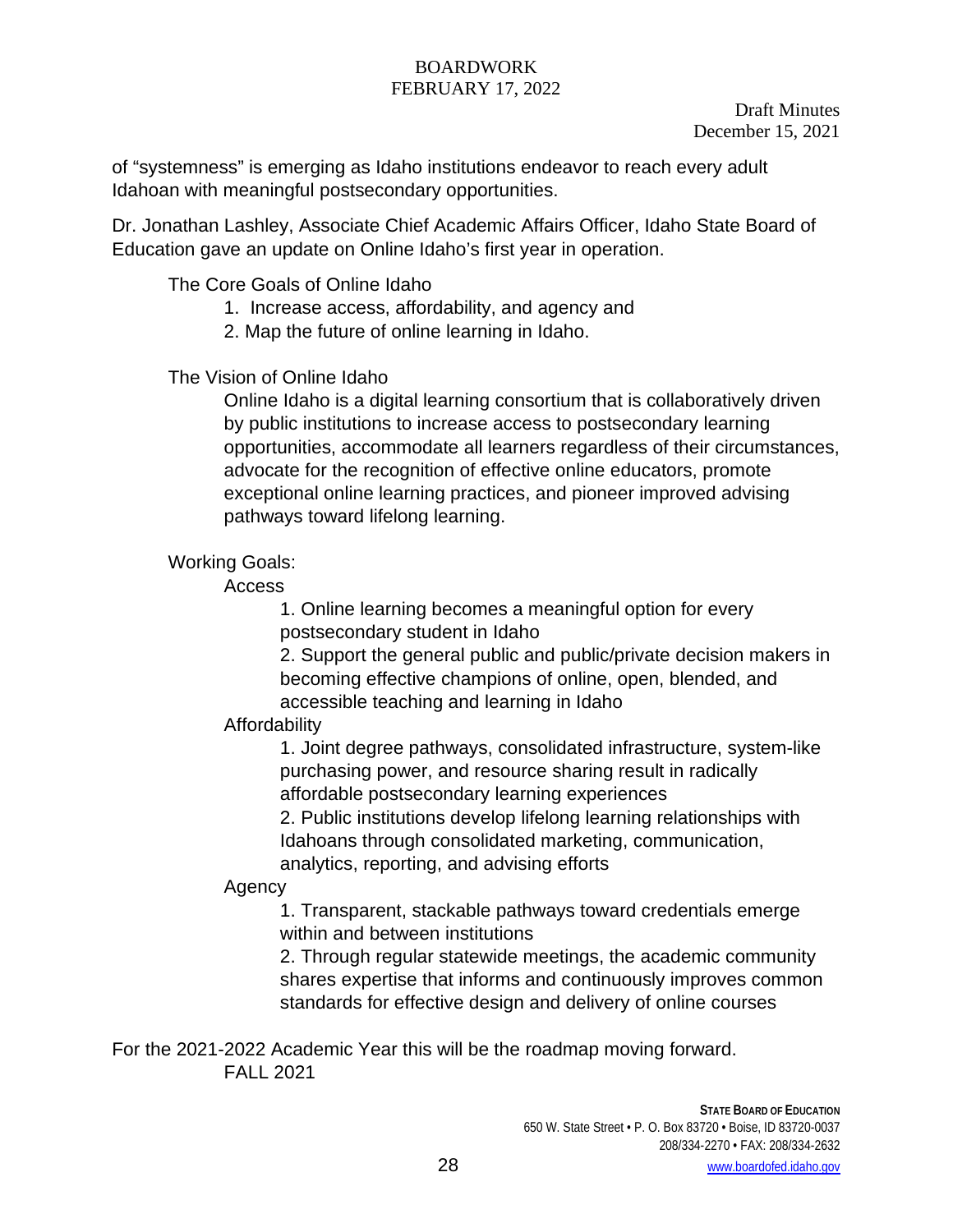Draft Minutes December 15, 2021

- Complete exchange implementation and soft launch registration
- Design and deliver training for advising staff at each institution
- Launch interinstitutional cybersecurity pathways

SPRING 2022

- Statewide marketing push to support summer/fall registration
- Define system-wide expectations for course exchange participation

# SUMMER 2022

• Formalize long-term sustainability model for Online Idaho

To ensure success the following course exchange walkthroughs will happen.

- Student Experience and course-level information
- Administrative portal and reports
- Cyber Security degrees, certificates, and pathways

First Year Outcomes

Engagement

- Institution-led steering committee
- Weekly open "office hours"
- Strategic planning and promotion

## **Administration**

- New consortium agreements
- New joint programs and degrees
- New distributed support models

# Interoperable Technology

- Common LMS adoption and support
- Interoperable technology pilots and adoption
- Professional Development
	- Statewide OEN membership
	- Statewide OLC membership + workshop passes
	- Board staff development with OLC and UPCEA
	- Exploring open resources in online education

The Future of Online Idaho

- More multi-institution collaborations on programs and stackable, fully online pathways to credentials (academic and nonacademic)
- Fortified statewide conversations about continuing education partnerships between Idaho employers and public institutions
- New and/or updated Board and institution policies for online education that reflect consortial infrastructure and practices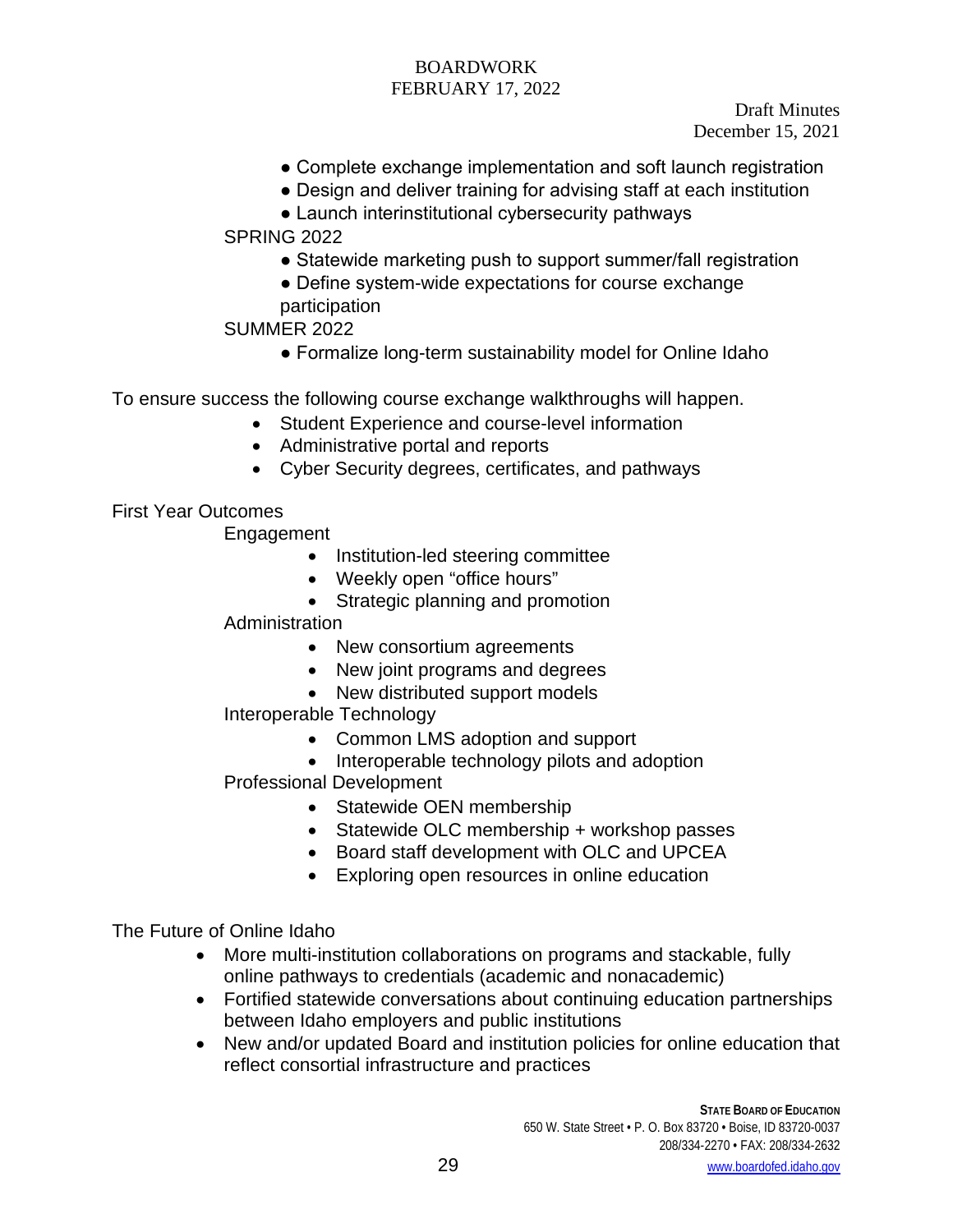Draft Minutes December 15, 2021

- Experimentation with exchange pricing and consortial purchasing
- Leadership in interstate course sharing networks in Cybersecurity, Agriculture, and more

After his report Dr. Lashley did a demonstration of how Online Idaho works [\(https://online.idaho.edu/\)](https://online.idaho.edu/).

Dr. Lashley ended by saying that the Board will most likely need to have policies concerning online learning to help formalize the foundation that will keep online learning moving forward in Idaho.

Superintendent Ybarra asked for clarification on the transferability mentioned during the demonstration. Does this mean that if a student tries to get into a class at their institution and the class is full, will Online Idaho be an option for students to still be able to take the class from anywhere and stay on track at their institution. Dr. Lashley said yes, this is what other states have found.

Dr. Hill said the institution registrars also came together to fix the Financial Aid issue. Students do not need to apply at each institution for financial aid in order to take any of these classes; financial aid assistance will stay within their enrolled school.

Dr. Lashley said the institutions decide what courses get put into Online Idaho, which leads to a shared infrastructure.

Superintendent Ybarra asked when this will be ready. Dr. Lashley said Quotty is building this shared infrastructure and should have it ready by the Spring – Fall 2022 semesters.

Dr. Clark asked if the GEM courses will be the bulk of the course offerings. Dr. Lashley said yes, that was the case. There are currently 11,000 courses available right now.

Mrs. Roach asked about scholarship students and their financial aid. Dr. Lashley said scholarship students are not part of the scope at this time but expanding the program is possible in the future.

Dr. Hill asked about the quality of classes being offered. Dr. Lashley said every institution has a mechanism in place to ensure that the courses being offered are quality offerings. However, this would be the perfect time for the Board to develop additional policies to state what the baseline quality for these courses should be.

Dr. Hill asked about dual credit students. Dr. Lashley said as part of the plan, it would leverage the same infrastructure so dual credit students could be a part of this program someday.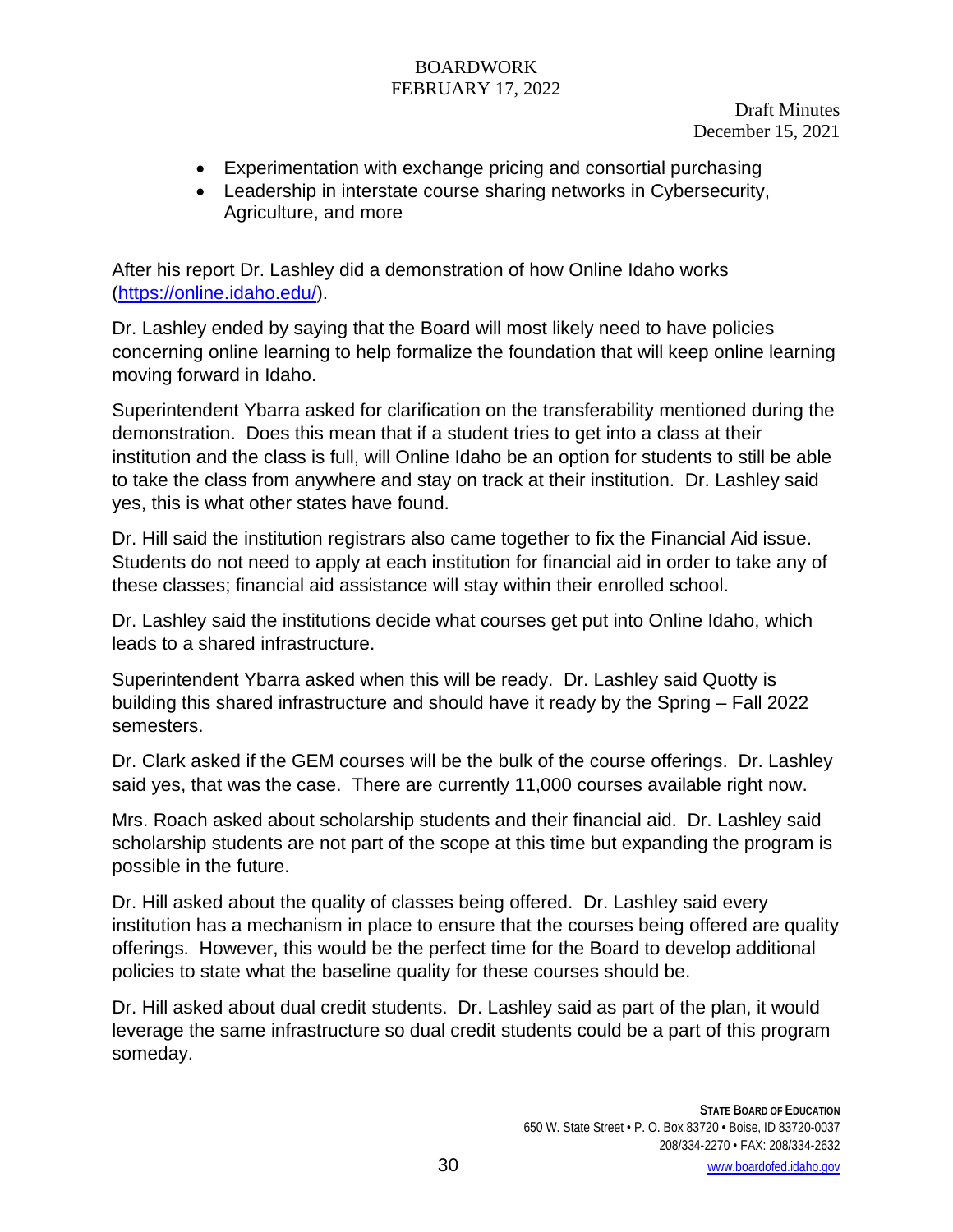Draft Minutes December 15, 2021

Mr. Gilbert asked if Quotty provided information about their business growth since they are new and small. Dr. Lashley said Quotty is growing quickly, and the Committee felt comfortable in allowing them to develop the framework for Online Idaho.

President Tromp said nationally the largest population who have benefited from using online learning are women in their 30's with small children. This education opportunity is invaluable in getting more people educated.

Dr. Bliss added that Idaho tuition is very low compared to other states which may benefit our institutions as students from other states can access these courses.

There were no further comments or questions from the Board.

4. North Idaho College – Northwest Commission on Colleges and Universities' Investigation of Complaints

This item was provided in the agenda materials as an information item.

Ms. Keough led a discussion about the continuing conversations and concerns that have arisen about North Idaho College.

Board President Liebich stated that teachers and students should not worry that accreditation would be withdrawn quickly. A thorough investigation will be conducted by the accreditation team when they visit NIC on January 18, 2022, and recommendations would be made then. No loss of accreditation is imminent.

Dr. Clark asked if there were any members of the Legislature who were concerned enough about this issue to want to draft new legislation. Mrs. Keough said yes, she has been in touch with a couple of Legislators who would like to get together after the first of the year to talk about drafting new legislation concerning this issue that would be part of statue.

There were no further comments or questions from the Board.

# **STATE DEPARTMENT OF EDUCATION**

1. Development in K-12 Education This item was provided in the agenda materials as an information item.

Superintendent Ybarra gave an update on K-12 education specifically talking about the following three activities.

# **School Operational Status Portal**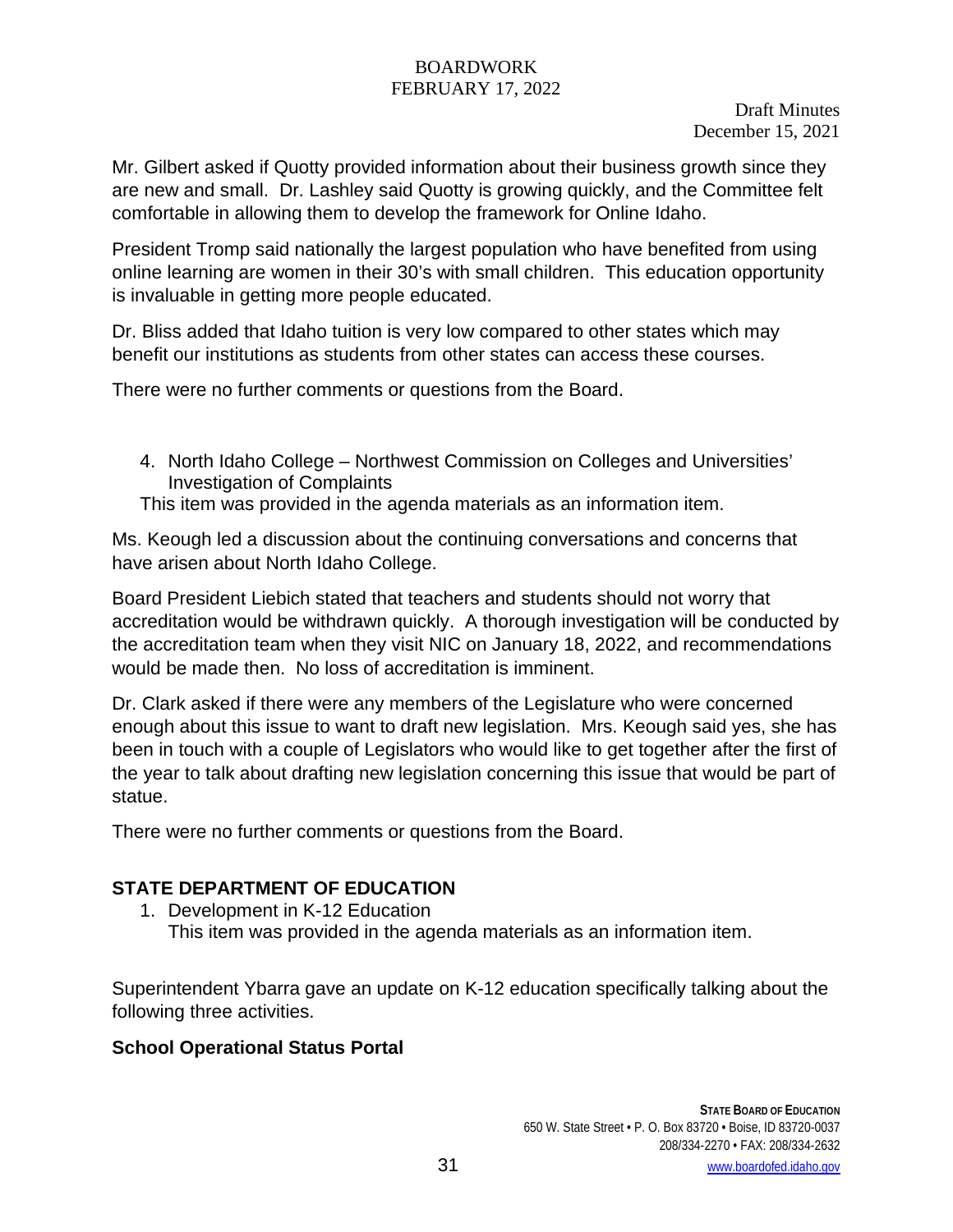US Department of Education had asked for what schools were open for in person learning, and which were operating as hybrid. SDE staff have been working on the reporting for this. The full report can be seen at [https://www.sde.idaho.gov/re](https://www.sde.idaho.gov/re-opening/index.html)[opening/index.html.](https://www.sde.idaho.gov/re-opening/index.html)

# **Student Advisory Council**

The team met most recently on December 6, 2021. A topic of most importance to them is helping fellow students who have dyslexia.

The students are very interested in having both Governor Little and Board President Liebich come and speak to them at a future Student Advisory Council meeting.

# **Report on Recent Conferences**

At a recent conference of chief state school officers' discussions centered around the following topics; learning loss, relief funds expenditures, staffing shortages, accountability and assessment, the mental health and wellbeing of Idaho students.

There were no comments or questions from the Board.

# 2. ARP Act ESSER State Plan Amendment

Karen Seay, Director, Federal Programs, State Department of Education, spoke on the State Plan Amendment. She said today's review deals with the changes made to C1. Attachment 2, Tab 2, pages 18-19 specifically detail how ARP ESSER funding will help children in the foster care system and those in the juvenile justice system. Foster Care Stakeholders meet quarterly and is comprised of LEA liaisons, health and welfare regional supervisors and local community organizations.

This working group feels the following are the most critical use of ARP ESSER funds.

- 1. Reduce chronic absenteeism and improve re-engagement strategies
- 2. Meet unfinished learning needs and gaps
- 3. Support credit recovery options
- 4. Meet the social emotional needs of students
- 5. Engage students' career technical education programs
- 6. Offer community based after school programs
- 7. Provide summer enrichment programs

# **BOARD ACTION**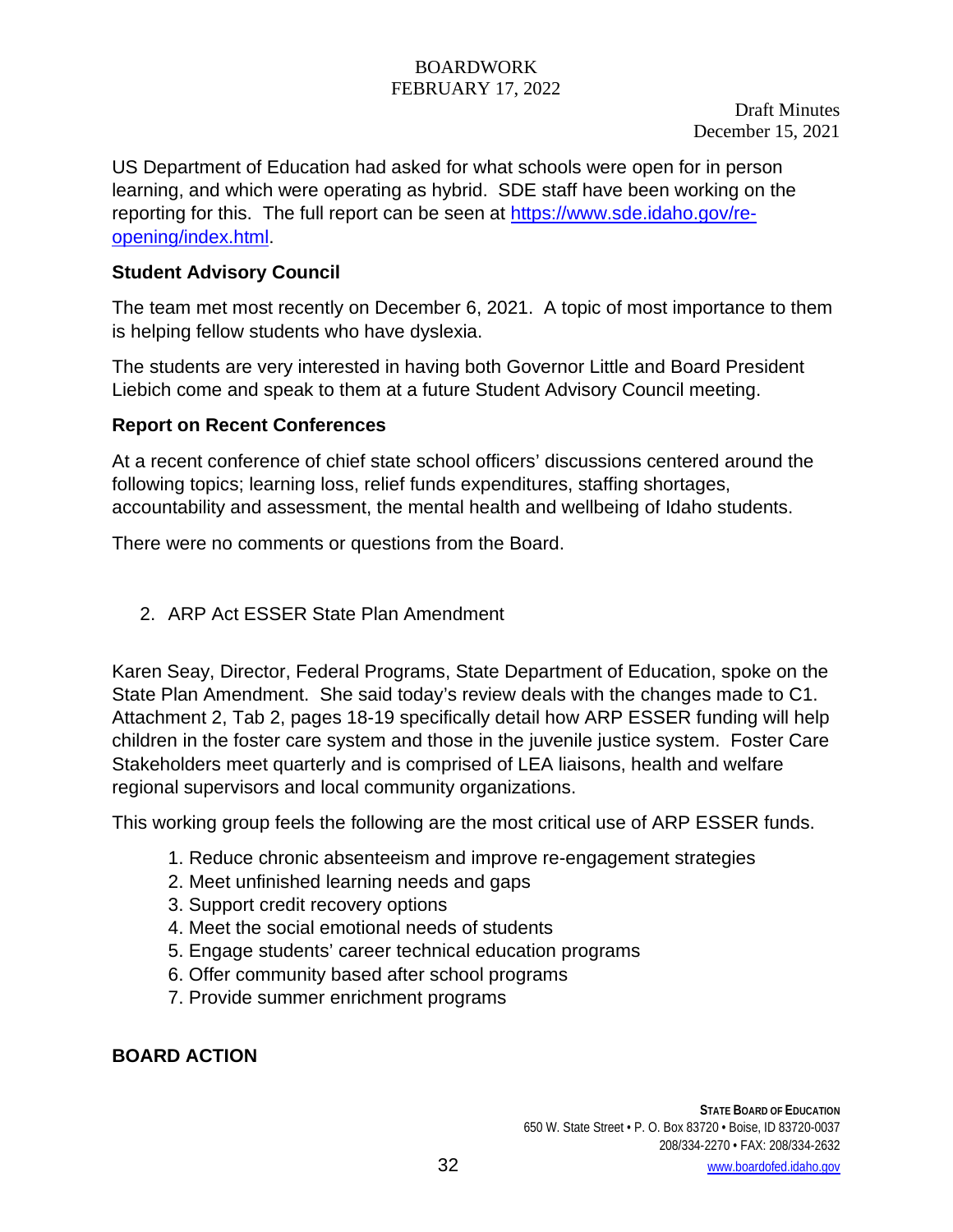**M/S (Ybarra / Clark) I move to approve the amendments to the Idaho ARP ESSER SEA State Plan as provided in Attachment 2 and authorize the Board President to sign the ARP ESSER SEA State Plan as the representative of the State Education Agency.** A roll call vote was taken, and the motion carried 8-0.

Dr. Clark asked if the State Board staff participated in these meetings. Ms. Seay said no, they did not.

There were no further comments or questions from the Board.

3. Elementary Secondary Education Act – Consolidated State Plan Amendment This item was provided in the agenda materials as an information item.

Superintendent Ybarra said this agenda item will provide the Board with an update on proposed changes to Every Student Succeeds Act (ESSA) Consolidated State Plan. Proposed updates will take effect during the current 2021-2022 school year (exit criteria) and for the 2022-2023 school year (identification criteria). Idaho may not implement these changes until the amendment has been approved by USED.

Karen Seay, Federal Programs Director, State Board of Education asked the Board to reference the slide presentation found at Attachment 1, Tab 3, page  $1 - 14$ . Ms. Seay highlighted the following in her presentation.

Proposed changes are needed to address state accountability changes, small technical corrections, and gather feedback on improving metrics and identification methods. The goal is to finalize potential changes for stakeholder review and Board approval for submission to USED by February 2022. The last plan amendment was June of 2019. Areas of change for consideration:

1. Revise the current Exit Criteria for Comprehensive Support and Improvement, Underperforming schools reflecting the school is no longer identified in the bottom 5% and is above the 10th percentile (currently 20th percentile) in proficiency for both ELA and Math. This exit criterial was originally set without sufficient data and the  $20<sup>th</sup>$  percentile is too high.

2. The current growth model is trajectory towards proficiency three years in the future. This model does not adequately reward growth.

3. For targeted support and improvement (TSI), schools can be identified in any (Comprehensive Support and Improvement (CSI) metric and student group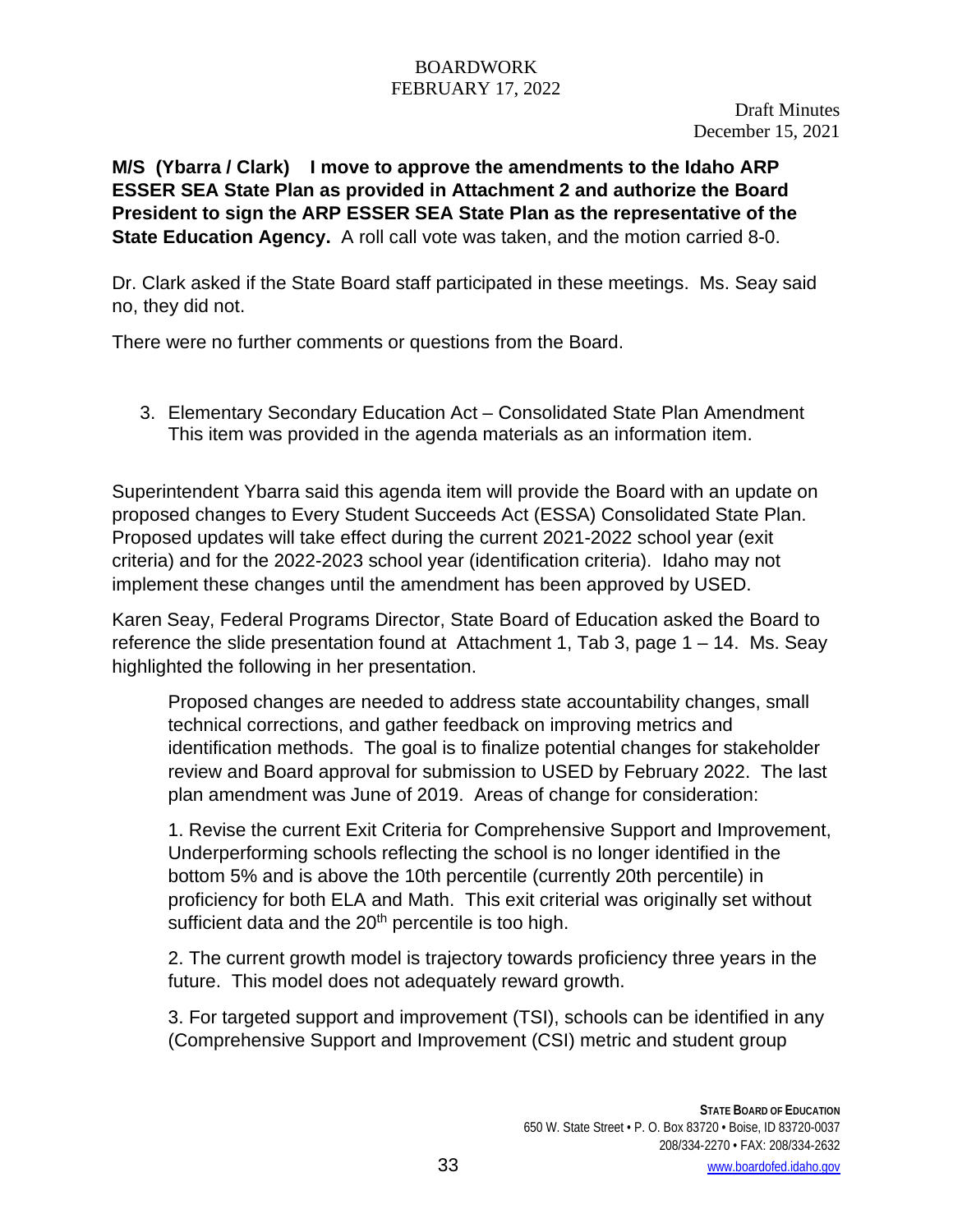based on gap of 35 percentage points or more for three consecutive years. Overidentification is a concern.

4. More rigorous interventions are required under ESSA for schools that do not exit CSI and therefore are re-identified. The first time this will occur is summer of 2022, after spring 2022 ISAT results are analyzed.

The original goal was to reduce the percentage of students not proficient/not making progress/not graduating by one‐third over six years. Idaho has not come close to meeting these goals since original goals were set without meaningful data.

Discussion ensued about the lack of data surrounding the issues raised during this presentation. Having access to better data could assist in developing a plan to bring Idaho closer to goals.

There were no further comments or questions from the Board.

At this time the Board took a 10-minute break, returning at 2:55 p.m.

4. English Language Learner Assessment – Update This item was provided in the agenda materials as an information item.

Superintendent Ybarra said this agenda item will provide the Board with an update on the English Learners program, including student proficiency data. She then referenced Attachment 1, Tab 4, pages 1-4, and Attachment 2, Tab 4, pages 1-4.

Listed Recommendations for Program Progress are:

- 1. Increase professional development opportunities for general education teachers who work with EL students.
- 2. Continue to collaborate with certification department to promote EL endorsements and teachers of color.
- 3. Provide curricular support and professional development for learning loss during COVID‐19.

Board President Liebich said, based on the data presented in Attachment 2, Tab 4, page 2, it clearly shows the pandemic had a real impact on ELA students' progress.

Mr. Freeman asked if the recommendations listed at the end of the slide presentation go to the Board or to the Legislature. Superintendent Ybarra said they should be addressed by the Department in working with the school districts.

There were no further comments or questions from the Board.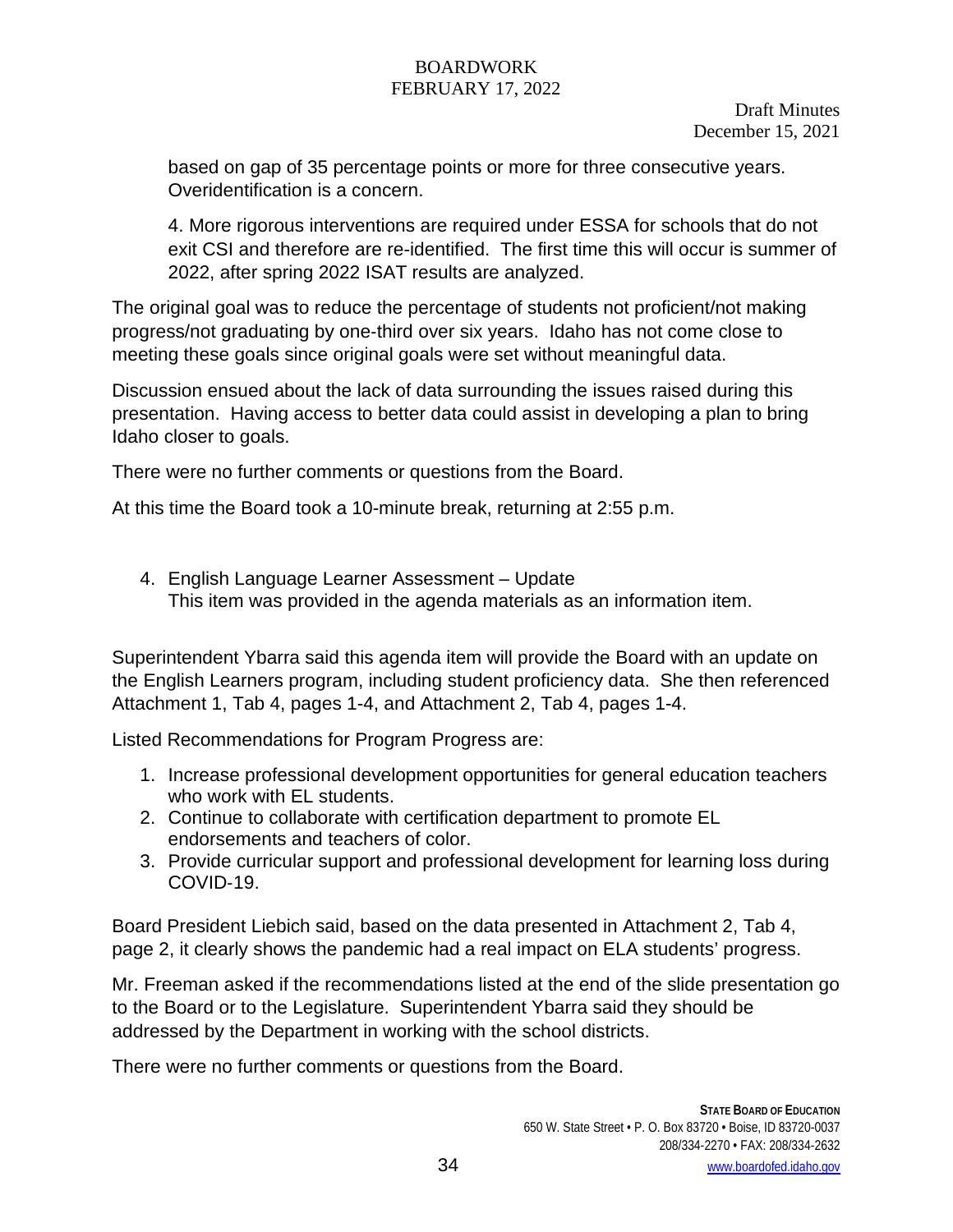5. Statewide Reading Assessment –Update This item was provided in the agenda materials as an information item.

Kevin Chandler, Director, Assessment and Accountability, State Department of Education, gave an update on student Idaho Reading Indicator (IRI) results. He reported the following.

The Fall 2021 IRI test was given in person with a remote option being available for those students who wanted it. Overall 90,094 valid tests were received.

The results showed the following data concerning Idaho students.

- Fifty one percent of all students were reading at grade level in Fall 2021.
- Between Fall 2020 and Fall 2021 there was a small rise in the number of students who were reading at grade level. The numbers rose from 49.6 percent (Fall 2020) to 51 percent (Fall 2021).
- When reviewing the data per grade, those in  $1^{st}$ ,  $2^{nd}$  and  $3^{rd}$  grade showed a slight increase in reading scores. The only decline was in kindergarten students who went from 43.4 percent (Fall 2020) to 40.8 percent (Fall 2021).
- Overall IRI performance across all four grades recovered nearly 1.5 percentage points in Fall 2021 over the prior year's decline of more than 5 percentage points.
- A similar pattern of recovery in Fall 2021 following the decline in Fall 2020 appeared for all Grades 1 through 3, with the strongest recovery appearing among 1<sup>st</sup> graders.
- Kindergarten students manifested an opposite trend where the proportion reading at grade level rose by about 1 percentage point in Fall 2020 only to decline by about 2.5 points in Fall 2021.

Mr. Chandler imparted that as SDE reviews the results, there are a few key considerations to keep in mind.

- Although they compared Fall 2020 with Fall 2021 results, the two results come from different student cohorts.
- The fall 2021 to spring 2022 comparison for students will be critical to help understand actual growth and end-of-year reading proficiency among the 2021 cohort of K-3 students.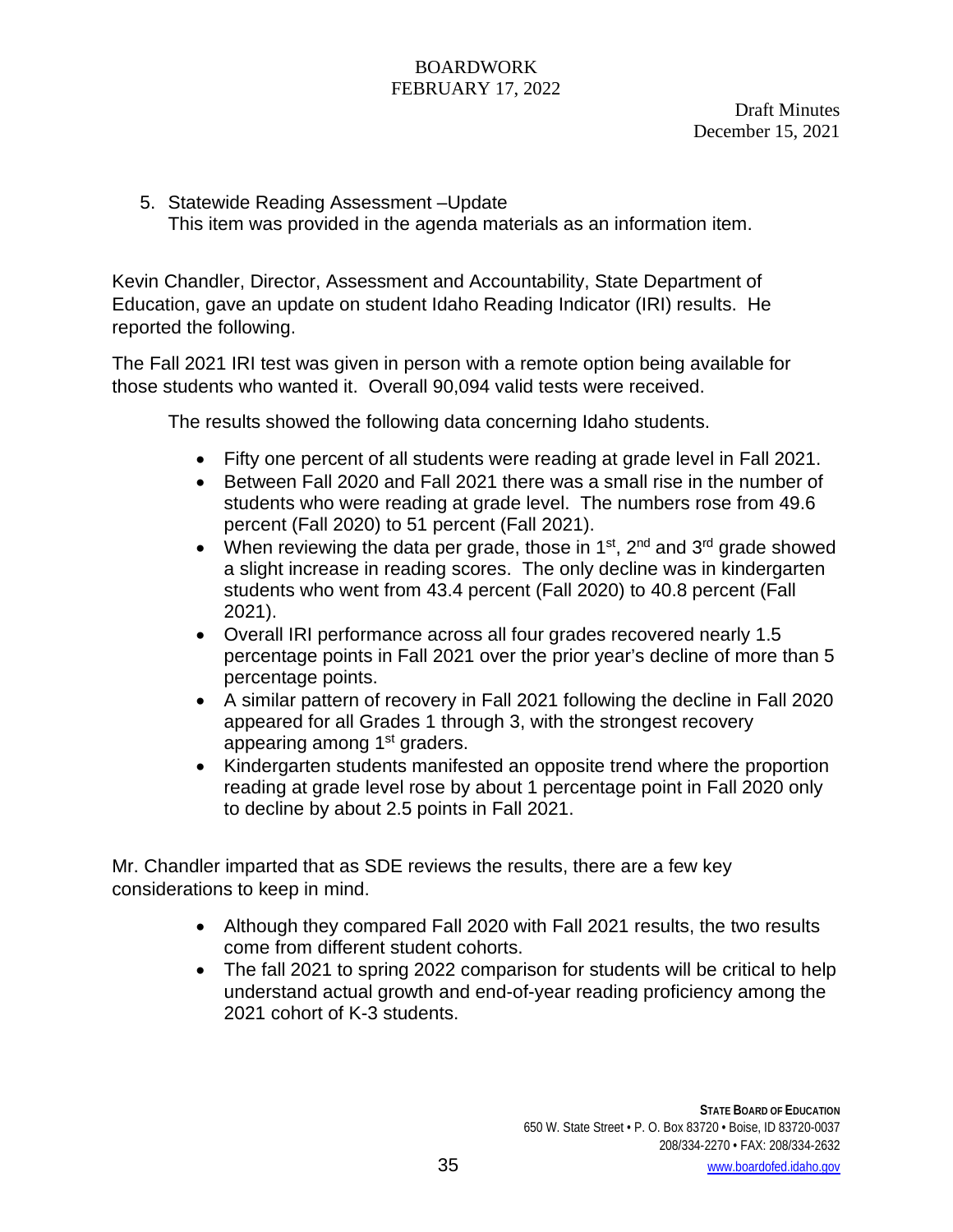Draft Minutes December 15, 2021

• Preliminary findings indicate some learning loss in 2020 because of the COVID-19 disruptions and continued monitoring will tell whether, and by how much students' reading skills are recovering.

Board President Liebich said this data highlights why this issue is one of the Board's top three priorities. Dr. Clark said of special note to her is the 60 percent of kindergartens who came into this school year and were not at grade level. Those students will play catch up all their academic life.

There were no further comments or questions from the Board.

6. Professional Standards Commission (PSC) – Annual Report This item was provided in the agenda materials as an information item.

Dr. Bethani Studebaker, Director, Certification and Professional Standards, State Department of Education, spoke about the scope of the PSC. The commission is made up of 18 members appointed by the State Board of Education. Membership is made up of individuals representing the teaching profession in Idaho, including a staff person from the Department of Education and the Division of Career Technical Education. No less than seven members must be certificated classroom teachers, of which at least one must be a teacher of exceptional children and one must serve in pupil personnel services. The purpose of the Professional Standards Commission is to make recommendations regarding professional codes and standards of ethics to the State Board of Education and is authorized to investigate complaints regarding the violation of such standards and makes recommendations to the Board in areas of educator certification and educator preparation standards.

Dr. Studebaker further shared the following.

- There were 851 teacher authorizations made by the committee during the 2020-2021 school year.
- There were 20,673 total certificated educators employed statewide during the 2020‐2021 school year.
- The percentage of educators working with an alternative authorization was 4.12 percent.
- During 2020‐2021, the PSC received 39 written complaints of alleged educator ethical misconduct, out of which 24 cases were opened.
- There were 36 cases closed during 2020-2021.
- Twenty-five cases probable cause found with disciplinary action taken
- Eleven cases no probable cause found.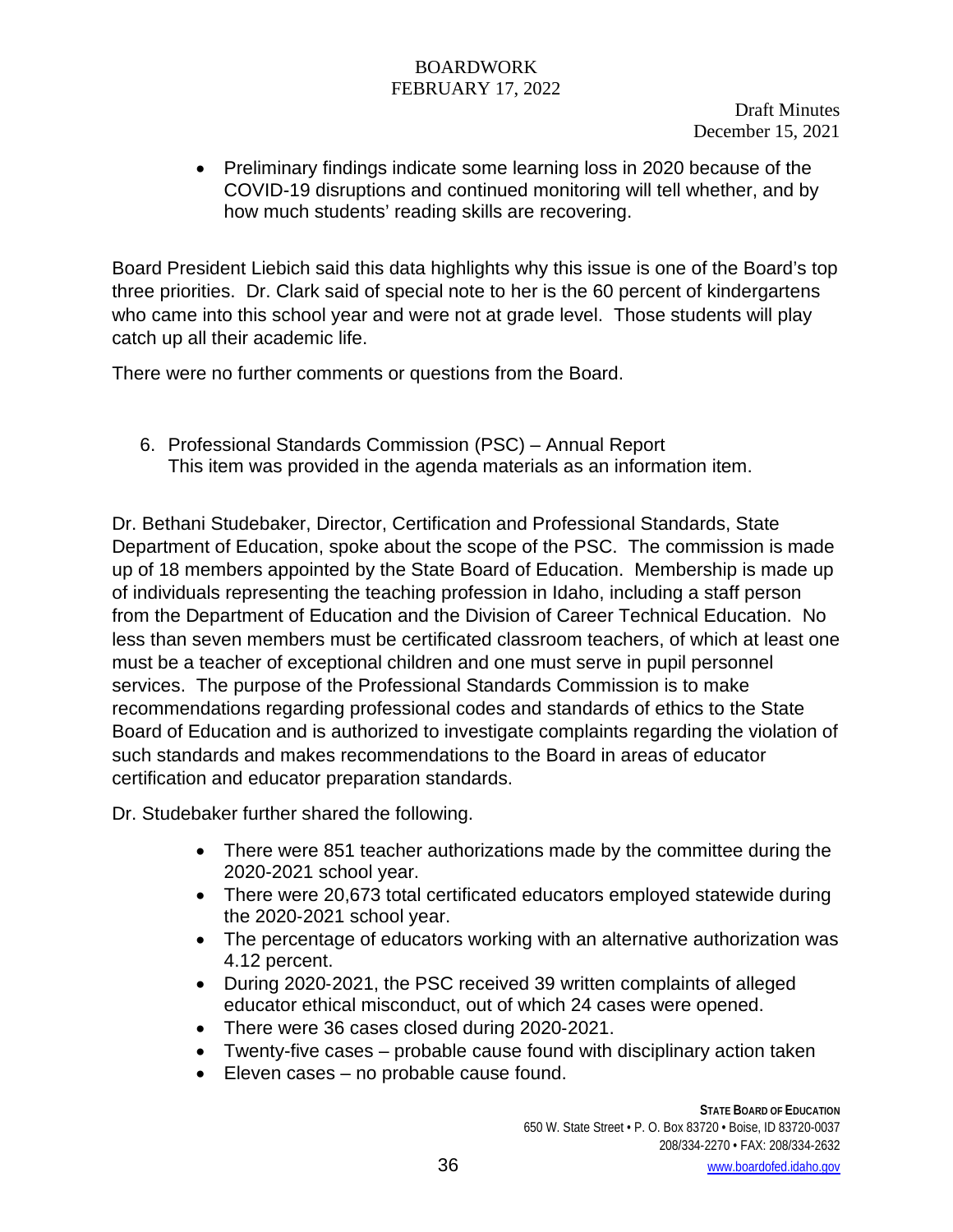• Ten of the 36 cases were for educators employed as an administrator.

The scope of the PSC is:

- Usually reviews 20 percent of the educator preparation standards and endorsements each year.
- Upon the written request of the House and Senate Education Committees in March 2020, a full review of all educator preparation standards and endorsements was conducted, and the full review was completed April 2021
- An Educator Standards Working Group, which included Standards Committee members and other members of the PSC, was convened to complete the full review and draft proposed revisions.
- The work of the Educator Standards Working Group is anticipated to culminate in a rulemaking action for consideration by the House and Senate Education Committees in 2022.
- Completes educator preparation program reviews. The following program reviews were completed during 2020‐2021:
	- o University of Idaho CAEP & State Team Review
- Completes educator preparation new program proposal desk reviews. The following new programs for certification were reviewed and approved by the State Board of Education during 2020‐2021:
	- o Northwest Nazarene University Exceptional Child, Teacher Leader – Instructional Specialist, Teacher Leader – Special education
	- o University of Idaho Theater Arts

There were no comments or questions from the Board.

7. Federal Coronavirus Relief Funding Update This item was provided in the agenda materials as an information item.

Karen Seay, Director, Federal Programs, State Board of Education said this agenda item provides the Board with a high-level update on the most recent information on the COVID-19 relief funds. Ms. Seay imparted the following updates on relief funds expenditures.

The percentage of funds expended in the GRA for the flow through amounts, only for the three ESSER grants, as of December 14, 2021 are: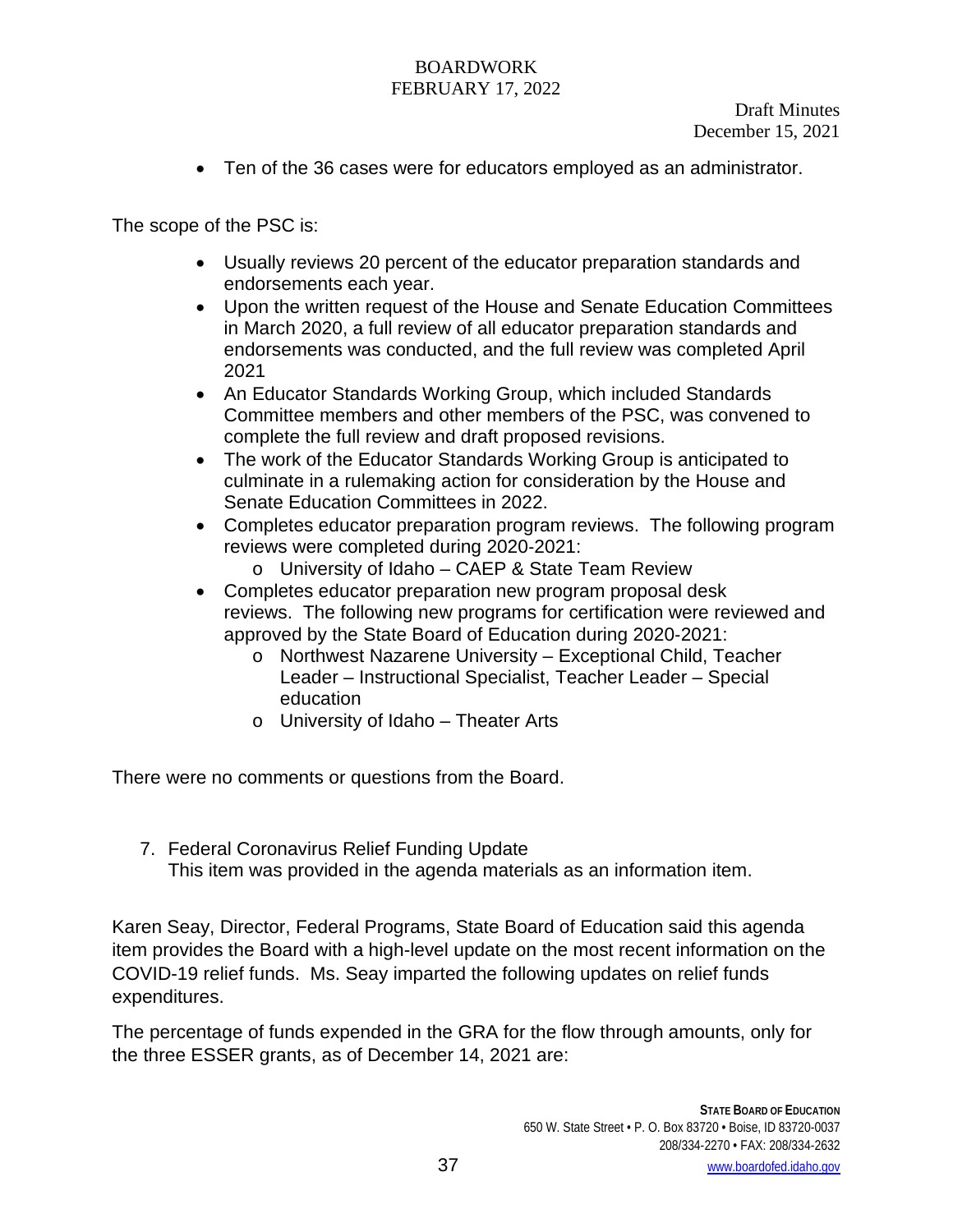1. 92.7 percent of the Coronavirus Aid, Relief, and Economic Security Act (CARES Act) money have been expended.

2. 31.03 percent of the Coronavirus Response and Relief Supplemental Appropriations Act (CRRSA Act) monies have been expended and 3. 6.36 percent of the American Rescue Plan Elementary and Secondary School Emergency Relief (ARP ESSER) funds have been expended.

For a more complete review of the Local Education Agency (LEA) ARP ESSER Use of Funds Plan please reference the State Department of Education website at; <https://www.sde.idaho.gov/federal-programs/prf/american-rescue-plan/index.html>

The State Department of Education has outlined a few concerns with the ESSER reporting. The largest of which is the burden statement which indicates each state, and each LEA will need 140 hours to collect and submit the proposed data. Superintendent Ybarra provided feedback with significant concerns relating to this data collection requirement.

Governor Little's substitute grant closed at 5:00 p.m. (MT) on December 15, 2021. As of December 14, 2021, 87 percent of the grant funds have been drawn down. The grant earmarked \$10 million to recruit and retain critical staff and provide supplementary pay for hard-to-fill positions. The SDE tracked positions and staff numbers benefiting from these funds and that data will be coming to the Board at a future meeting.

There were no comments or questions from the Board.

# **PLANNING, POLICY AND GOVERNMENTAL AFFAIRS**

- 1. STEM Action Center Annual Report
- This item was provided in the agenda materials as an information item.

Dr. Kaitlin Maguire, Director, Idaho STEM Action Center gave an update on the center's activity over the past year.

Some of the presentation highlights were:

- Nineteen of the twenty hot jobs in Idaho require STEM skills.
- That number is expected to grow by 16.3 percent by 2029.
- Idaho STEM jobs pay nearly twice the median wage of non-STEM jobs.
- Idaho's Tech Sector is the third fasting growing in the nation at 4.2 percent.
- Within 10 years, ninety percent of jobs will require digital skills.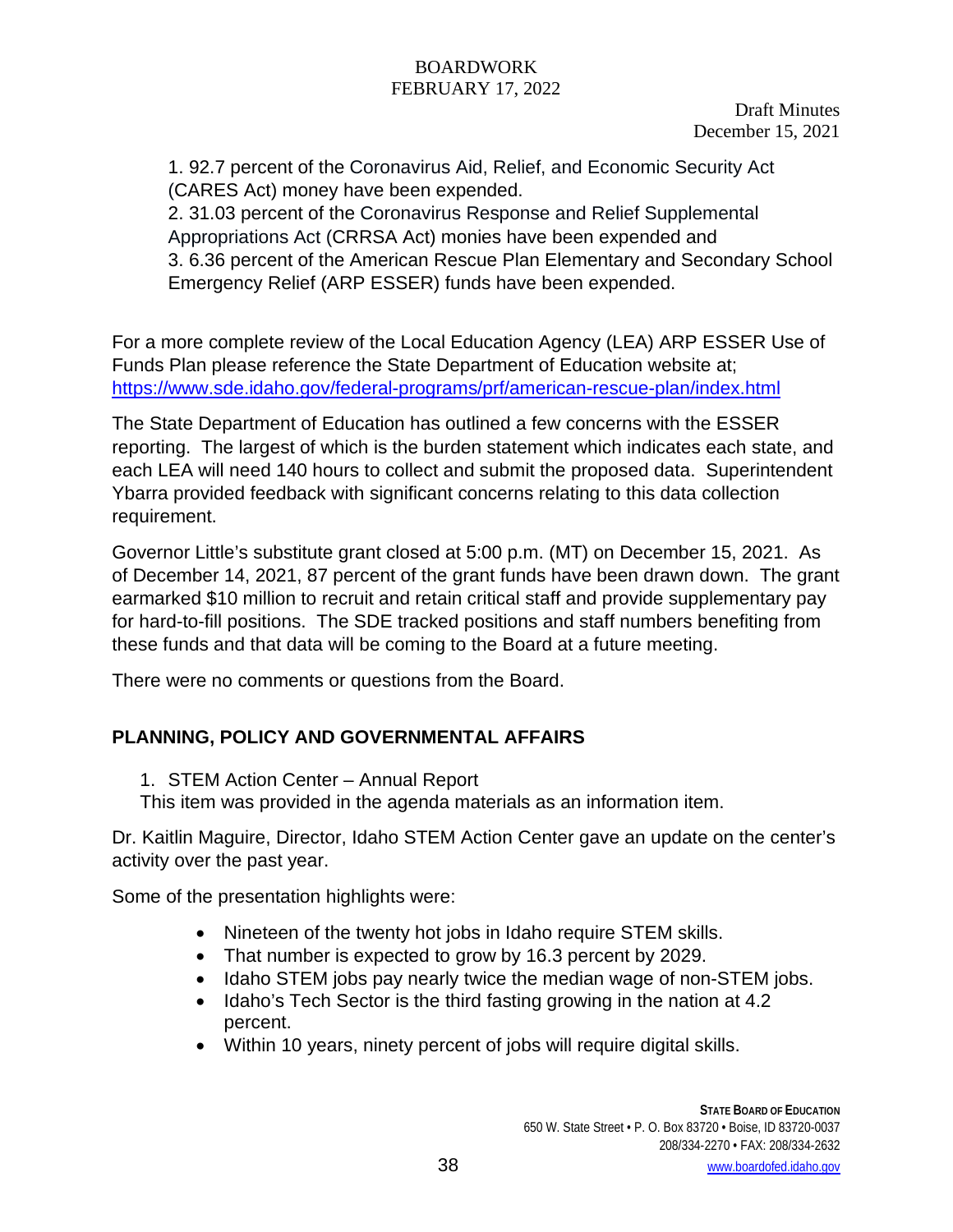## **STEM's Mission**

Advance innovative STEM opportunities for educators, students, communities, and industry to build a competitive Idaho workforce and economy.

## **STEM's Vision**

A diverse STEM-literate Idaho workforce to support the long-term economic prosperity of Idaho.

# **STEM's Goals**

1: Increase awareness of the importance of STEM+CS throughout Idaho 2: Advance equitable access to high-quality STEM+CS opportunities for educators, students, and communities

3: Align education and workforce needs throughout Idaho

Schools that wish to be designated as STEM schools can apply for a \$10,000 grant per year up to 5 years. Currently there are 6 designated schools, and 5 schools are scheduled to be reviewed this school year.

Mrs. Roach asked if the state is currently tracking how many students are acquiring STEM diplomas. Dr. Maguire said that data is not currently being tracked.

There were no further comments or questions from the Board.

2. Next Steps Idaho Update

This item was provided in the agenda materials as an information item.

Sara Scudder, Outreach Team Senior Program Manager, Idaho State Board of Education began her update by saying the Next Steps website was initially developed to provide resources for students in grades 8 through 12, their parents, and the educators that help to support these students. Ongoing development and expansion of the website to include an adult audience has been done through a systematic approach of researching not only those tools most meaningful to the target groups but also through gathering user feedback. Due to this systematic approach, the website has seen expanded usage.

# **Next Steps Idaho Vision**

Create a college and career planning tool that is easily delivered, highly visible and widely used by Idahoans.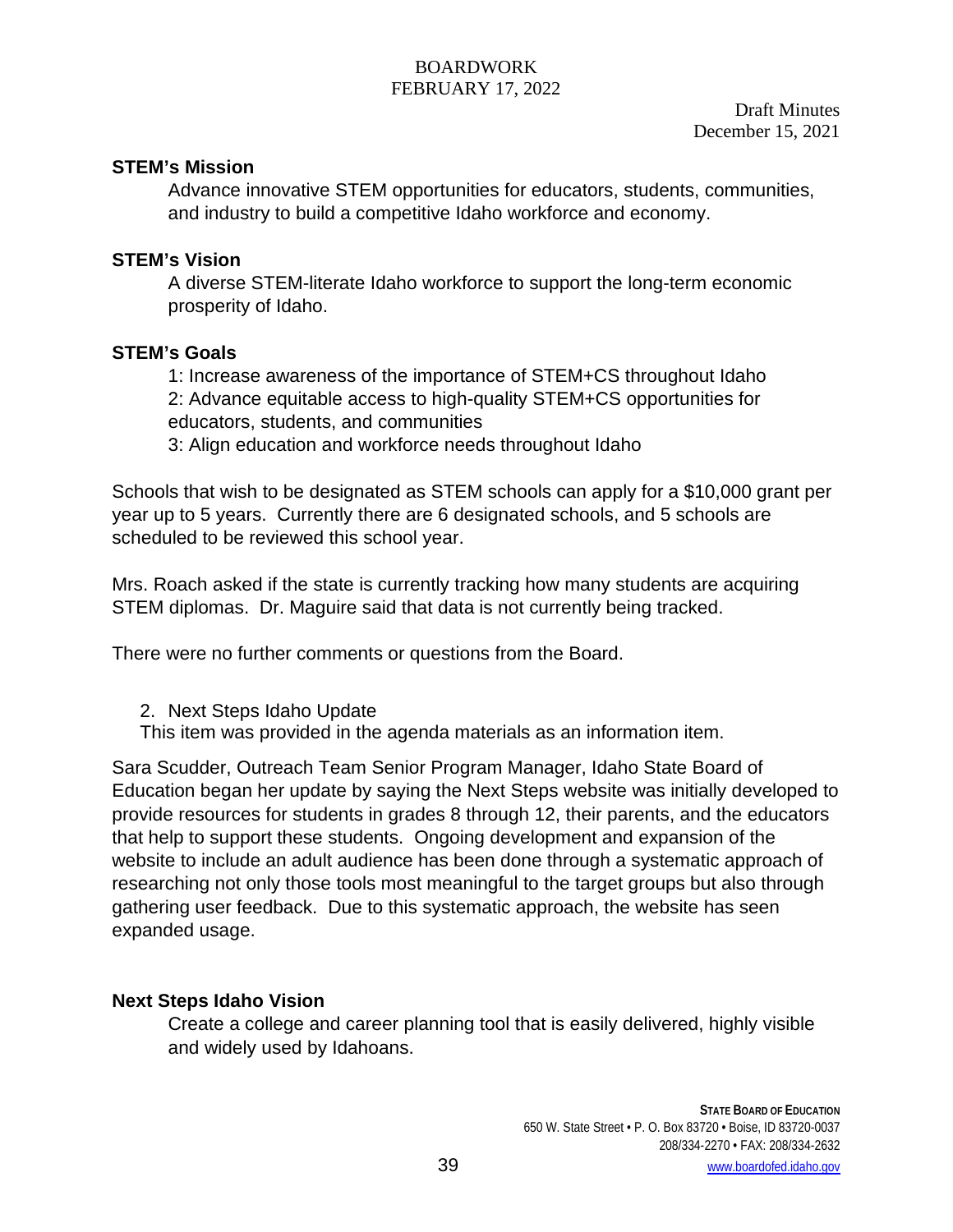## **Next Steps Idaho Goals**

1. Seamlessly incorporate career development resources on the Next Steps Idaho site.

2. Increase ability to meet and respond to stakeholder needs.

3. Engage students and professionals (counselors, advisors) with Next Steps Idaho.

4. Expand marketing and outreach.

5. Strategically engage business and partner agencies.

Since the relaunch of Next Steps Idaho in September 2020, enhanced navigation, expanded resources for adult users, and new career and college tools have produced substantial usage.

1. Over 230,000 user sessions produced 750,000-page views with an average session duration of 5.5 minutes - very high by industry standards.

2. January 2021 will see the launch of student portfolios.

3. Students from 8th through 12th grade will be able to create a portfolio of career and college activities, interests, and assessments that will follow them from year to year and school to school.

4. Adults will also be able to create portfolios to support their career and education interests.

There were no comments or questions from the Board.

3. Community College Trustee Zones

Tracie Bent, Chief Policy and Planning Officer, Idaho State Board of Education, said pursuant to Section 33-2104A, Idaho Code, a proposal to redefine the boundaries of trustee zones of a community college district shall be initiated by its board of trustees at the first meeting following the report of the decennial census or following the electors' approval of the addition of territory pursuant to section 33-2105, Idaho Code. The board of trustees shall submit the proposal to the state board of education within one hundred twenty (120) days following the decennial census or election. The proposal shall include a legal description of each proposed trustee zone, a map of the district showing how each proposed trustee zone would appear and the approximate population each zone would have should the proposal to change the boundaries of the trustee zones become effective.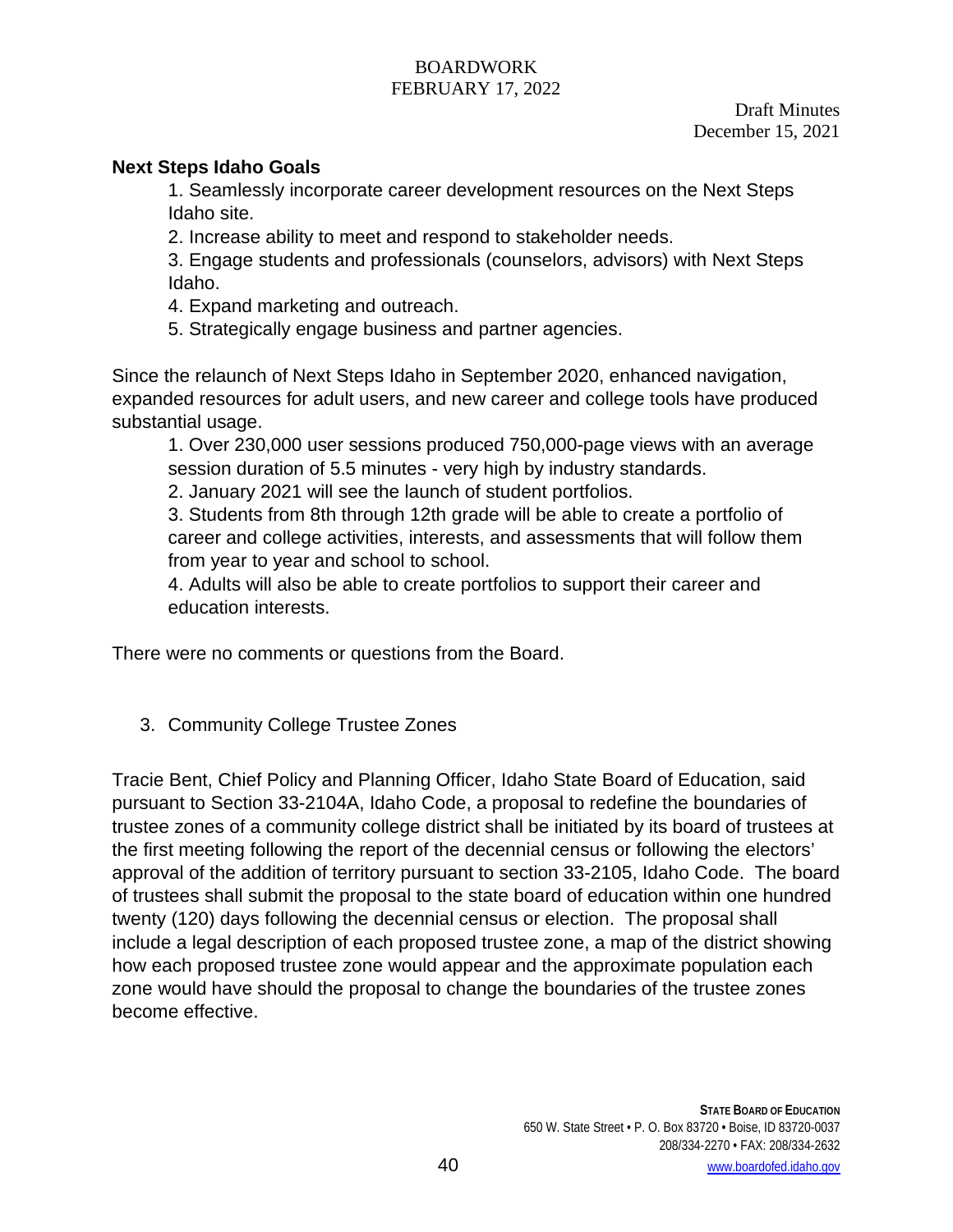Draft Minutes December 15, 2021

At the time of agenda production the College of Southern Idaho's board of trustee zone boundary was ready for submission. The rest of the College trustee zones will be brought forward to the Board at a future meeting.

The College of Southern Idaho's proposal uses the 2020 Census data, has no population variances more than 10 percent from any other trustee zone, the proposal completely accounts for all areas within the district boundary, and a licensed professional has certified their legal descriptions.

## **BOARD ACTION**

**M/S (Clark / Hill) I move to approve the College of Southern Idaho's trustee zone boundary rezoning proposals as submitted in Attachment 1.** A roll call vote was taken, and the motion carried 8-0.

There were no comments or questions from the Board.

4. Temporary Rule – IDAPA 08.02.01 – Average Daily Attendance

Dr. Clark said approval of the temporary rule, Docket 08-0201-2103, would allow averaging of the FTE student enrollment numbers to be used for calculating average daily attendance for FY 2022.

Ms. Bent said this temporary rule will require the Governor's approval to move forward. Further Ms. Bent said Section 33-1002, Idaho Code, authorizes the Board to set through Administrative Code the methodology for how attendance will be reported for calculating average daily attendance as it applies to public school funding. For the 2020-2021 academic year, in response to the COVID-19 pandemic and the disruption to in person learning, the Board approved a temporary rule allowing the FTE student enrollment methodology established in IDAPA 08.02.01 to be used for reporting attendance for calculating Average Daily Attendance (ADA). On average, statewide, daily school attendance rates run around 95%, meaning on any given day, about 95% of enrolled students are in attendance. Due to the ongoing impacts of the pandemic, schools have reported attendance rates as low as 80%. School districts and charter schools have indicated much higher instances of students being out sick at much higher rates than normal or remaining home due to quarantining. As a result of the lower daily attendance rates and the negative impact this will have on public school funding, several school district administrators and charter schools have asked the Board to consider approving another temporary rule allowing FTE student enrollment to be used for calculating ADA for the 2021-2022 school year.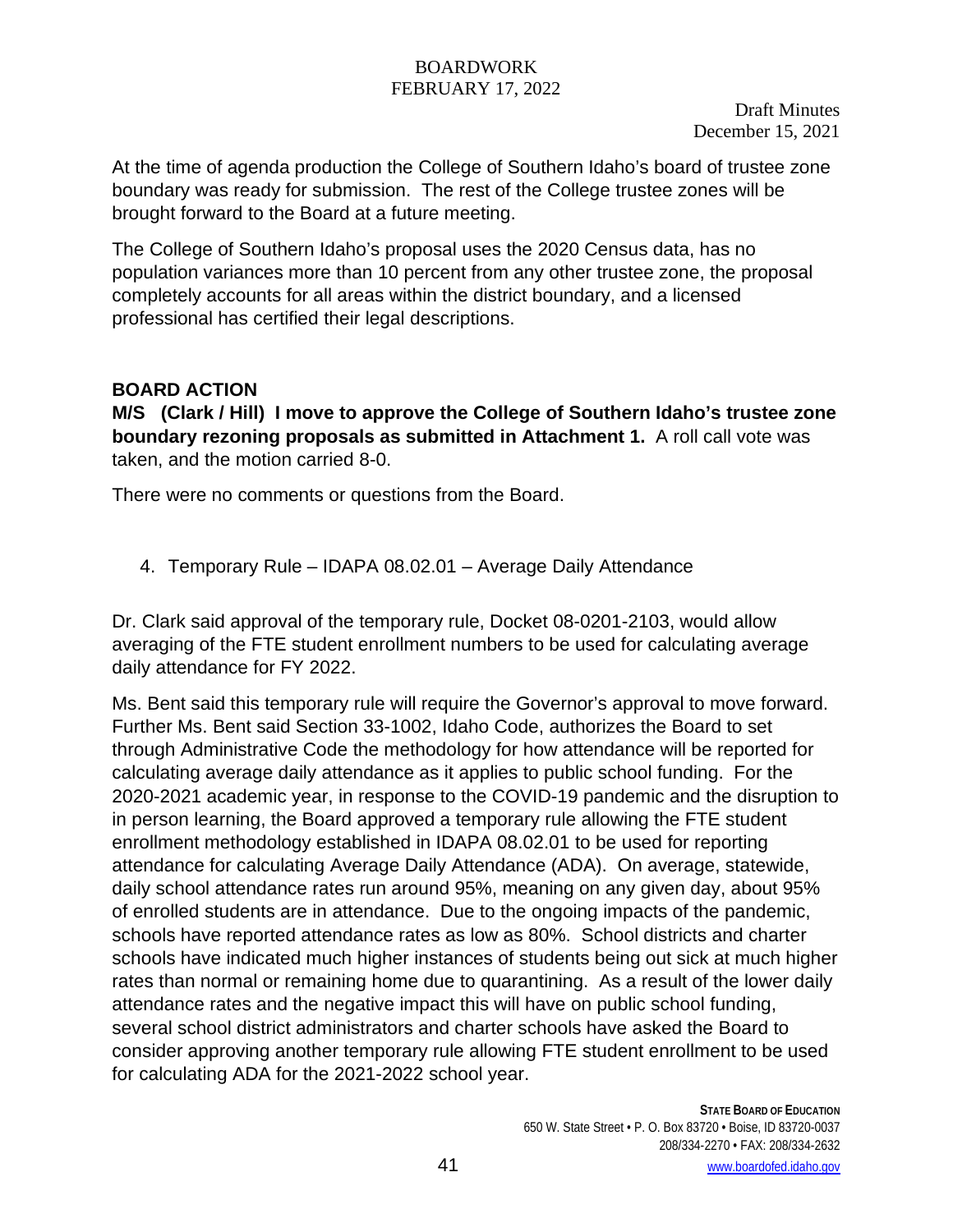Matt Freeman reminded the Board that Temporary Rules expire when the Legislature calls Sine Die.

## **BOARD ACTION**

**M/S (Clark / Keough) I move to approve the temporary rule Docket 08-0201-2103, allowing average student FTE enrollment to be used for calculating average daily attendance, as submitted in Attachment 1.** A roll call vote was taken, and the motion carried 8-0.

There were no comments or questions from the Board.

There being no further business a motion to adjourn was entertained.

**M/S (Hill / Roach) I move to adjourn the meeting at 4:29 p.m. (MT).** A roll call vote was taken, and the motion carried 8-0.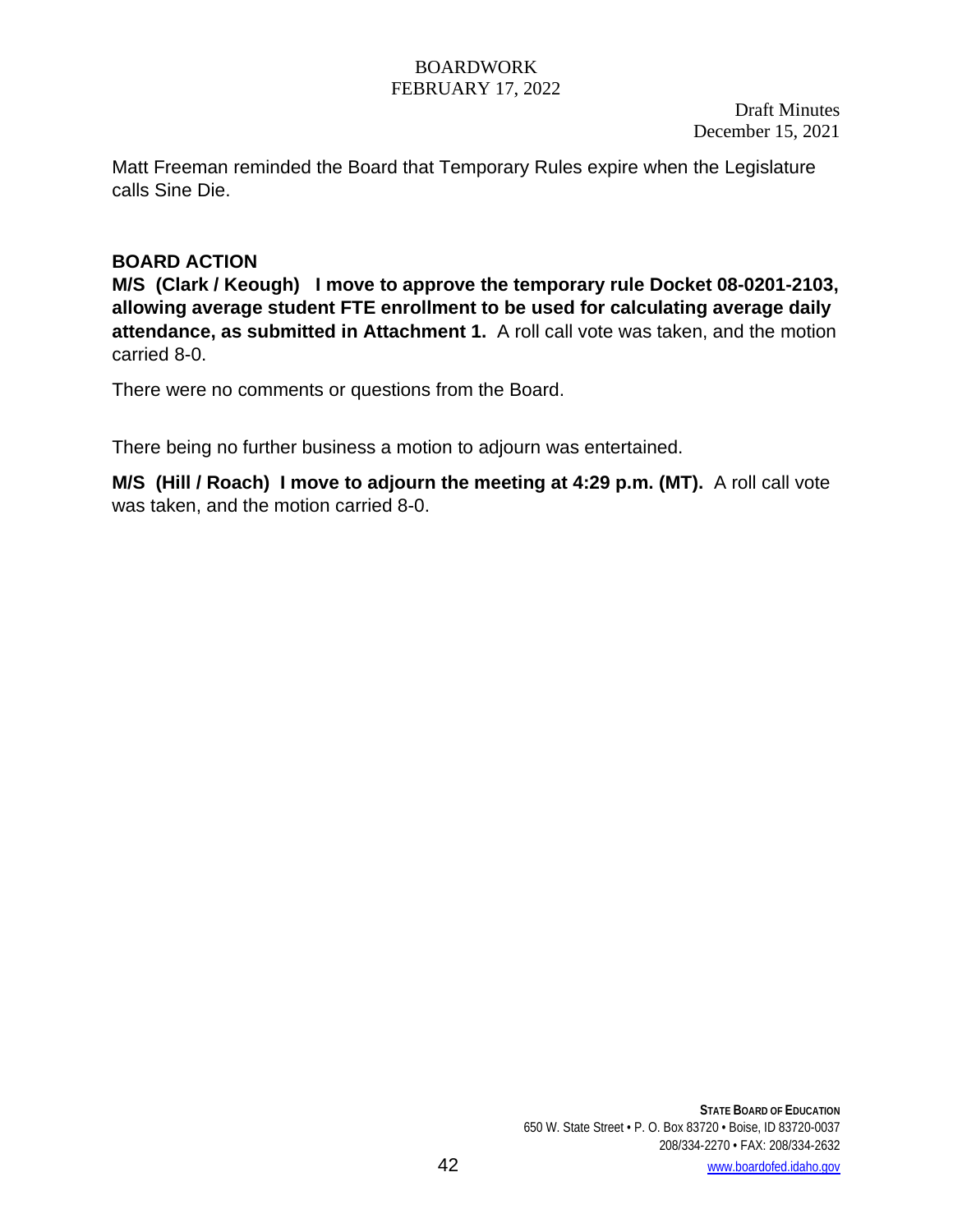Draft Minutes January 6, 2022



### **STATE BOARD OF EDUCATION MEETING SPECIAL BOARD MEETING DRAFT January 6, 2022 Idaho State Board of Education OSBE Conference Room 650 West State Street, Suite 307 Boise, ID 83720**

A special meeting of the Idaho State Board of Education was held via Zoom teleconference January 6, 2022, with the call originating from the Office of the State Board of Education in Boise. Board President Kurt Liebich called the meeting to order at 2:00 p.m. (MT).

### Present

Kurt Liebich, President **Bill Gilbert** Dr. Dave Hill, Vice-President Cally J. Roach Shawn Keough Cindy Siddoway

Dr. Linda Clark, Secretary Superintendent Sherri Ybarra

# **Absent**

None

# **Thursday, January 6, 2022, 2:00 p.m. (Mountain Time)**

# **BUSINESS AFFAIRS AND HUMAN RESOURCES**

1. University of Idaho – Multi-Year Employment Agreement – Head Football Coach

C. Scott Green, President, University of Idaho, said the proposed contract is for an approximate five-year term, terminating on January 31, 2027. Compensation under the contract will consist of an annual base salary of \$175,000 with the ability to participate in University-wide changes in employee compensation. The contract also provides for an annual \$125,000 media payment; a courtesy car or automobile allowance; and supplemental compensation in the form of incentive payments for academic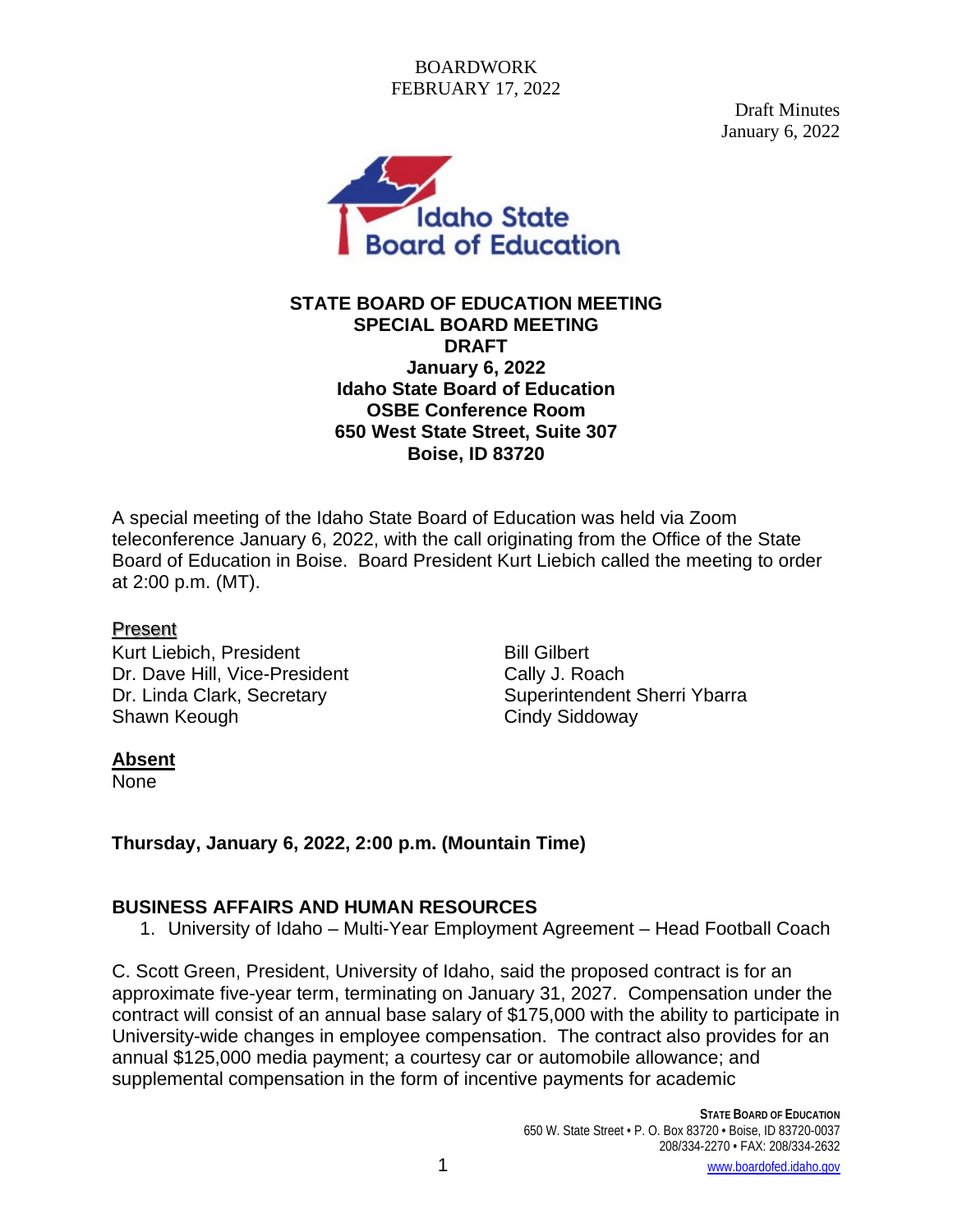Draft Minutes January 6, 2022

achievements and athletic achievements. The contract contains a liquidated damages clause in the event either party seeks to terminate the contract early for convenience.

This contract is in line with other contracts held by other Head Football Coach's at the other Big Sky Conference schools.

### **BOARD ACTION**

**M/S ( Hill / Clark) I move to approve the multi-year contract with Jason Eck for the position of University of Idaho Head Football Coach in substantial conformance to the proposed contract submitted in Attachment 1.** A roll call vote was taken, and the motion carried 8-0.

Board President Liebich asked if the 5-year contract is standard and is the media piece guaranteed or is it performance based. President Green said the answer was yes, and the media piece is a guaranteed part of the contract.

There were no further comments or questions from the Board.

2. Lewis-Clark State College – Surrender of Radio Station License and Frequency – Action Item

Andrew Hanson, Vice-President for Student Affairs, Lewis-Clark State College, said Lewis-Clark State College (LCSC) purchased a radio station license and equipment from Lewiston High School in 2003 for \$5,000. Recent changes in Federal Communication Commission (FCC) regulations concerning the method for filing station activity reports created a situation in which LCSC was not in compliance. This noncompliance prompted LCSC's review of the continuation of the operation. Due to noncompliance with activity reporting, LCSC has the option to either surrender the license and radio frequency (88.9 FM) or confirm its intention to comply with the FCC reporting guidelines and create a comprehensive compliance plan. LCSC has until January 5, 2022 to either surrender the license or sign a consent decree indicating our intention to comply with reporting. The College may surrender the license at any time subsequent to filing the consent decree. Based on staffing considerations, changes in students' interfaces with various media, and the fact the radio station is among many co-curricular amenities made available to LCSC students, the College wishes to divest itself of the radio station license. The value of the license is anticipated to be similar to the cost of purchase (\$5,000) at most as other forms of broadcasting such as internet streaming have created market competition. This revenue might be realized if the College were to sell the license; however, no revenue will be generated if the College surrenders the license. Instead, the license will be made available to other entities through the FCC. LCSC will submit the decree on or before January 5, 2022 to meet the required FCC deadline as Board review to surrender the license is subsequent to this date.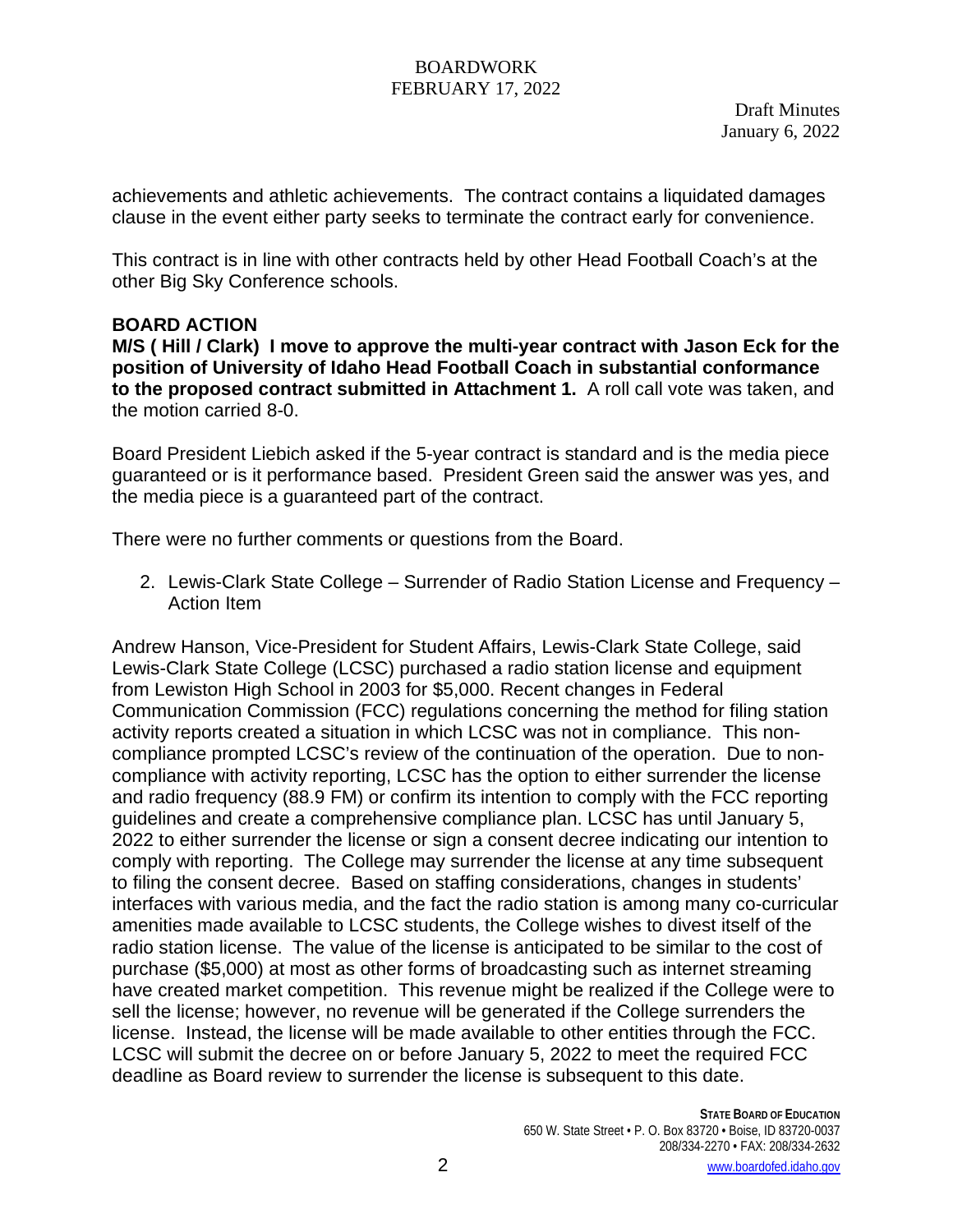Draft Minutes January 6, 2022

## **BOARD ACTION**

**M/S (Hill / Gilbert) I move to approve the request from Lewis-Clark State College to dispose of their radio station license and frequency either by surrender to the FCC or to transfer it to another Idaho public post-secondary institution and to authorize Lewis-Clark State College's Vice President for Finance and Administration to execute all of the necessary documents.** A roll call vote was taken, and the motion carried 8-0.

Mr. Gilbert asked for more information on what the transfer of this license to another institution might look like. Mr. Hanson said the FCC told LCSC if they kept the license, they would have 30 days to get into compliance. If another institution absorbs the license, they would be responsible for getting that compliance in order. If this motion is approved by the Board, LCSC will reach out to the other public post-secondary institutions in Idaho to see who might be interested in the transfer of this license.

Mr. Gilbert asked if any other institution was currently interested. President Pemberton said this motion will give another Idaho institution a second FCC license instead of having to wait 7 years for another license opportunity, hence the revamped Board Action. The transfer of the license was also time sensitive with a deadline of January 5, 2022. But at this time she was not aware of any interest from another institution.

There were no further comments or questions from the Board.

# **PLANNING, POLICY AND GOVERNMENTAL AFFAIRS**

1. Community College Trustee Zone Boundaries – Action Item

Tracie Bent, Chief Policy and Planning Officer, Idaho State Board of Education, said the College of Eastern Idaho's proposal does not meet the equalization criteria of no more than a 10 percent variance in population between zones. Pursuant to Section 33- 2104A, Idaho Code, if the Board does not approve a proposal the community college has 45 days to submit an amended proposal. The College of Eastern Idaho will present corrected data at the February 2022 Board meeting.

### **BOARD ACTION**

**M/S (Clark / Keough) I move to reject the College of Eastern Idaho's trustee zone boundary legal descriptions submitted in Attachment 1.** A roll call vote was taken, and the motion carried 8-0.

**AND**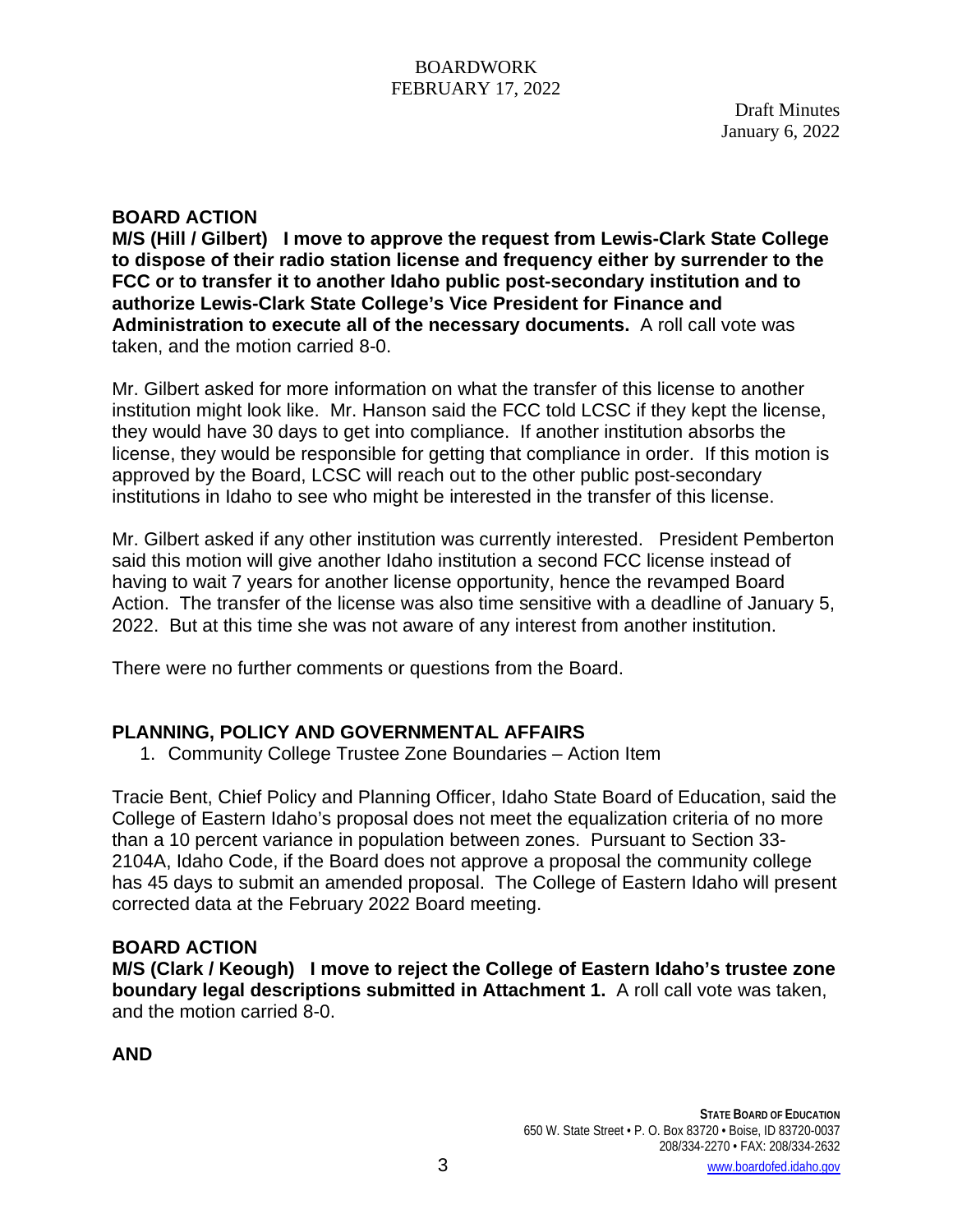**M/S (Clark / Keough) I move to approve the North Idaho College trustee zone boundary legal descriptions as submitted in Attachment 2.** A roll call vote was taken, and the motion carried 8-0.

There were no comments or questions from the Board.

2. ARP ESSER Fund - SEA 10% Set Aside Funding – Action Item

Dr. Clark said the last agenda item deals with the set aside funding received from the American Rescue Plan (ARP). Further, the Unfinished Learning Work Group's recommendations focus on the three areas the Board identified as priority areas for addressing the student impacts due to the pandemic. The three areas of focus are:

- Accelerated Learning/Grow Kindergarten Grade 4 Literacy
- Accelerated Learning Grades 4-9 Mathematics
- High School Credit Recovery.

Dr. Clark said this proposal should help to level the playing field especially in the rural districts. At the October 2021 Regular Board meeting, the Board approved recommendations for funding an accelerated learning mathematics collaborative and setting the methodology for distributing 2.5 percent of the funds to LEAs that received low or no funds based on the US Department of Education Title I methodology used for distributing the 90 precent of the funds to the LEAs. This request is to earmark an additional \$1.6M for a statewide professional development platform over the next two years the funds are available; \$100,000 to contract for the development of a dyslexia handbook in alignment with the work of the Dyslexia Workgroup. This handbook will help in providing tools to educators on accelerating learning for this group of students; and \$20M to aid in enhancement to ISEE to held in the collection and reporting of data from the LEAs as required by the ARP Act ESSER Fund. In addition to these three funding requests the STEM Action Center has submitted a request for \$4.4M toward a Summer Learning Program, the program would be a collaboration between the STEM Action Center, the Idaho Commission for Libraries, and the Idaho Out-of-School Network. While the majority of this work is targeted toward a summer learning and enrichment program the work would also be leveraged and made available for after school programs.

Approval of these requests would allow the Office of the State Board of Education to direct funding, up to the amounts specified for these initiatives. All state procurement laws will be followed in the selection of applicable vendors prior to the distribution of funds.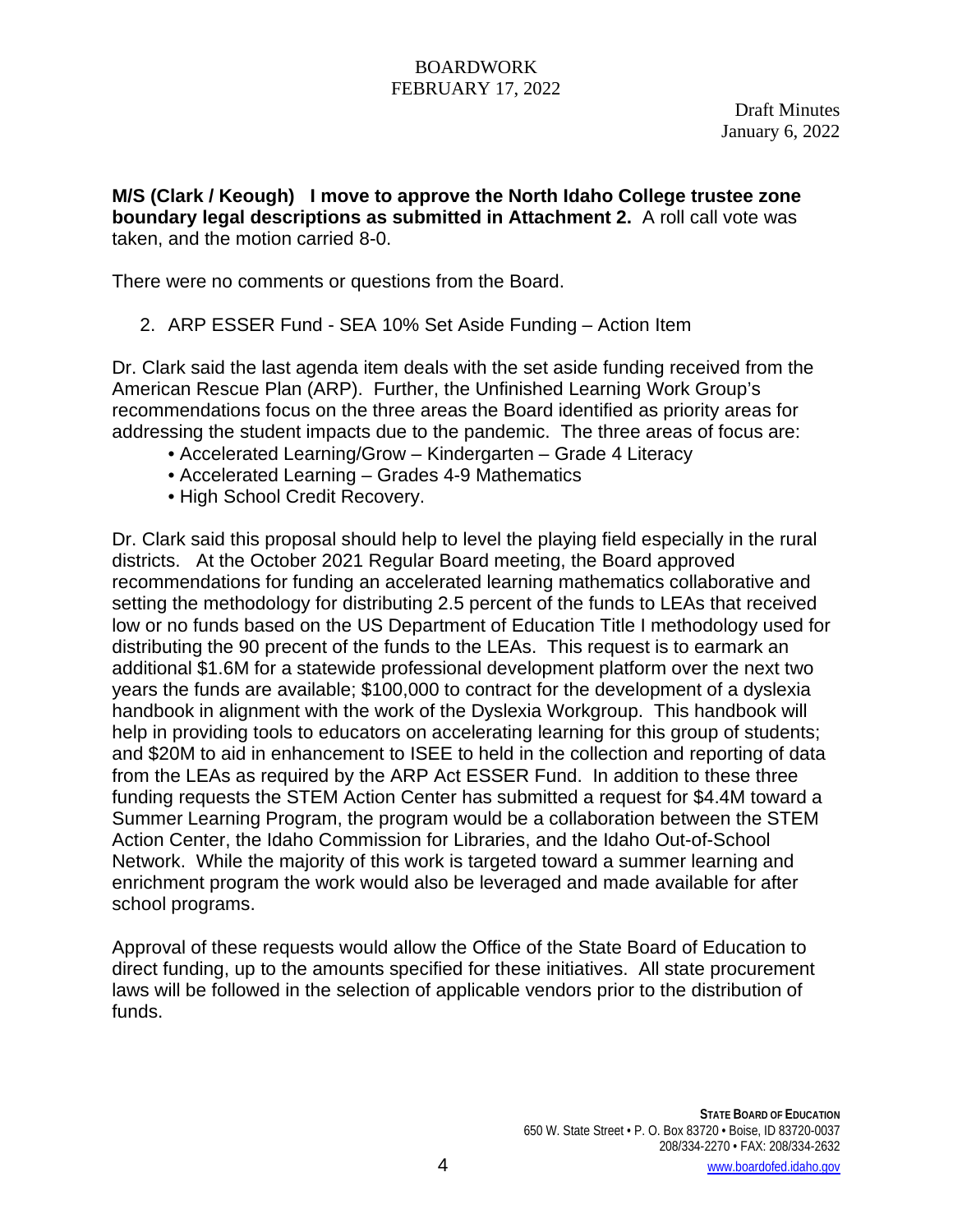Draft Minutes January 6, 2022

### **BOARD ACTION**

**M/S (Clark / Hill) I move to approve up to \$1.6M of the ARP ESSER SEA set aside funds for use toward a statewide professional development and mentoring platform; up to \$20M for use toward ISEE enhancement for collection and reporting data required by the ARP ESSER Act; \$4.4M toward the Summer Learning initiative in substantial conformance to Attachment 1; and \$100,000 toward the development of a dyslexia handbook and to authorize Board staff to direct the use of these funds.** A roll call vote was taken, and the motion carried 8-0.

Mr. Gilbert asked about the draw down of the funding. Dr. Clark said the ISEE system is the data system for the state. It's the way Idaho collects data from the school districts on attendance and enrollment. As a part of this ESSER plan, Idaho said it would update the ISEE system specifically to meet the data requirements as outlined by the US Department of Education. Matt Freeman, Executive Director, Idaho State Board of Education, said the Governor set aside \$360,000 in GEER money to hire a consultant to do a gap analysis to see what exactly needs to happen prior to the ISEE system enhancements. They will also develop the RFP for the vendor selection. Mr. Gilbert said he hoped the consultant's recommendation would come back to the Board before moving forward. Tracie Bent said part of the consultant's mandate would be to bring together the stakeholders involved to get their input and take those recommendations into account before moving forward.

Dr. Clark mentioned the dyslexia handbook which is part of this Board Action and said that Idaho will need Legislative help in developing legislation to deal with dyslexia.

There were no further comments or questions from the Board.

At this time Board President Liebich introduced Matthew Reiber to the members of the Committee. Mr. Reiber is the new Senior Advisor for Education to Governor Brad Little.

There being no further business a motion to adjourn was entertained.

**M/S (Keough / Ybarra) I move to adjourn the meeting at 2:37 p.m. (MT).** A roll call vote was taken, and the motion carried **8-0**.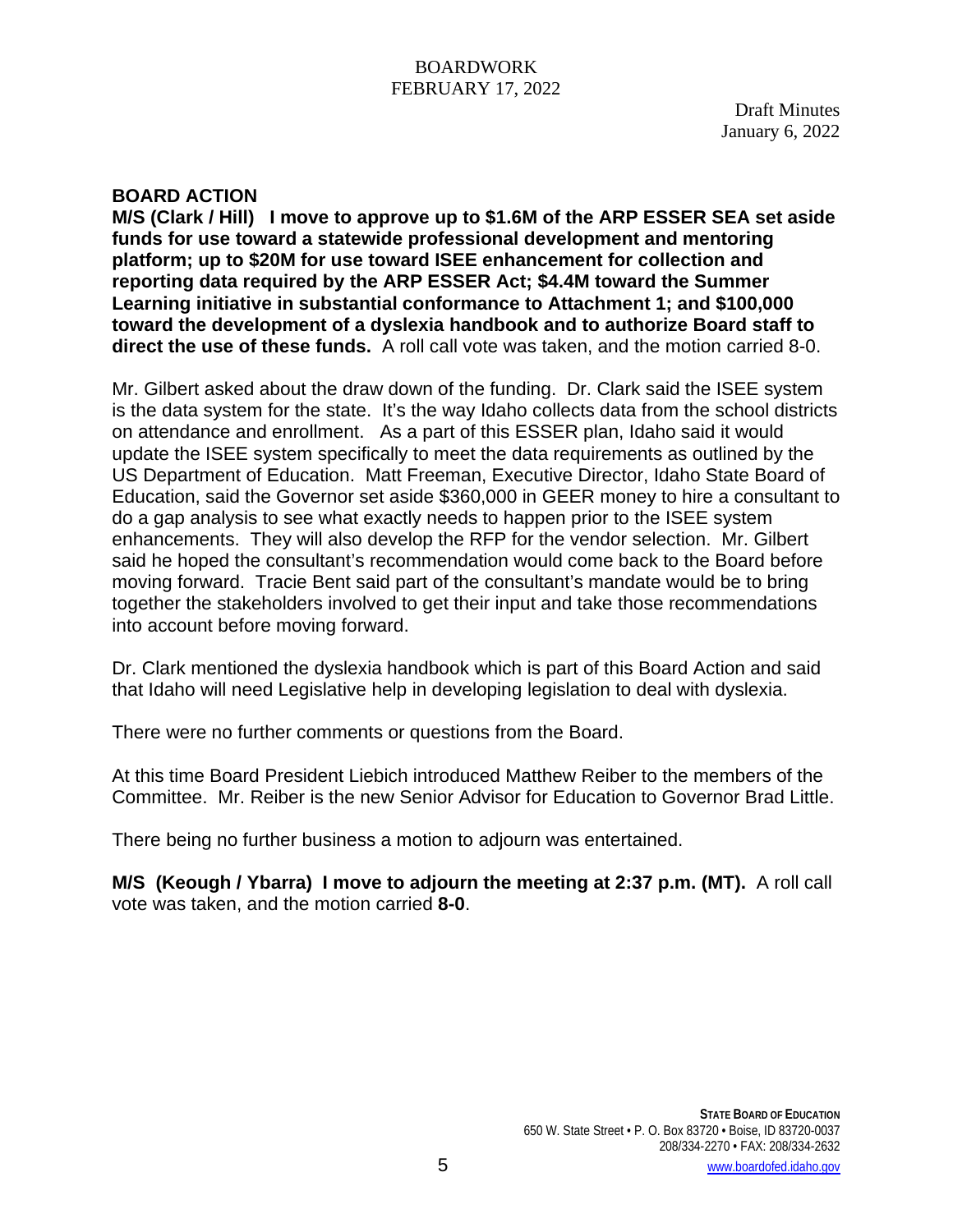Draft Minutes January 6, 2022



### **STATE BOARD OF EDUCATION MEETING SPECIAL BOARD MEETING DRAFT January 13, 2022 Idaho State Board of Education OSBE Conference Room 650 West State Street, Suite 307 Boise, ID 83720**

A special meeting of the Idaho State Board of Education was held via Zoom teleconference January 13, 2022, with the call originating from the Office of the State Board of Education in Boise. Board President Kurt Liebich called the meeting to order at 4:00 p.m. (MT).

### Present

Kurt Liebich, President **Bill Gilbert** Dr. Dave Hill, Vice-President Cally J. Roach Shawn Keough Cindy Siddoway

Dr. Linda Clark, Secretary Superintendent Sherri Ybarra

# **Absent**

None

**Thursday, January 13, 2022, 4:00 p.m. (Mountain Time)** 

# **PLANNING, POLICY AND GOVERNMENTAL AFFAIRS**

School District Trustee Zone Boundaries – Action Item

Dr. Clark explained pursuant to Section 33-313, Idaho Code, any proposal to define the boundaries of the trustee zones in a school district must include the determination of the number of trustee zones and the date of expiration of the term of office for each trustee. Any proposal must also include a legal description of each trustee zone, a map of the district showing how each trustee zone would then appear, and the approximate population each trustee zone would have should the proposal become effective.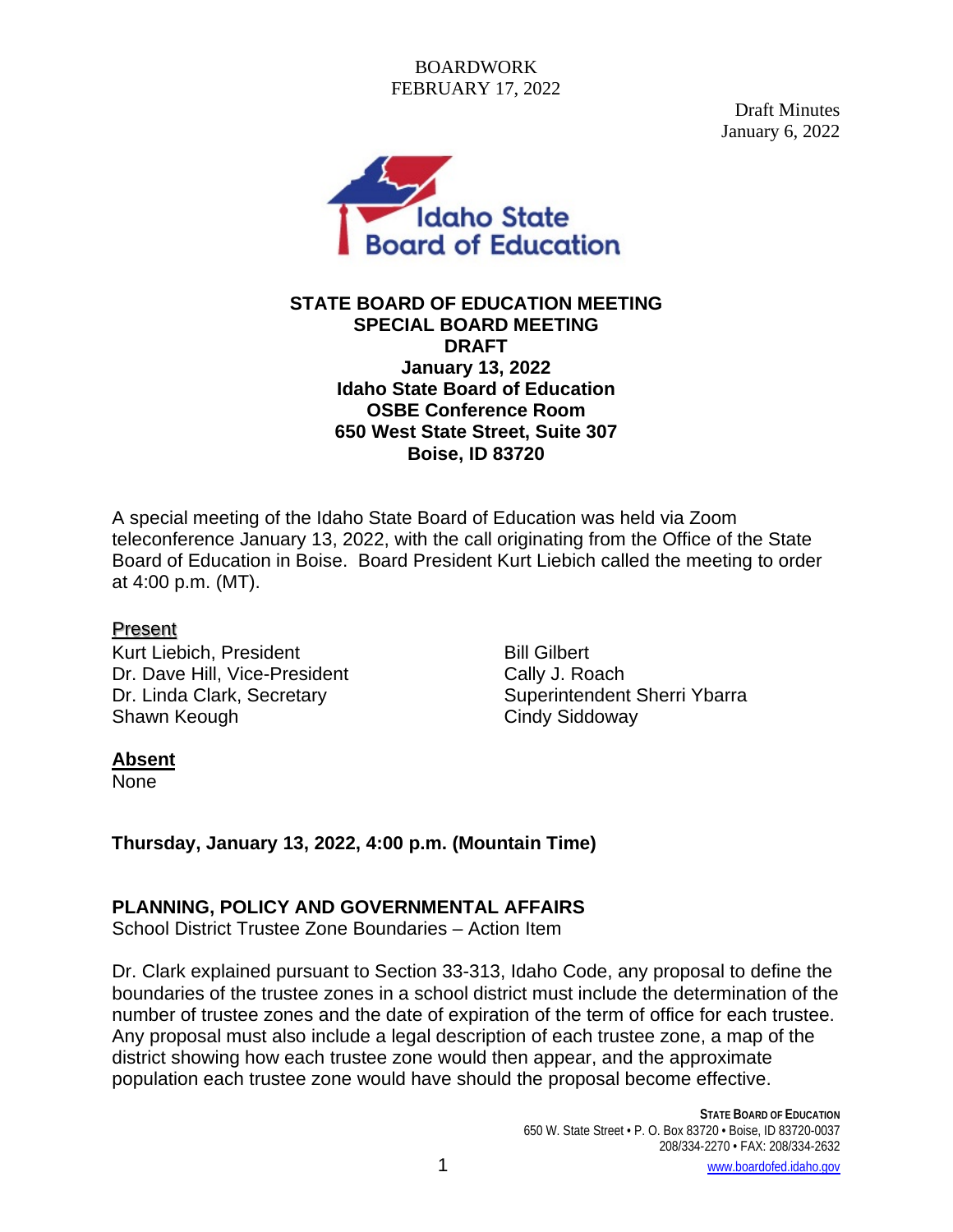Draft Minutes January 6, 2022

The Board has sixty (60) days after it has received a proposal to approve or disapprove the proposal. Should the Board disapprove a proposal, a board of trustees has fortyfive (45) days to submit a revised proposal to the Board for consideration. Following approval of any amended trustee zones, the approved legal description of each trustee zone and map of the district showing how each trustee zone will appear must be filed by the school district board of trustees with the applicable country clerk. The Idaho 2020 Census Data was released on August 12, 2021, so the 120-day deadline was December 10, 2021. The Board received the proposals from the State Department of Education on January 5, 2022. The Board has 60 days after receiving the proposals to take action.

Of the six (6) districts requesting exceptions to the requirements:

• Three (3) of these districts are chartered districts. Chartered school districts have charters that predate statehood and are subject to the terms of their charter. Charter districts' charters may state that the district is treated as one zone and the trustees are elected at-large. These districts' trustee zone boundaries should be approved based on the requirements of their charter. These same exceptions were granted ten (10) years ago. The chartered districts are Boise, Emmett, and Lewiston.

• Two (2) districts split census blocks. However, all the split census blocks contain zero population. The split of the blocks made it easier to write the legal descriptions and does not impact the 10% variance requirement. Those districts are Arbon and Avery.

• One (1) district has asked to exclude the prison population in their district. The people in the prison are not taxpayers in the district, do not vote in the district, and while the number of people in the prison remains constant, the actual people are not the same people from day to day. Furthermore, they will not remain in the district once they are released from the prison. The prison has provided written verification of the population. This same exception was granted ten (10) years ago. That district is Cottonwood.

Two (2) districts are not recommended for approval, North Gem School District and West Jefferson School District. North Gem School District submitted a map without the required legal descriptions of the proposed trustee zones. Based on the map submitted, census blocks are split. They have not provided to date an explanation of how they will determine in which zone trustees resides. West Jefferson School District has submitted a map with several split census blocks. The school district is working on providing additional information regarding the split blocks but were not able to update their proposal in time for this Board meeting. Rejection of the North Gem and West Jefferson School District proposals will give each district an additional 45 days to resubmit their proposals.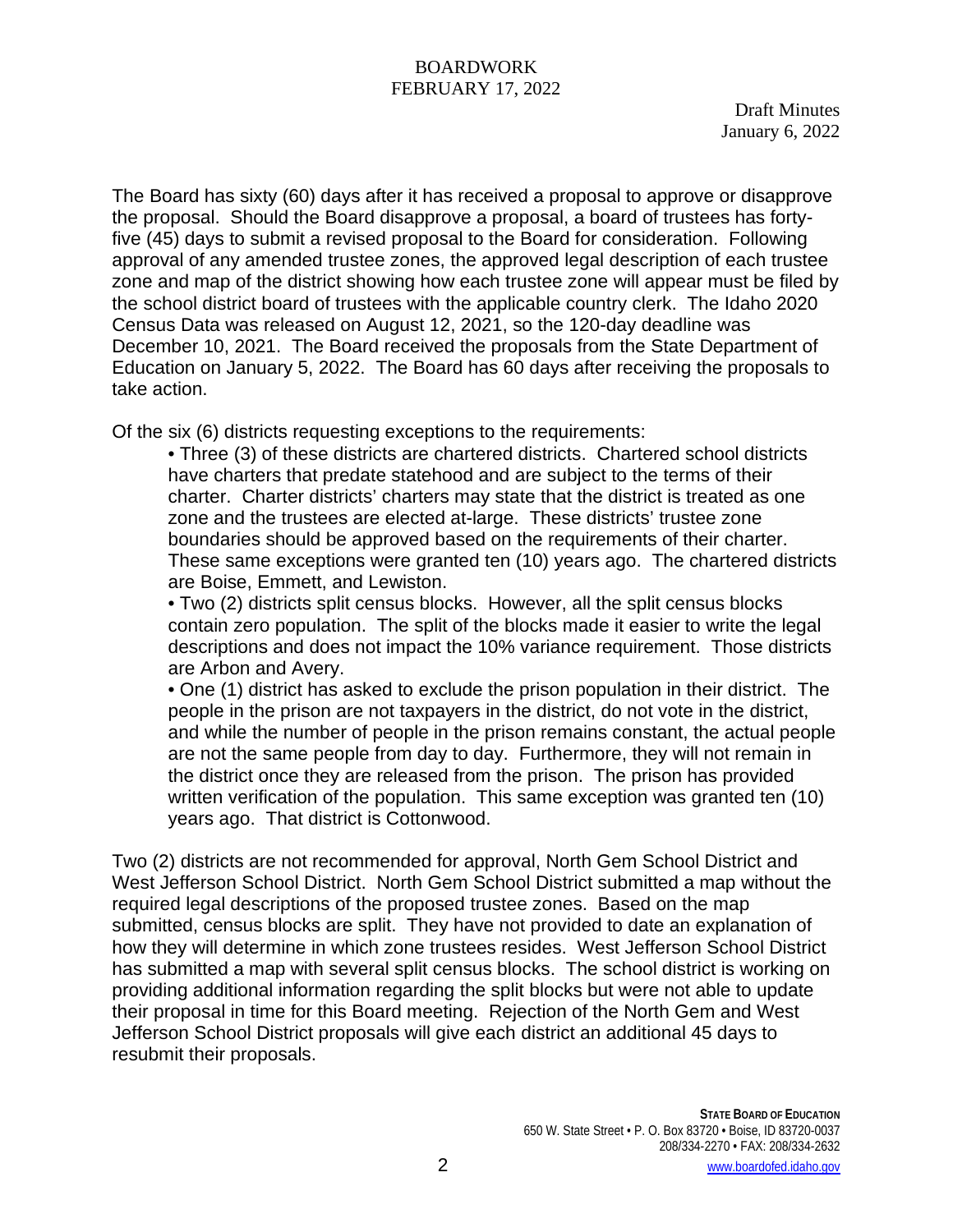Draft Minutes January 6, 2022

Five school districts have evaluated their populations and found that they are still equalized based on the 10 percent variance set by the Board at the April 5, 2021 Special Board meeting. These school districts are Blackfoot, Gooding, Jerome, Lake Pend Oreille, and Wallace. They have no changes to their school district trustee zone boundaries and do not require additional approval.

## **BOARD ACTION**

**M/S (Clark / Hill) I move to approve the Idaho school districts' trustee boundary rezoning proposals legal descriptions for those school districts submitted in Attachment 1.** A roll call vote was taken, and the motion carried **8-0**.

# **AND**

**M/S (Clark / Hill) I move to approve the Idaho school districts' trustee zone boundary proposals legal descriptions for those school districts with exceptions as submitted in Attachment 2.** A roll call vote was taken, and the motion carried **8-0**.

## **AND**

**M/S (Clark / Hill) I move to reject the school district trustee boundary rezoning proposals for North Gem School District and West Jefferson School District.** A roll call vote was taken, and the motion carried **8-0**.

Board President Liebich asked for clarification on the three districts which are chartered districts; Boise, Emmett, and Lewiston. Karen Echeverria, Special Consultant, Idaho School Boards Association (IDSBA), said they were chartered because they were districts before Idaho became a state and they have no zones.

Board President Liebich asked that the following information be part of the minutes for use when discussing school district trustee zones in the future.

Ms. Echeverria imparted the following guidelines for hopefully streamlining this process in 10 years times.

She began by giving a short history. She said 10 years ago was the first time that IDSBA helped to assist with this project. Prior to that this work was all done using paper maps.

Several issues that complicated this process were:

1. The census bureau consolidated census blocks by creating 40 percent fewer blocks.

2. Allow for census blocks to be split if they contain zero population which allows for a cleaner map and easier legal descriptions.